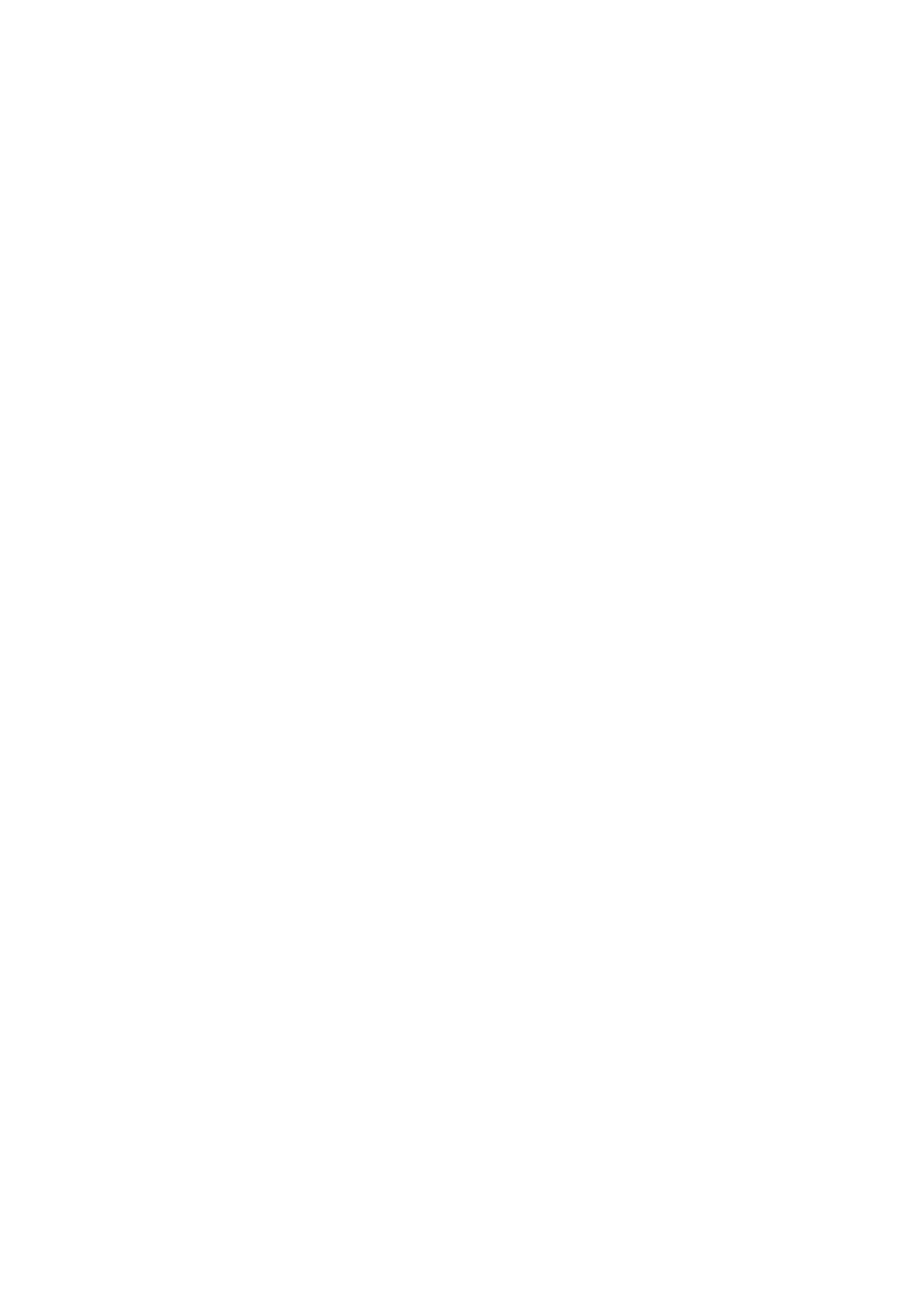#### **Abstract**

Integrating the crowd into established systems such as traditional relational databases poses new challenges to the design of a query optimizer. Not only the latency has to be considered, but also monetary costs and the accuracy of results. To achieve a better quality of the final answer, more money is needed to reward the workers. This problem apparently asks for trade-off solutions dependent on the users' needs and preferences. The notion of an access path as an independent source of information is the fundamental concept behind our considerations. The goal of the optimizer is to allocate the available budget to the given list of access paths in an ideal way.

This thesis presents a newly developed abstraction model for an optimizer joining data that is acquired at the same time over different information channels. The model consists of several parts such as an optimization model, an expectation model and a prediction model. The overall objective is to find the plan, i.e. the budget distribution among the access paths, which results in the highest expected utility. The utility is defined as the relative correctness of the query result.

The experimental evaluation shows the interplay of the different parameters related to the presented model. If one access path is clearly superior in comparison with the others in terms of cost and accuracy, then it will be favored by the optimizer. For balanced scenarios, it pays off to use a mixed plan which accesses several sources instead of only one.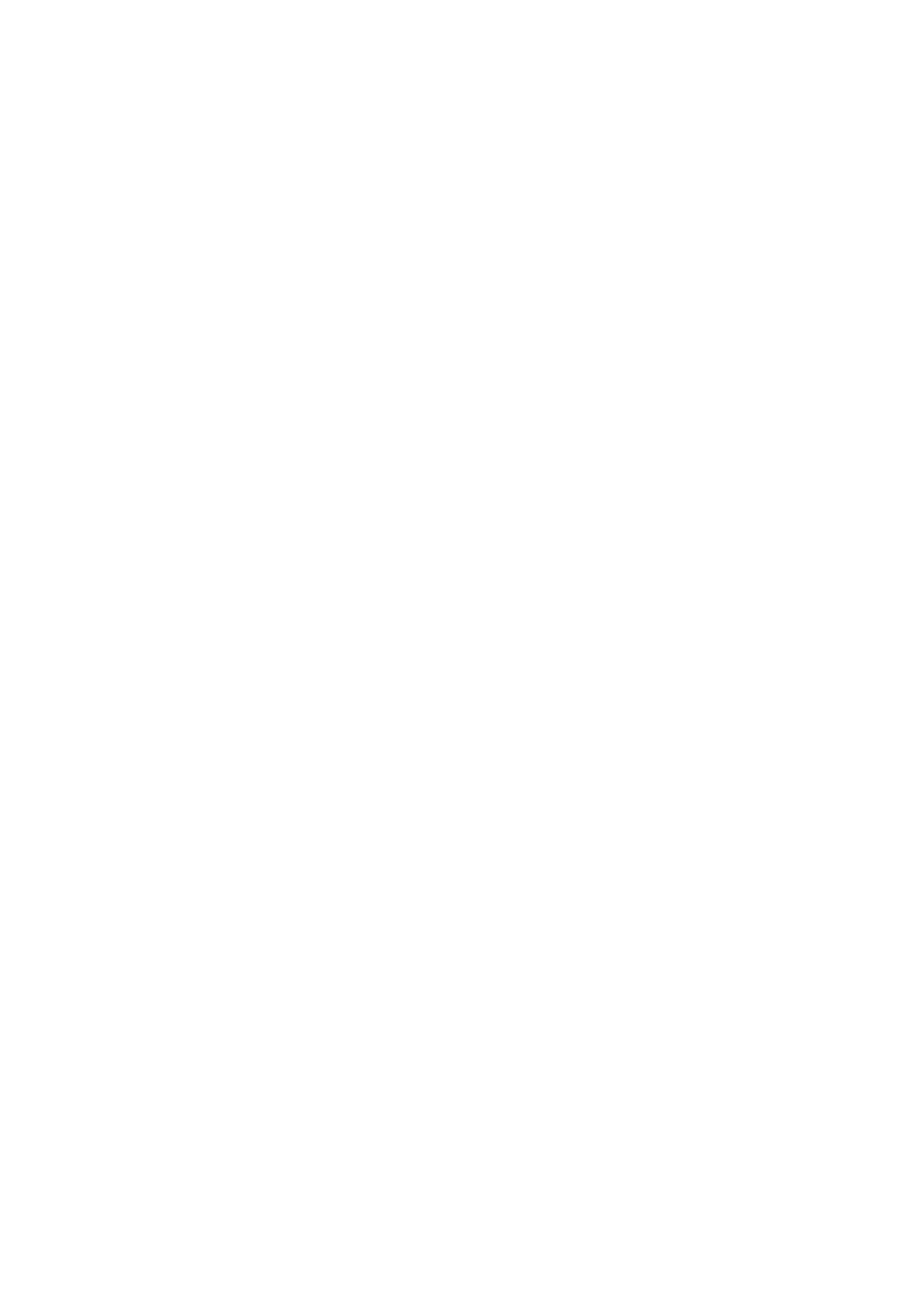# **Contents**

<span id="page-4-0"></span>

| 1                                                    |                  | Introduction                                                     | $\mathbf{1}$   |  |  |
|------------------------------------------------------|------------------|------------------------------------------------------------------|----------------|--|--|
|                                                      | 1.1              |                                                                  | $\mathbf{1}$   |  |  |
|                                                      | 1.2              |                                                                  | $\overline{2}$ |  |  |
|                                                      | 1.3              |                                                                  | 3              |  |  |
|                                                      | 1.4              |                                                                  | 4              |  |  |
| $\overline{2}$                                       |                  | <b>Related Work</b>                                              | 7              |  |  |
|                                                      | 2.1              | Traditional Relational Databases                                 | 8              |  |  |
|                                                      |                  | Access Paths and Optimization in RDBMS<br>2.1.1                  | 8              |  |  |
|                                                      |                  | Implementations of Joins in RDBMSs<br>2.1.2                      | 8              |  |  |
|                                                      | $2.2\phantom{0}$ |                                                                  | 9              |  |  |
|                                                      |                  |                                                                  | 9              |  |  |
|                                                      |                  | Crowdsourcing Internet Marketplaces<br>2.2.1                     |                |  |  |
|                                                      |                  | Crowdsourced Databases<br>2.2.2                                  | 10             |  |  |
|                                                      | 2.3              | Basis Computation and Integration over Lattices                  | 13             |  |  |
|                                                      |                  | Basis of Solutions for a System of Linear Inequalities.<br>2.3.1 | 13             |  |  |
|                                                      |                  | Counting Lattice Points in a Convex Polyhedron<br>2.3.2          | 14             |  |  |
| 3                                                    |                  | <b>Crowdsourcing Optimization Model</b>                          | 17             |  |  |
| Optimization Model and Underlying Assumptions<br>3.1 |                  |                                                                  | 17             |  |  |
|                                                      |                  | 3.1.1                                                            | 17             |  |  |
|                                                      |                  | Model Description and Formal Definitions<br>3.1.2                | 19             |  |  |
|                                                      |                  | 3.1.3                                                            | 21             |  |  |
|                                                      | 3.2              |                                                                  | 25             |  |  |
|                                                      |                  | Frequency Vote Strategy<br>3.2.1                                 | 27             |  |  |
|                                                      |                  | Other Decision-Making Functions<br>3.2.2                         | 28             |  |  |
|                                                      | 3.3              |                                                                  | 29             |  |  |
|                                                      | 3.4              |                                                                  | 30             |  |  |
|                                                      | 3.5              |                                                                  | 31             |  |  |
|                                                      |                  |                                                                  |                |  |  |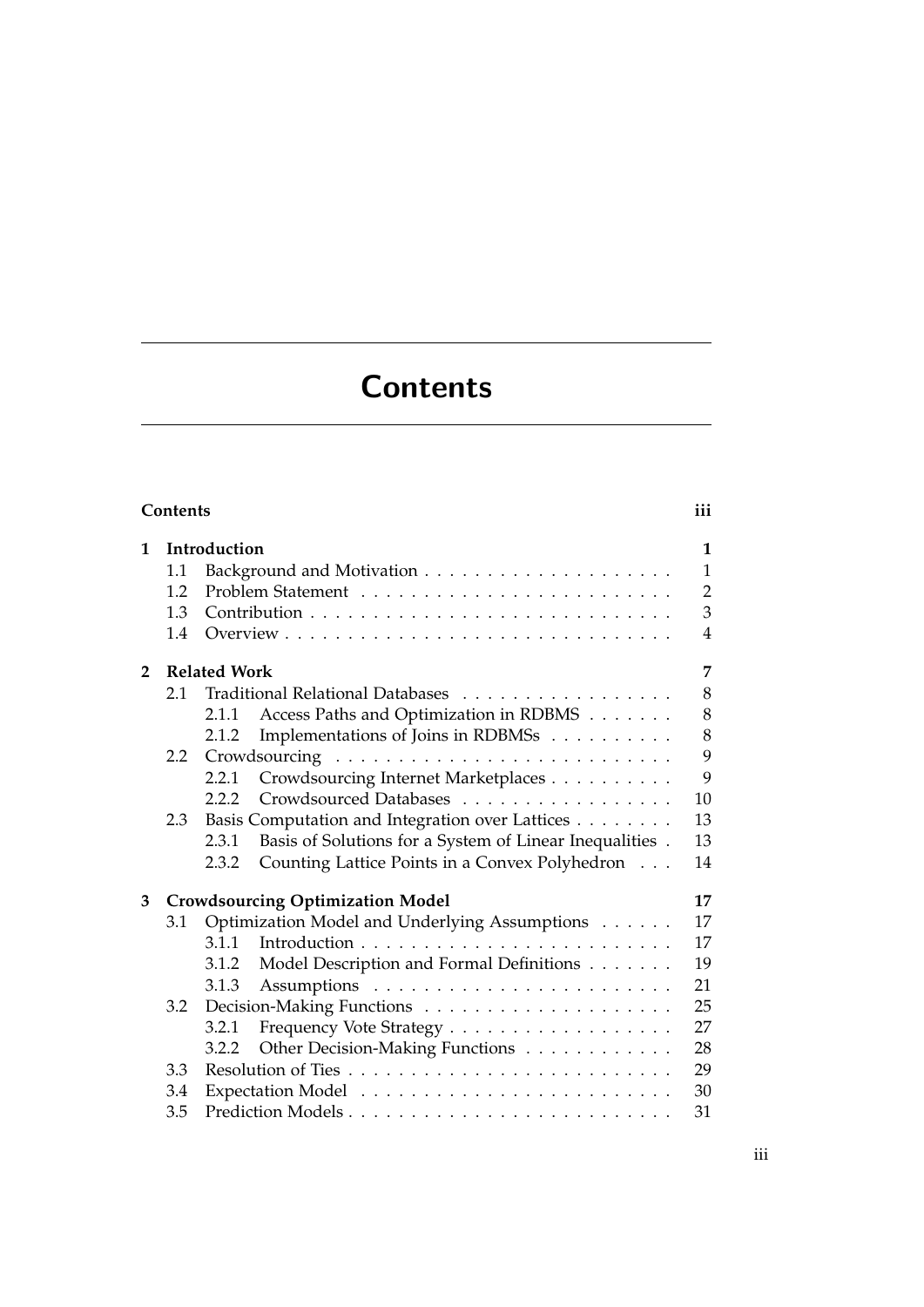|    |                                   | 3.5.1 | Enumeration of Plans and Vote Sets                         | 31 |  |  |
|----|-----------------------------------|-------|------------------------------------------------------------|----|--|--|
|    |                                   | 3.5.2 | Optimizations in Implementation                            | 32 |  |  |
|    |                                   | 3.5.3 | Mathematical Considerations for further Optimizations      | 33 |  |  |
|    |                                   | 3.5.4 | Optimization using Combinatorics                           | 35 |  |  |
| 4  |                                   |       | <b>Experiments and Results</b>                             | 37 |  |  |
|    | 4.1                               |       |                                                            | 37 |  |  |
|    |                                   | 4.1.1 | Score based on varying Budget                              | 38 |  |  |
|    |                                   | 4.1.2 | Score based on varying Number of Correct Elements.         | 41 |  |  |
|    |                                   | 4.1.3 | Score based on varying Error Rates in one Access Path      | 44 |  |  |
|    |                                   | 4.1.4 | Score based on varying Intersection Sizes                  | 44 |  |  |
|    |                                   | 4.1.5 | Score based on varying Values for $m \ldots \ldots \ldots$ | 46 |  |  |
|    |                                   | 4.1.6 | Score based on varying Values for $k \ldots \ldots \ldots$ | 47 |  |  |
|    | 4.2                               |       | Real-world Experiments using Amazon Mechanical Turk        | 48 |  |  |
| 5. | <b>Conclusion and Future Work</b> |       |                                                            |    |  |  |
|    | 5.1                               |       |                                                            | 53 |  |  |
|    | 5.2                               |       |                                                            | 54 |  |  |
|    | <b>Bibliography</b><br>57         |       |                                                            |    |  |  |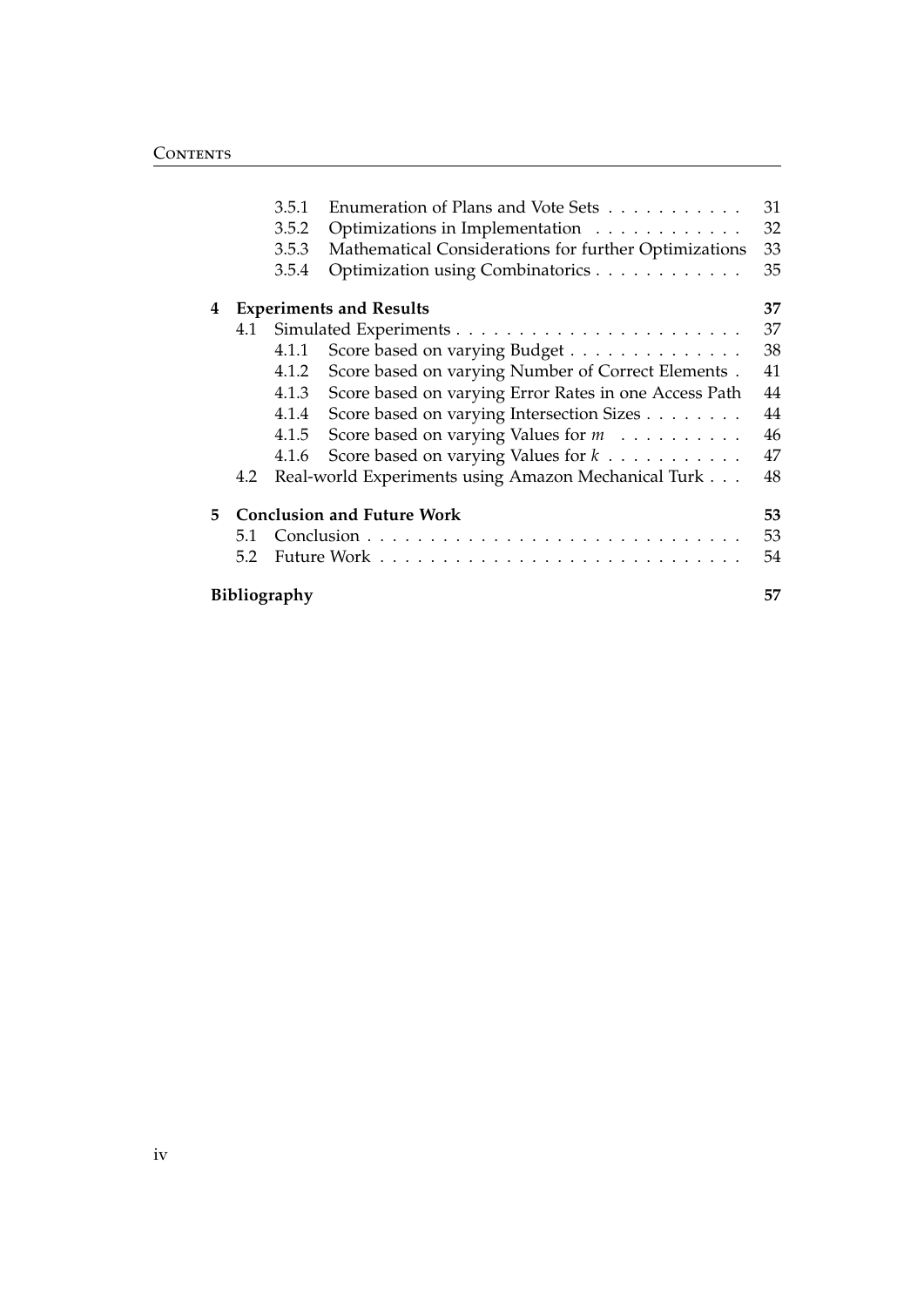<span id="page-6-0"></span>Chapter 1

# Introduction

This chapter motivates and introduces the multidimensional and therefore complex optimization problem of acquiring and joining data in a crowdsourced setting. A summary of our contributions is given as an overview of how the problem was approached and what kind of potential applications will profit from our findings in the future. Finally, the content of each chapter is outlined to highlight the structure of this thesis.

## <span id="page-6-1"></span>1.1 Background and Motivation

Over the past decades, computers became increasingly more powerful and many new and more efficient algorithms in various fields such as *artificial intelligence* were developed to make use of the expanded computing capabilities. Nevertheless, there exist still many tasks in real-world scenarios where machines are limited in their skills and provide therefore incomplete or imprecise answers or in some cases even completely fail to execute a task.

Along with the evolution of new and better algorithms, many recent projects on the web use human-powered collaboration and participation of the members of their respective communities. The users usually contribute their knowledge or opinion in small parts to a large collection of information. The well-known crowdsourced online encyclopedia *Wikipedia* is a good example to demonstrate collective intelligence.

The idea of paying a monetary reward to users for completing such small tasks is the basic concept of crowdsourcing marketplaces like Amazon Mechanical Turk (AMT). These platforms enable requesters to issue and manage batches of microtasks and workers to find, accept and complete them. Examples for such microtasks include searching the web for missing infor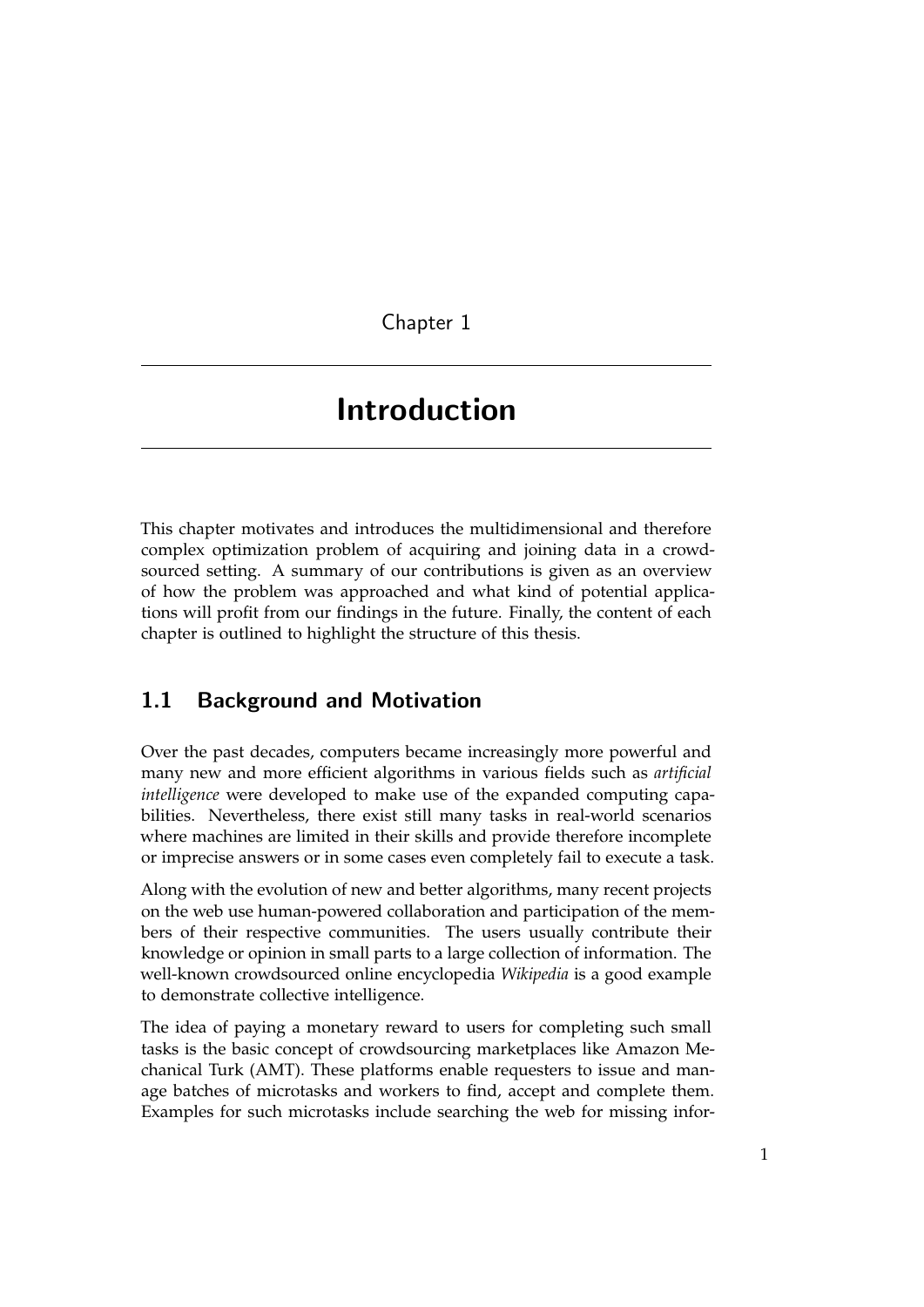mation, joining related items together, labelling or segmenting images, transcribing audio files, comparing and rating items of a collection or even writing a summary of a text.

Out of this development evolved the intention to integrate the crowd's power into traditional relational database management systems (RDBMSs). Comparisons based on fuzzy criteria become feasible with the integration of the crowd, but the main goal was to overcome the drawbacks of the closedworld assumption in RDBMSs meaning that unavailable data is considered to be inexistent. The transition from a closed- to an open-world assumption poses new challenges to the design of an optimizer, because the optimization problem has more than one dimension in this scenario. The objective of acquiring new data from various sources of information and joining them together in a meaningful way are the driving forces behind our considerations.

## <span id="page-7-0"></span>1.2 Problem Statement

In a traditional RDBMS, the result of a query is strictly defined based on the current status of the database and therefore always the same, no matter how the declaratively stated query is executed internally. The optimization problem is therefore only considering the difference in execution time (or latency) needed for different possibilities to execute the query.

Integrating humans into the workflow of a complex system requires considering their reliability or in other words, their probability for returning correct and erroneous results respectively. Workers might submit wrong or irrelevant answers accidentally by having consulted the wrong source of information or in case they are not really qualified to complete the task to the requester's satisfaction. So-called *spammers* are simply interested in a maximum reward independent of the quality of the answers they are providing. To identify these answers and filter the results accordingly, a so-called *ground truth* must be known which is in general not the case. The question arises how the quality of answers is evaluated without knowing which items are relevant and which are not.

The assumption of the power behind crowd-enabled systems is that a large group of arbitrary individuals can outperform a smaller group of experts on the problem's domain simply by making use of the introduced redundancy. Thus the employed aggregation strategies and thresholds for workers' answers influence the performance of the crowd on the given task considerably.

Another important issue are the costs resulting from the monetary rewards paid to workers. In contrast to traditional relational database management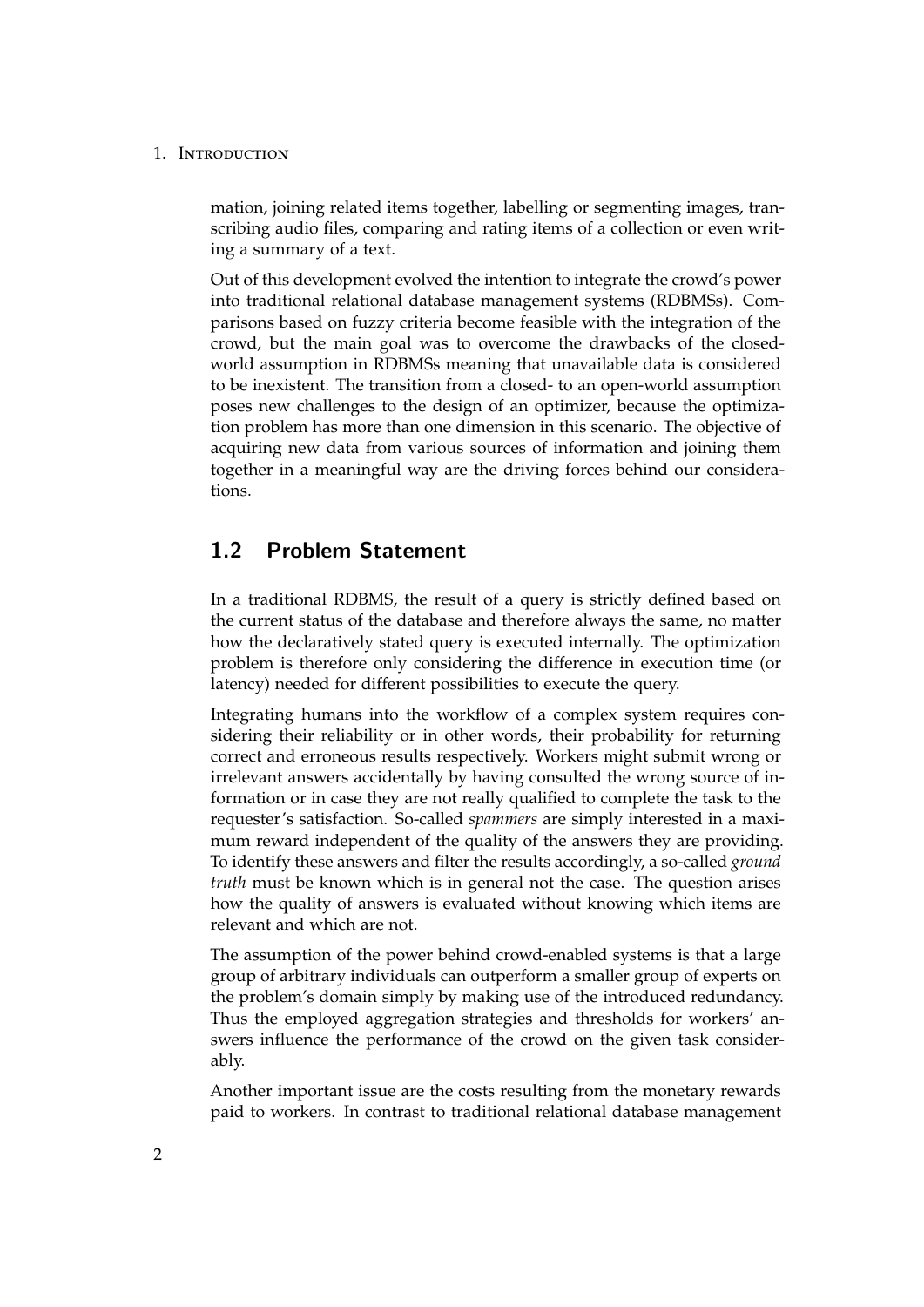systems where only the latency of a query operation needs to be considered, the optimization problem in the context of crowdsourced databases has therefore two more dimensions. The monetary costs paid to workers should be minimized while the quality of the answers should be maximized.

The degree of freedom in the crowdsourced setting refers to the various available information sources and it is therefore the optimizer's task to determine which origin of information is worth to be integrated in the final result to match the optimization objective. Thus trade-off solutions are required dependent on the user's needs and preferences, like for example what value of quality is achievable with a given budget.

## <span id="page-8-0"></span>1.3 Contribution

A new approach to join data originating from various information sources in the most optimal way is suggested in this work. Moreover, we are the first who consider joining data which is gathered at the same time from different sources in contrast to other approaches aiming at assembling and cleaning existing and previously known records. The goal is to integrate the power of the crowd which gets a monetary reward paid in return. Potential applications of our presented model in the future include first and foremost search engines, which are not yet able to aggregate, filter and join data from different sources of information (see example [1.1\)](#page-8-1).

<span id="page-8-1"></span>**Example 1.1 (Movie screening in San Francisco)** *Let us assume that we are interested in the movies screened in San Francisco around city centre next Saturday. Search engines will provide links to pages from different movie theatres that each in turn provide a list of the movies they are screening on individual days. Unless there exists a mashup site which integrates the different sources of information, each user who is interested in such a list of movies has to manually combine the different junks of knowledge.*

The formerly introduced concept of access paths in the crowdsourcing setting [\[5\]](#page-62-1) denoting different sources of information is refined and adapted to the context of join queries with multiple relevant answers. Based on several assumptions, a *query optimizer* with an optimization model, an expectation model and a prediction model is suggested.

The *optimization model* makes use of a set of pre-defined access paths with properties related to their usage, reliability and identification. The notion of an access plan is used to characterize the number of questions acquired on each access path. The possibilities of aggregating workers' answers is described along with the resolution of ties.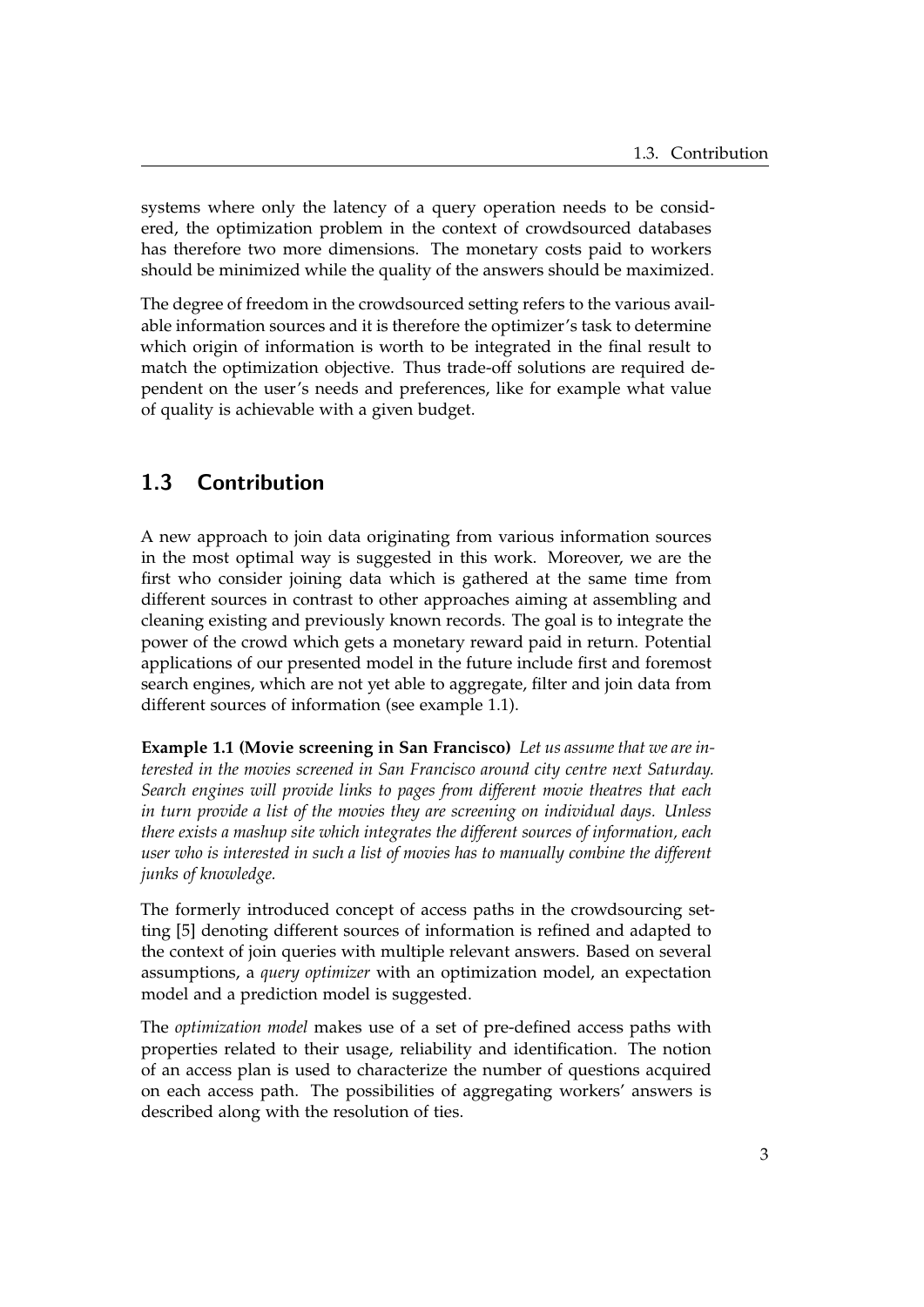The *expectation model* defines a score for each plan based on the expected utility specified as being the expected fraction of relevant items in the result set. Based on these calculated scores, the best plan which is still feasible for a given budget is selected.

The *prediction model* exhaustively enumerates all feasible plans for the given budget and for each plan all the vote sets to calculate the expected utility. The plan with the highest score is selected as the output of the optimizer and denotes how the system makes use of the available access paths in the presumably most efficient way.

Finally, simulated experiments are performed to explore the parameters' impact on the model. The sizes of the access paths' domains and the number of correct elements in the domains are investigated as well as various error rates.

## <span id="page-9-0"></span>1.4 Overview

This section provides an overview of the thesis and describes how the subsequent chapters and sections are organised.

The following chapter [2](#page-12-0) deals with related work in the context of our problem statement. The first section, i.e. [2.1,](#page-13-0) highlights the notion of access paths introduced in traditional relational database management systems and how they are used in the optimizer to find cheap plans. Section [2.2](#page-14-0) points out the popularity and various types of crowdsourced platforms with a strong focus on crowdsourcing internet marketplaces and crowdsourced databases. Section [2.3](#page-18-0) describes the mathematical background for various considerations related to solving a system of equations and inequalities for our problem.

Chapter [3](#page-22-0) introduces a model for an optimizer which can handle queries with multiple crowdsourced answers involved in a join operation. The notion of access paths is defined in our context as an abstraction to encode different information sources in section [3.1.](#page-22-1) The trade-off between quality, cost and latency is emphasized. Along with the parameters and abbreviations, the assumptions underlying our model are explained in great details. Then follow the decision-making functions in section [3.2,](#page-31-0) the resolution of ties in section [3.3](#page-33-1) and a detailed description of the expectation and prediction models in the last two sections of this chapter.

The experimental results are explained in chapter [4.](#page-42-0) Simulation experiments highlight the different factors that influence the outcome of the score computation along with the magnitude of their impact.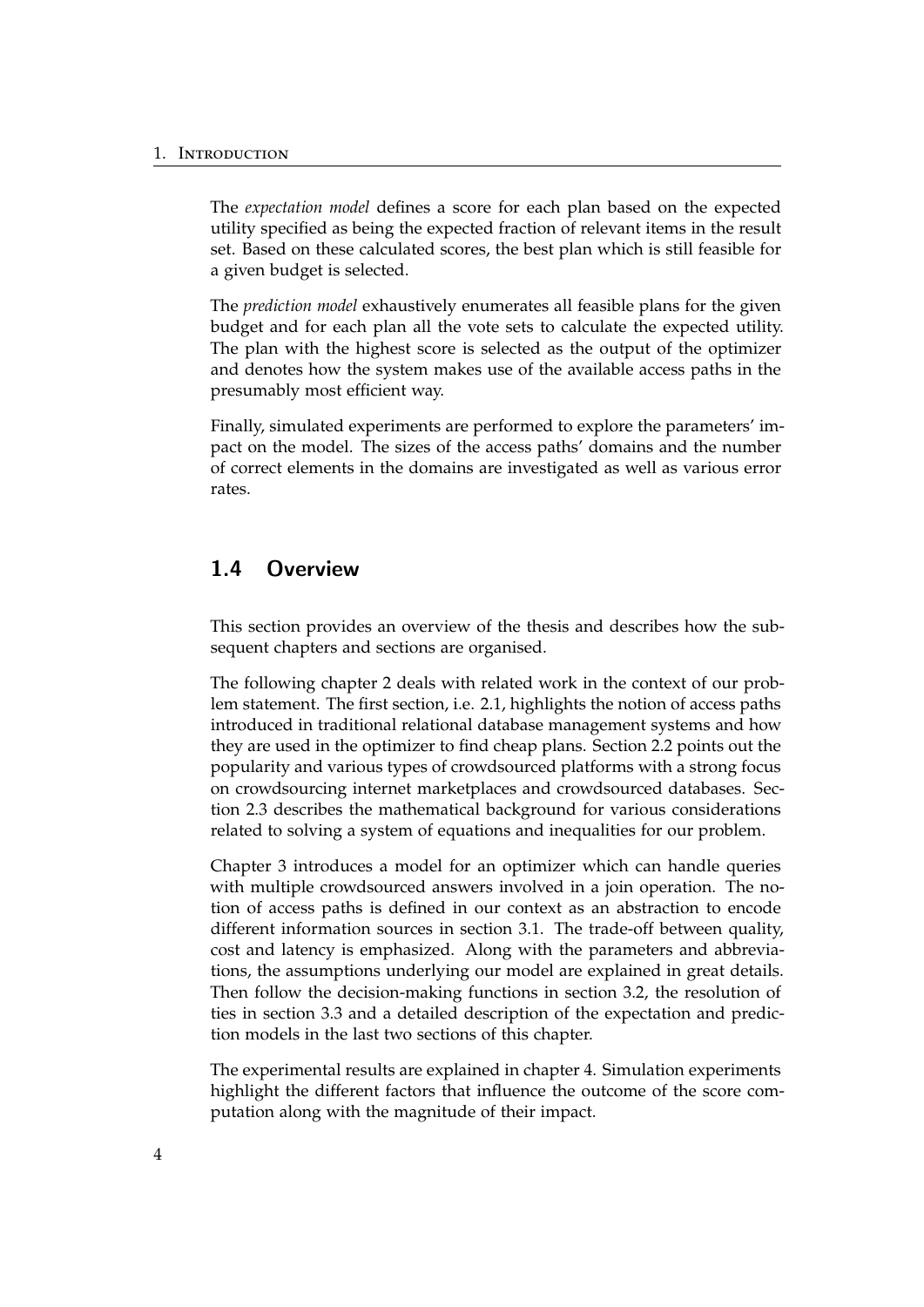The final chapter provides a summary of the results and contributions of this work. It also provides an outlook by listing potential tracks for future work.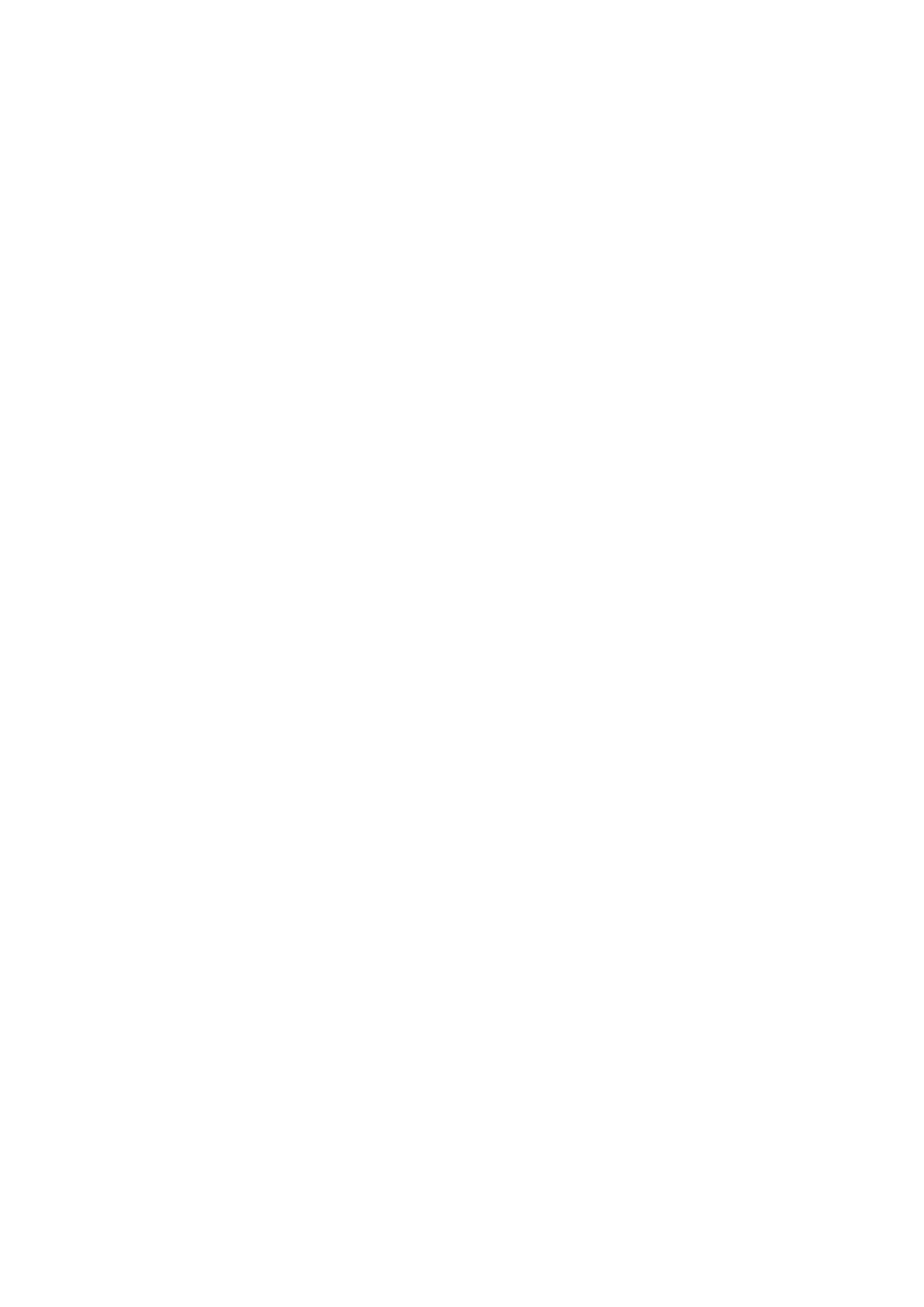<span id="page-12-0"></span>Chapter 2

## Related Work

Our work is related to many recent research topics in crowdsourcing and links also back to the beginning of traditional relational database management systems (RDBMS) by considering access paths as a means to retrieve data required in a declaratively stated query.

Crowdsourcing allows acquiring new or missing data, retrieving subjective comparisons and ratings and matching items based on fuzzy criteria. Crowdsourced databases integrate the power of crowdsourcing marketplaces into RDBMSs by automatically issuing microtasks when human-powered input is needed to return a satisfying answer. The paradigm shift from a closedworld to an open-world assumption poses new problems and significant challenges such as deciding whether an answer has a sufficiently large estimated quality or whether it is worth spending more money and time to hopefully improve the result.

Joins in the crowdsourcing setting can be categorized into two different classes. Joins on data which is available in the RDBMS can be seen as a special case of entity resolution. Many research works deal with topics related to this category. Another approach focuses on gathering new data while performing a join implicitly in the crowd.

The last section deals with various problems and their solutions related to integer linear programming. The goal is to use and adapt these techniques in the context of utility calculation in a crowdsourcing database optimizer. A system of linear equations and inequalities has to be stated first in order to apply these techniques.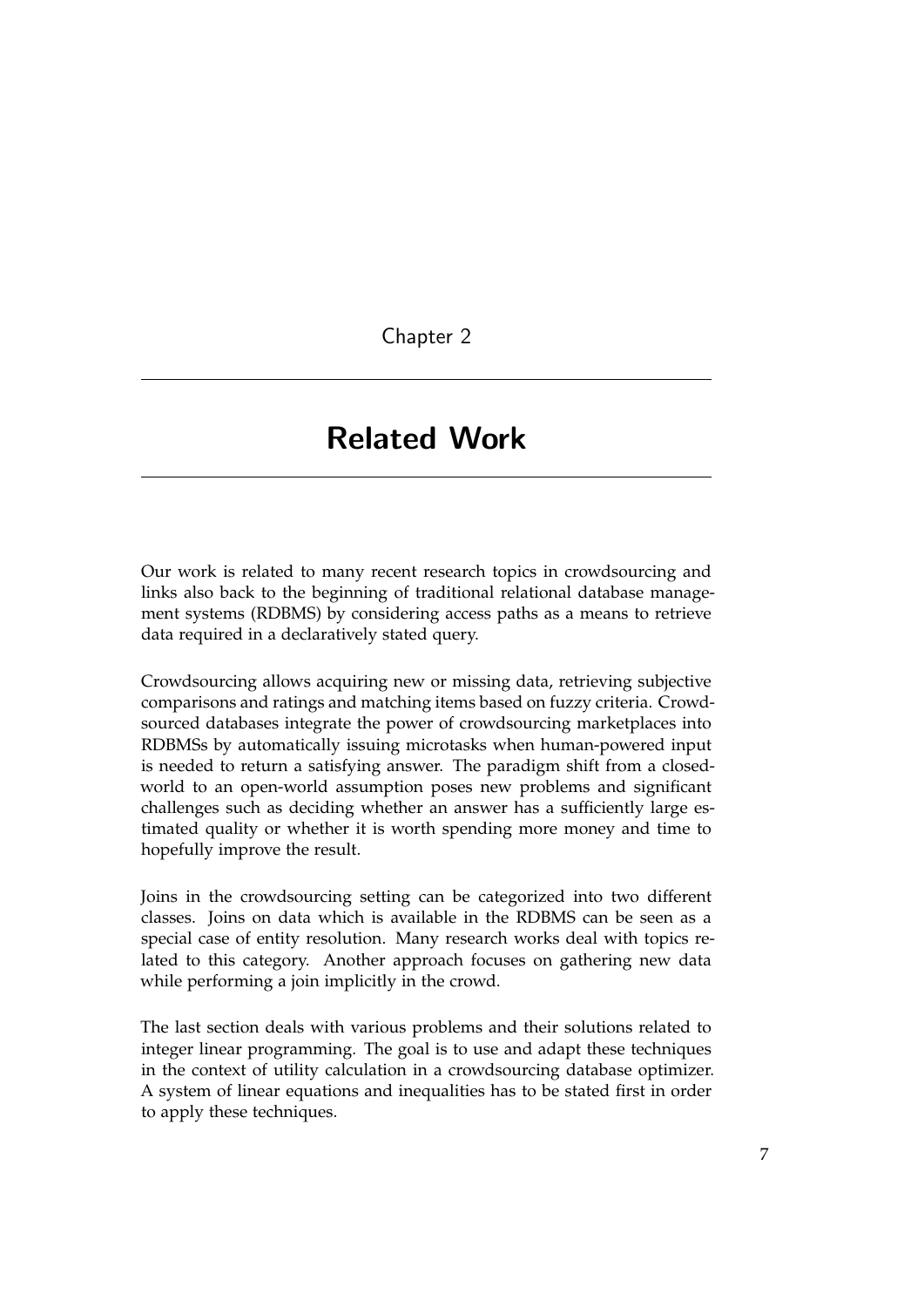## <span id="page-13-0"></span>2.1 Traditional Relational Databases

The first part of this section focuses on the concept of access paths and how they are used in an optimizer of a traditional relational database management system. The following subsection looks at the three most common implementations of joins in RDBMSs, namely *nested loops join*, *sort-merge join* and *hash join*.

#### <span id="page-13-1"></span>2.1.1 Access Paths and Optimization in RDBMS

A traditional relational DBMS needs an optimizer in order to find one of the more efficient plans to retrieve the answer to a declaratively stated query. Efficiency in such systems is measured by the expected running time needed to retrieve the data according to that plan. Simple queries (involving a single relation) can have different access paths by using available indexes on that table or by doing a full table scan. More complex queries with several relations involved in joins or group-bys have in addition different orders of join execution which may vary greatly in performance [\[19\]](#page-63-0).

The goal of the optimizer is to consider all combinations of access paths and to find approximately the cheapest plan, i.e. the one with the shortest execution time, to retrieve the data. The result set of tuples is equivalent for all plans, independent of the used access paths. It even pays off in most scenarios to use an expensive dynamic programming approach and collect fine-grained statistics on the tables, because the cost of different plans may vary in several orders of magnitude. Some plans are simply infeasible to retrieve the result, so an optimizer is absolutely needed in any such system [\[10\]](#page-63-1). Further optimization strategies were proposed by using approximations called *Iterative Dynamic Programming* for complex queries, where an exhaustive enumeration of plans is no longer feasible [\[11\]](#page-63-2).

### <span id="page-13-2"></span>2.1.2 Implementations of Joins in RDBMSs

Most relational databases use three different implementations of joins as described in [\[15\]](#page-63-3). The results might be different in terms of tuple ordering and execution time, but not in terms of the set of tuples contained in it. As described in [\[10\]](#page-63-1), these different implementations are considered in the *Method-Structure Space* of the query optimizer.

**Nested-loops Join** The nested-loops join is the straightforward implementation of the  $\times -\sigma$  combination of relational algebra. Variants are the *Block Nested-loops Join* whose performance can be improved by using an in-memory hash table and the *Index Nested-loops Join* which uses an index on the inner relation to find matching tuples.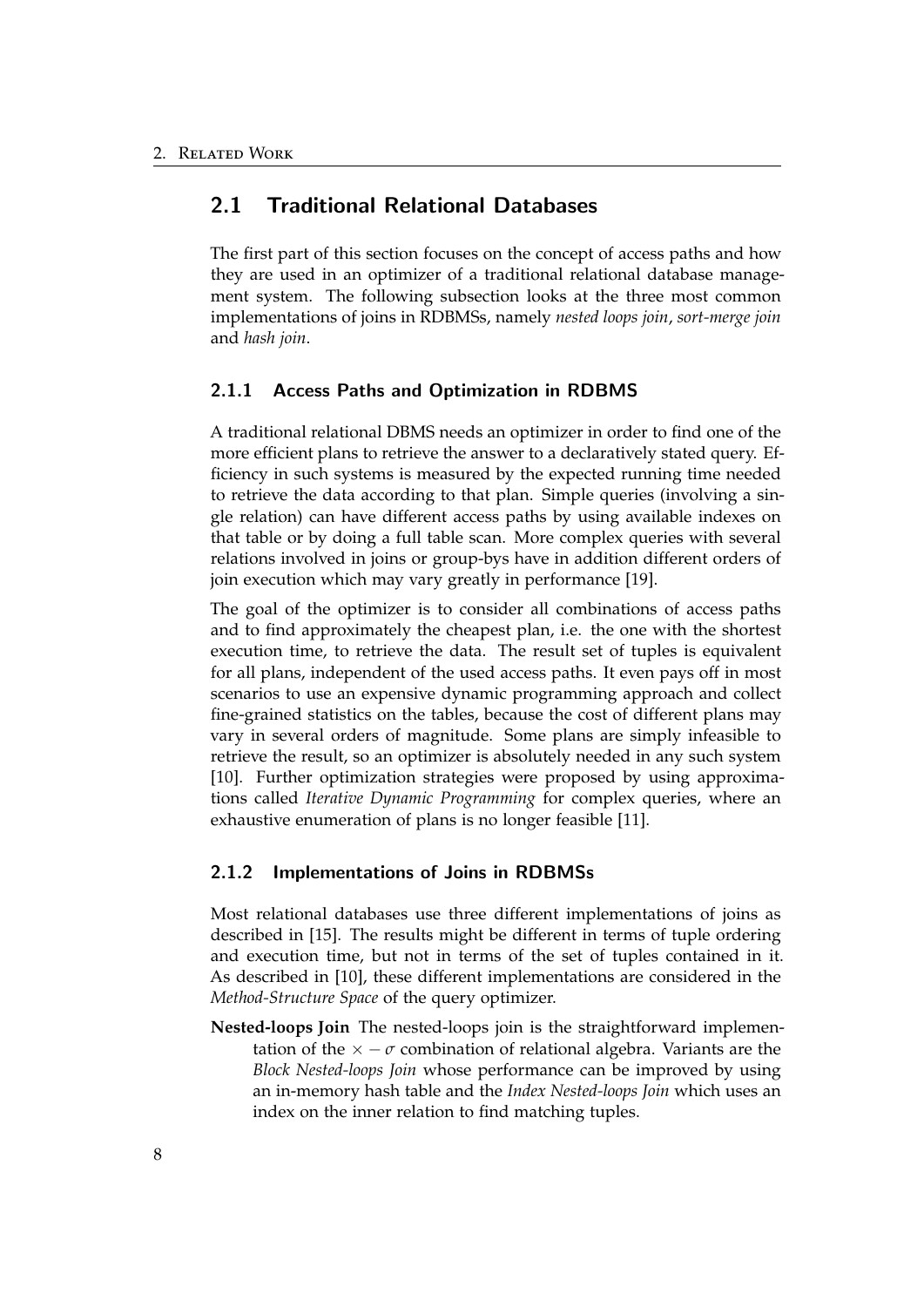- **Sort-merge Join** As a precondition, both inputs have to be sorted with respect to the join attribute(s). The merge join essentially merges both input tables as in sorting. It is typically used for equi-joins only.
- **Hash Join** Partition both relations into *n* partitions using the same hash function *h* applied on the join attribute(s). By partitioning the data, the problem of joining is reduced to smaller sub-relations. Matching tuples are guaranteed to end up together in the same partition. By choosing *n* properly (i.e., the hash function *h*), partitions become small enough to implement the joins of sub-relations as in-memory joins. The in-memory join is typically accelerated using a hash table, too.

## <span id="page-14-0"></span>2.2 Crowdsourcing

Many popular platforms on the web that evolved over the past ten years use some sort of collaboration and participation of its users. Data is considered to be the driving force behind these rich, interactive, multimedia applications. Users contribute their knowledge or opinion in small junks to a large collection of information (i.e. collective intelligence). This new type of platforms is often referred to as Web 2.0 technologies. Examples include the famous online multilingual encyclopedia *Wikipedia*, the foto and video sharing platforms *Flickr* and *Youtube*, the blog creation and maintenance sites *Wordpress* and *Blogspot*, e-commerce platforms as *eBay* and *Amazon*, social media and community sites as *Facebook*, *Xing* and *Twitter*, and many more.

## <span id="page-14-1"></span>2.2.1 Crowdsourcing Internet Marketplaces

Crowdsourcing Internet Marketplaces provide access to a large community of people willing to perform small and usually simple tasks that a computer is not yet able to do. In return, these workers receive a small monetary reward as soon as the answers were accepted. Required qualifications help task requesters to ensure a certain quality on the results and to exclude poorly performing workers from their community. Tasks issued on such a platform could be one of the following: commenting on or linking to a blog entry, finding a phone number or mail address, labeling or rating images, writing or rewriting a paragraph or an article, translating a text, identifying actors in a movie, transcribing a podcast, and so on. *Amazon Mechanical Turk* (AMT) is the most famous and widely-used example for such a platform. Workers on AMT are usually called *Turkers* and the tasks are often referred to as *Human Intelligence Tasks (HITs)*.

*Crowdflower* is a service that simplifies access to the crowd by dividing larger tasks into smaller ones, providing appropriate HTML forms and processing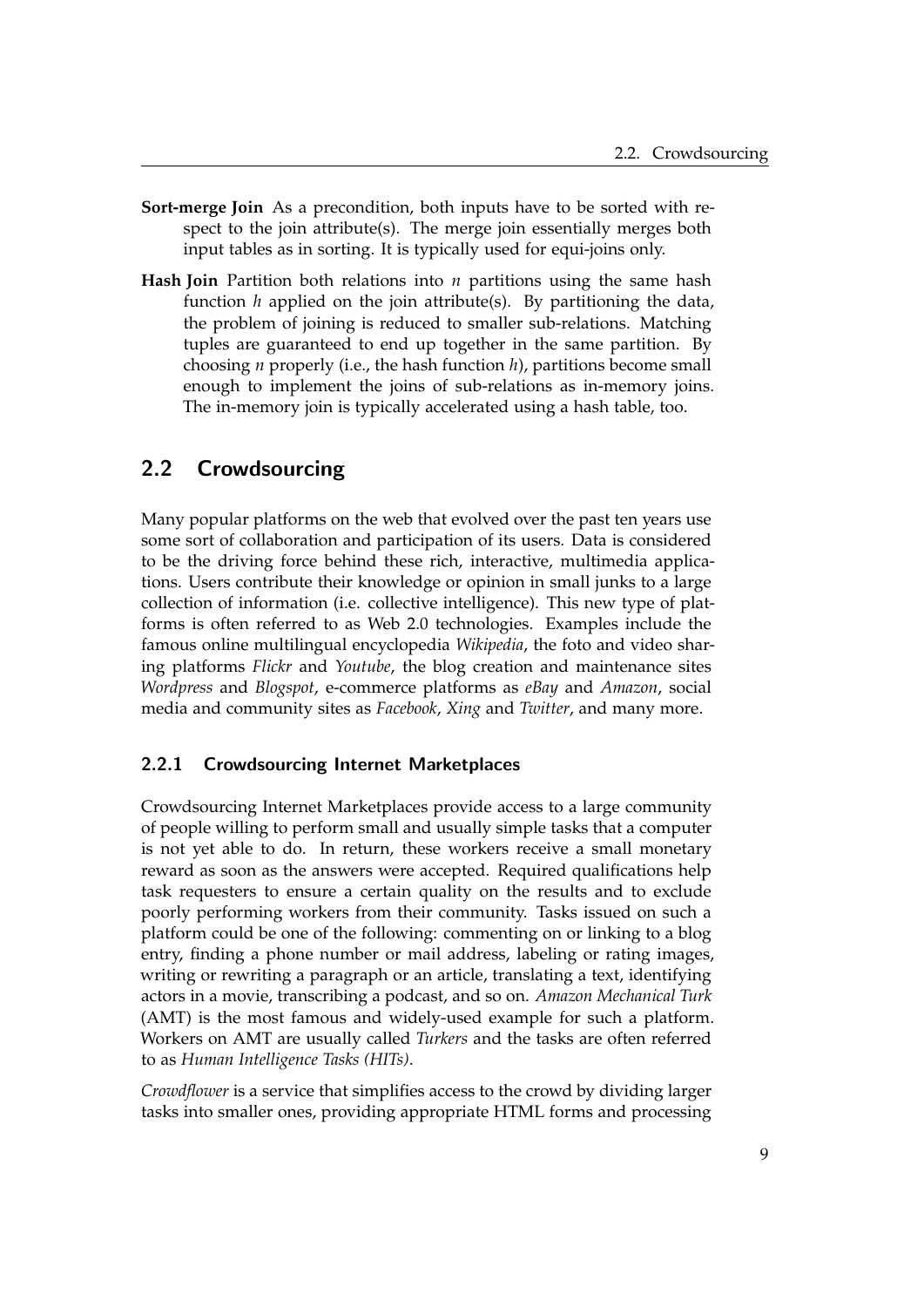the answers for their customers. The overhead of providing such templates and collecting the answers in a unified manner is outsourced to an expert in that field.

Several projects make use of the large community of workers available on such platforms and therefore the low latency of receiving an answer. For example a mobile application called *Vizwiz* that enables blind people to take a picture of their surroundings and get an associated question answered makes use of the crowd's abilities [\[2\]](#page-62-2).

### <span id="page-15-0"></span>2.2.2 Crowdsourced Databases

Several research projects aim at integrating the power of crowdsourcing into traditional relational database management systems to enable the acquisition of new or unavailable data, to return subjective opinions and comparison results and to match items based on fuzzy criteria. A paradigm shift happens implicitly with this transition: From the closed-world assumption of an RDBMS, where only the data stored in relations is considered as being present and included in query answers, to an open-world assumption, where workers can give any answers and therefore generate new input. New crowd query operators need to consider the latency and also cleaning and aggregation of newly acquired data.

All published approaches consist of a programming layer on top of (possibly different) crowdsourcing platforms such as AMT. It provides a declarative interface usually based on an extension to SQL. Therefore, an optimizer is needed in all cases to reduce cost and latency while maximizing the quality.

- **Qurk** Qurk is a declarative workflow query system that uses the underlying storage engine to retain results to previous queries for reuse. Userdefined functions (UDFs) are used for aggregation of crowdsourced answers. Multiple responses to the same HIT from different workers are stored as a multi-valued attribute [\[14\]](#page-63-4).
- **Deco** Deco is based on so-called *conceptual relations* which are logical relations specified by the schema designer. To obtain the raw schema which is stored in a relational database, the conceptual relations' attributes are partitioned into *anchor attributes* for identification and *dependent attribute-groups* for specification of properties. *Fetch rules* modelled by the schema designer define how the data is gathered from the crowd by specifying a GUI and how much is paid for a satisfying answer given by a worker. *Resolution rules* are specified to aggregate workers' responses and at the same time remove inconsistencies in given answers [\[16,](#page-63-5) [17\]](#page-63-6).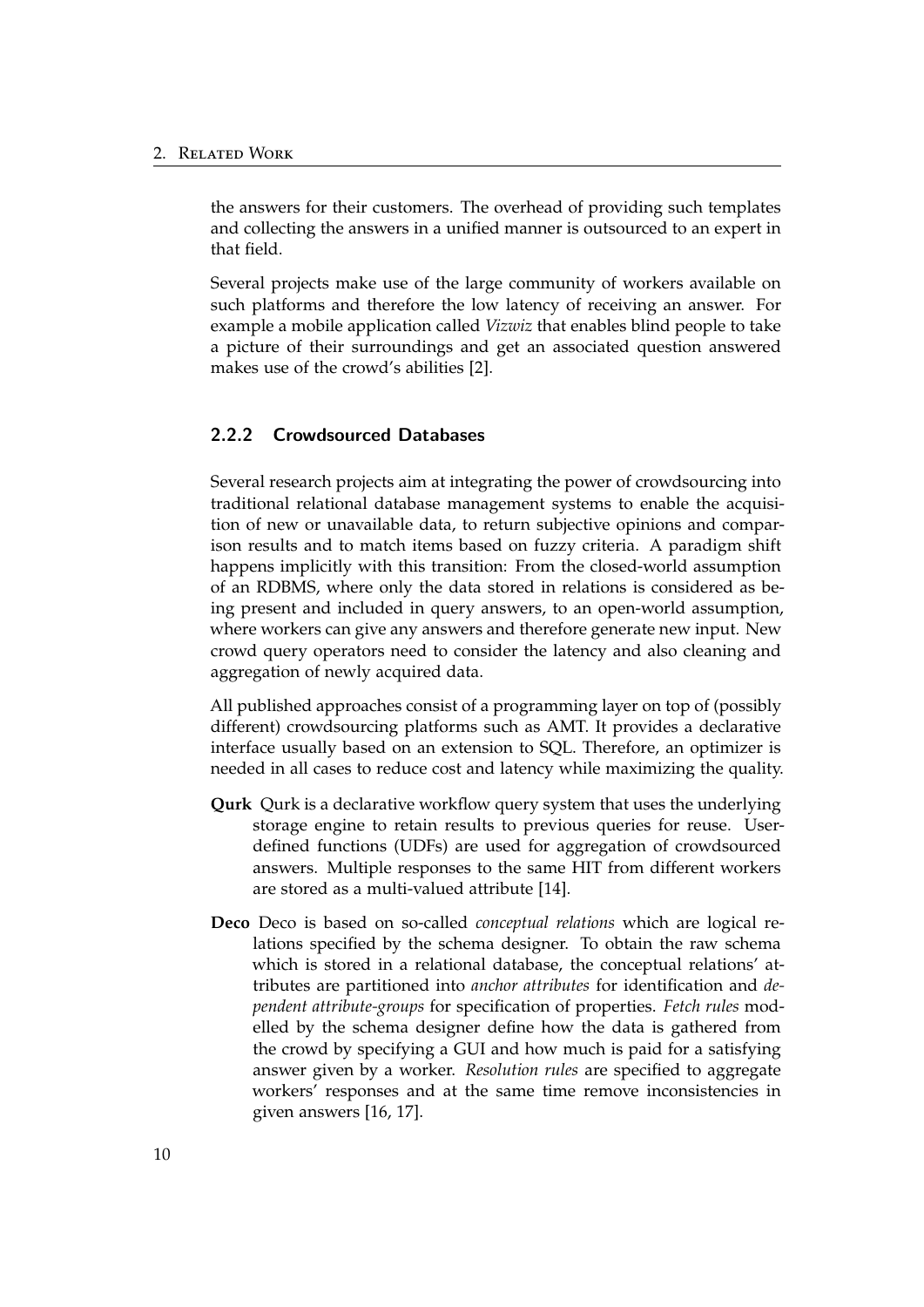**CrowdDB** CrowdDB allows to crowdsource single attributes or whole tuples by providing various crowd operators such as *CrowdProbe*, *Crowd-Join* and *CrowdCompare*. Whenever more data is needed to produce a query result, CrowdDB consults the associated crowd, e.g. AMT, automatically and stores the obtained results in the underlying database [\[7\]](#page-62-3). In contrast to the other two approaches, the raw data is not stored in a database, but rather the cleaned and aggregated version obtained by a built-in majority-vote strategy [\[6\]](#page-62-4).

Deco and Qurk allow a more fine-grained and user-defined aggregation and resolution of ambiguities compared to CrowdDB. Furthermore, it can change over time and results are adapted to new strategies since the raw data is stored in these two systems. In the crowdsourcing context, the optimization problem is different compared to the traditional relational model. Execution time should still be minimised as far as possible, but additionally and more fundamentally, monetary costs paid to crowd workers should be as low as possible. As a third goal, the quality of the answers is required to be maximized. Deco and Qurk give more weight to considering latency in the optimization and suggest therefore an asynchronous execution model.

### Joins

Based on existing work related to joins, it turns out that some approaches perform a join on existing data while others try to gather new data during join execution. The first approach appears to result in the well-known *entity resolution* problem. The second one is related to *data gathering* with an implicit join performed in the crowd.

**Entity Resolution** Joining available data by comparing items based on fuzzy criteria is an entity resolution problem. The task of identifying matching items is performed by the crowd. Examples include matching images or video sequences from films with a table of celebrities and associating given categories to subjects of news articles in a collection. Various approaches have been suggested.

Marcus et al. [\[13\]](#page-63-7) propose to use a (block) nested-loops join by using HIT comparisons to evaluate which elements match the join condition. This method results in a large number of tasks issued on the crowdsourcing platform, because the full cross product of tuples needs to be crowdsourced.

In the approach called *CrowdER* suggested by Wang et al. [\[22\]](#page-64-0), a hybrid technique is applied. To avoid huge numbers of comparisons done by the crowd, an initial machine-based algorithm computes similarity measures.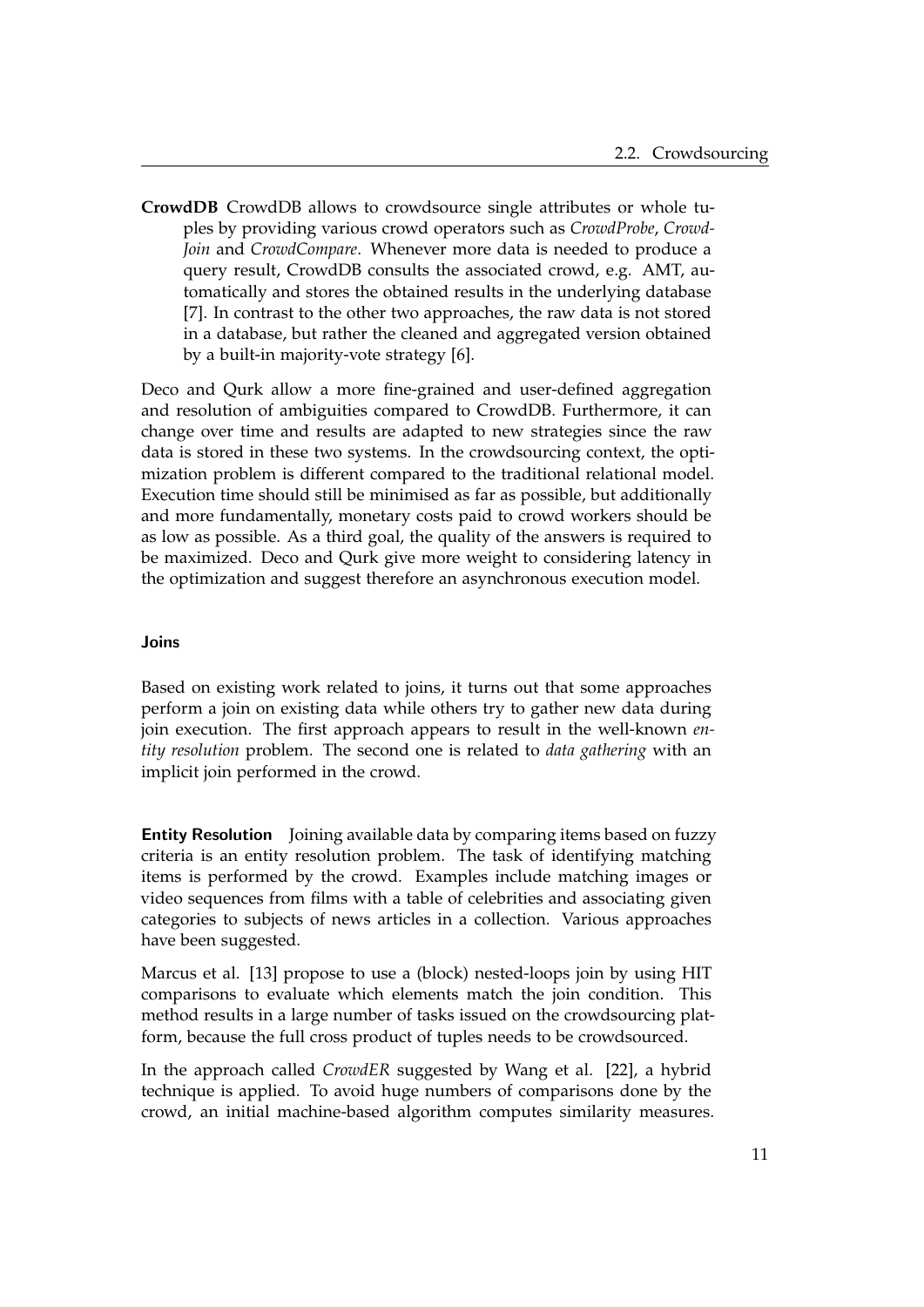#### 2. Related Work

The crowd is then used to verify whether the most uncertain pairs are matching and therefore referring to the same entity or not.

As a follow-up work [\[23\]](#page-64-1), they looked at how to best invest the available budget in such a hybrid system by using transitive relations to lower the number of questions asked to the crowd. It turned out that it pays off to crowdsource first the potentially matching pairs and afterwards the nonmatching pairs.

Whang et al. [\[24\]](#page-64-2) use the power of the crowd to lead a probabilistic model towards a more accurate result. Each question is selected in such a way that its expected accuracy is maximum. Approximation algorithms are suggested, since calculating the expected accuracy turns out to be computationally infeasible.

Gathering New Data Acquiring new data in the crowd can be related to an implicit join operation performed by the workers. For example, if we ask for shops in Zurich and for each one what kind of products it sells. In that case, new tuples for shops and products are gathered while at the same time the matching relation is crowdsourced. Since the data tuples are not available at the beginning, this join operation is always performed as a nested-loops join. Hash or sort-merge join require the application of a hashing or sorting procedure, respectively.

Previous work by Trushkowsky et al. [\[20,](#page-64-3) [21\]](#page-64-4) focused on estimating the number of elements in a collection by adapting species estimation techniques from biology. These estimators refine their answers while more questions are asked to the crowd and do not allow to determine a preliminary value before asking a single question. Obviously, this method is limited to finite and rather small sets. Unbounded or very large sets such as ice cream flavors do not allow to get accurate results in terms of the cardinality estimation.

#### Implementations of Joins in the Crowdsourcing Setting

Sort-merge join and hash join are applicable only if the data is already available, i.e. in the case of entity resolution. Additionally, an ordering or hashing function for the attributes of the join predicate is needed. If such a function is not defined for certain objects such as images or other media files, these special and often more efficient join implementations are not suitable. The more general nested-loops join can be used instead.

If new data is gathered while executing the join operation, it turns out that a nested-loops join is applied automatically. First, the tuples of the outer relation are crowdsourced and then for each of these the matching items for the inner relation are acquired. Therefore, a nested-loops join is applied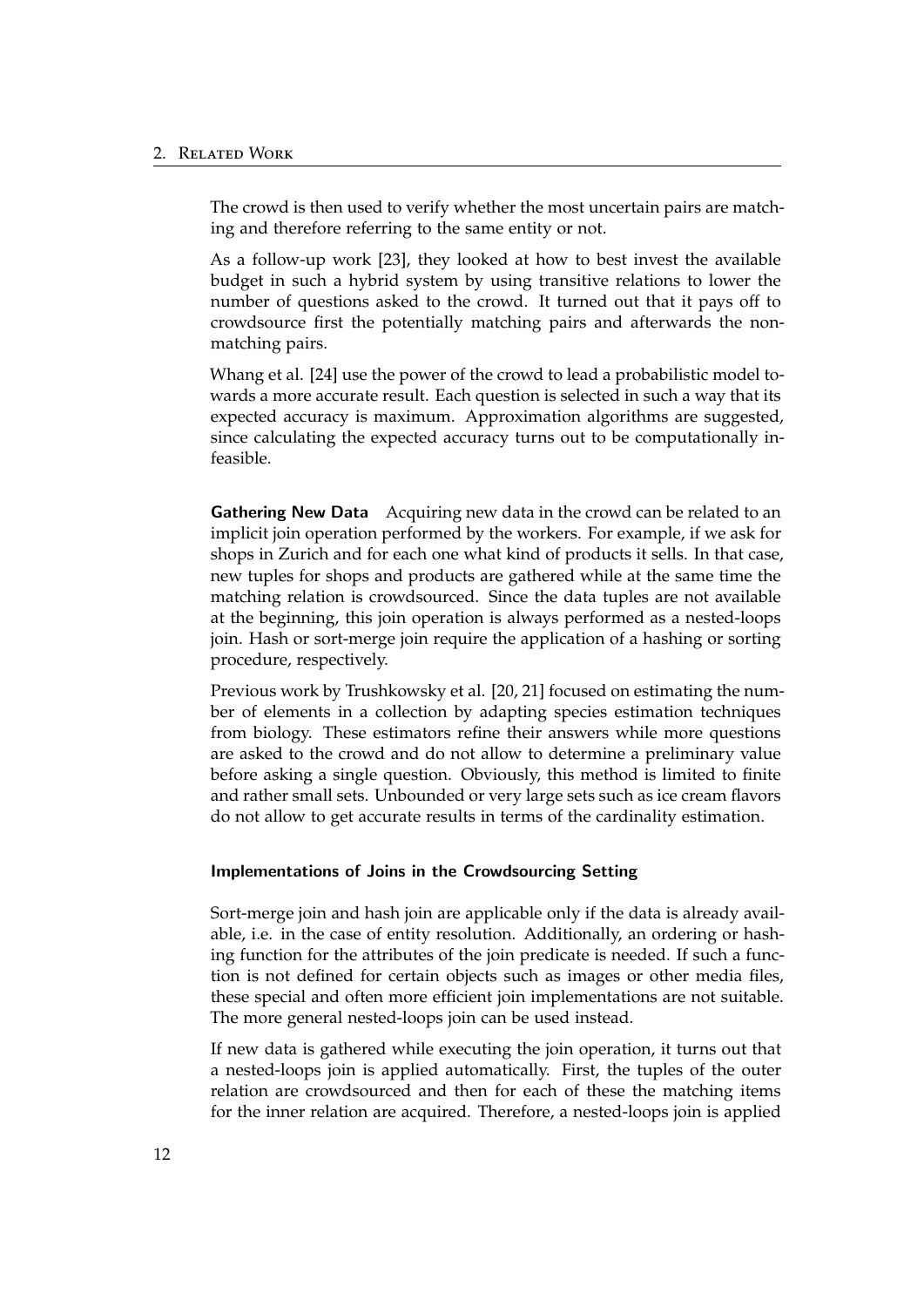implicitly and the other two join implementations are not an option in this case as described above.

Some sort of hash join called *Feature Filtering* is applied in Qurk [\[13\]](#page-63-7) to reduce the number of comparisons on existing data. They group the tuples in each of the relations according to the features involved in the join predicate and then compare only the tuples in matching groups. This method reduces the search space significantly and has therefore in general a lower latency and lower costs.

## <span id="page-18-0"></span>2.3 Basis Computation and Integration over Lattices

The following subsections focus on mathematical tools and optimization strategies from linear algebra. They will be used later to check their usefulness in the context of an optimizer for crowdsourcing databases and integrate them as far as possible.

A system of linear equations and inequalities over nonnegative integers in *n* unknowns has a linear solution space, which is a subspace of **N***<sup>n</sup>* . Various authors ([\[18\]](#page-63-8), [\[8\]](#page-63-9), [\[3\]](#page-62-5)) focus their research work on finding a basis for this solution space, called a Hilbert basis. In general, this basis can be doubly exponential in size. It has been proven that integer linear programming, i.e. a linear optimization problem over integers, is  $N \mathcal{P}$ -complete [\[18,](#page-63-8) p. 245] and thus belongs to the hardest problems of the complexity class  $N \mathcal{P}$ .

The second subsection focuses on Barvinok's encoding [\[1\]](#page-62-0) for lattice points inside a rational convex polyhedron. Barvinok found a polynomial algorithm for counting the number of such integral points inside a polyhedron specified by linear equations and inequalities in a fixed and rather small number of variables. For an increasing number of variables, the suggested approach becomes exponential again.

## <span id="page-18-1"></span>2.3.1 Basis of Solutions for a System of Linear Inequalities

The book *Theory of linear and integer programming* [\[18\]](#page-63-8) summarizes important results related to linear programming (part 3) and integer linear programming ILP (part 4). Various problems and algorithms are considered along with their complexity compared to the size of the input. ILP is an optimization problem over the nonnegative integers or, equivalently, refers to searching for certain lattice points in a polyhedron specified by linear equations and inequalities.

Many research results and algorithms for polyhedra over rationals and reals do not hold in the setting of natural numbers or an equivalent formulation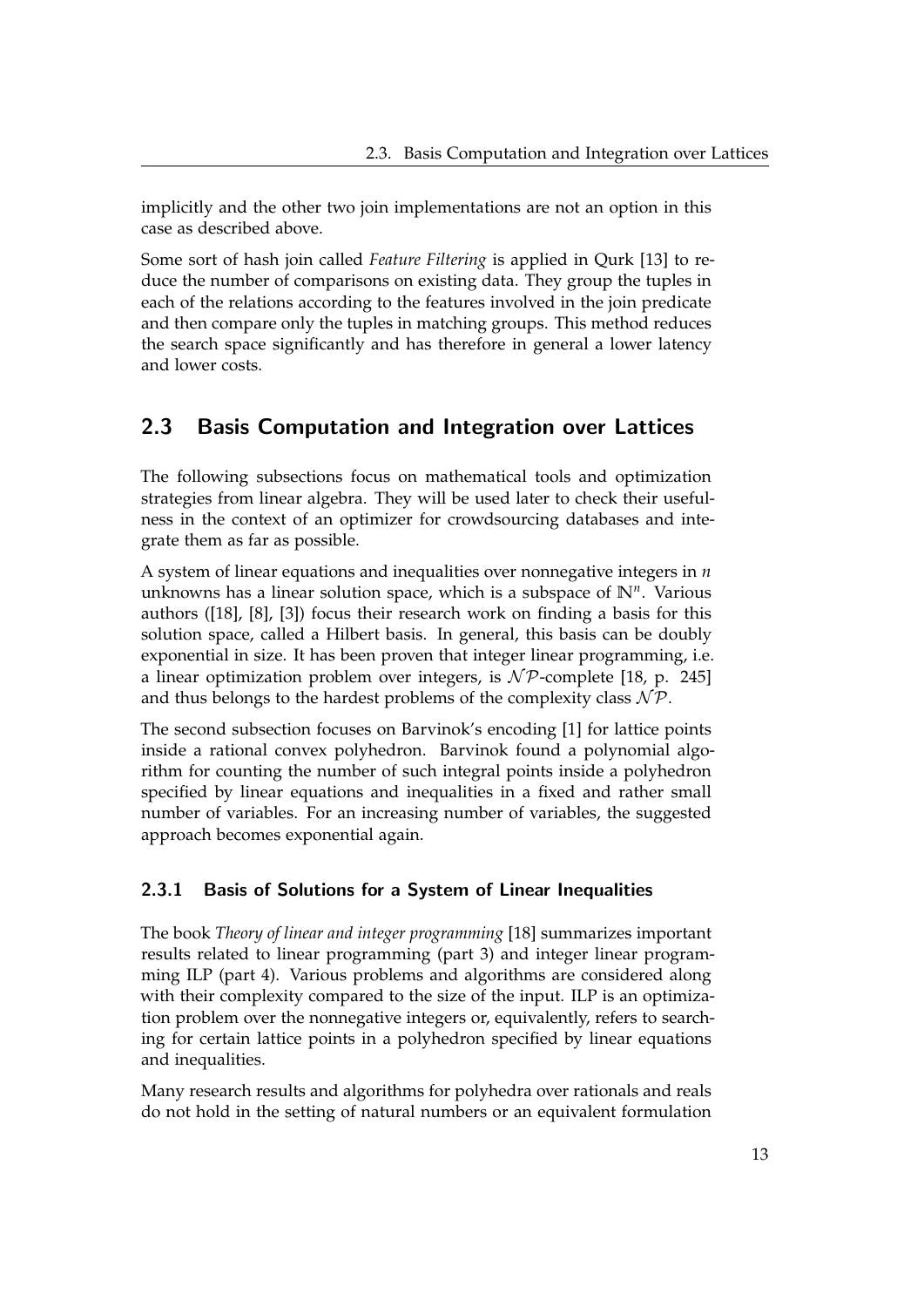hasn't been found yet. In fact, integer linear programming was proven to be  $\mathcal{NP}$ -complete [\[18,](#page-63-8) p. 245] and therefore it is generally believed that these problems are not solvable in polynomial time.  $N\mathcal{P}$ -complete problems are the hardest problems in the complexity class  $N \mathcal{P}$ . Polynomial algorithms for ILP exist only for a fixed number of variables.

A Hilbert basis is a finite set of vectors which generates all integral points inside a polyhedral cone through nonnegative integral combinations of basis vectors. As summarized by Chubarov and Voronkov in [\[3\]](#page-62-5), the cardinality of such a basis of the solution space (and therefore the complexity of computing and outputting it) is in the worst case doubly exponential in the number of variables. Such a computation is in most practical scenarios infeasible.

Hemmecke [\[8\]](#page-63-9) suggests an algorithm to compute a minimal generating set of vectors for all nonnegative integral points inside a given lattice and in particular computing the Hilbert bases of cones.

### <span id="page-19-0"></span>2.3.2 Counting Lattice Points in a Convex Polyhedron

Counting the number of lattice points in a convex polyhedron specified by linear equations and inequalities for a fixed number of dimensions was revolutionized by Barvinok in 1994 [\[1\]](#page-62-0). Until then, polynomial algorithms were only known for at most 4 dimensions, i.e.  $d \leq 4$ .

*Barvinok's encoding* [\[4\]](#page-62-6) considers lattice points as monomials and encodes them in a generating function as a sum of these monomials as follows:

$$
f(K) = \sum_{\alpha \in K \cap \mathbb{Z}^d} z_1^{\alpha 1} z_2^{\alpha 2} \dots z_d^{\alpha d}.
$$
 (2.1)

This sum might become a very large or even infinite formal power series and therefore Barvinok suggested a compact encoding as a sum of rational functions which is of polynomial size and can be determined in polynomial time in the size of the input for a fixed dimension *d*:

$$
f(K) = \sum_{i \in I} E_i \frac{z^{u_i}}{\prod_{j=1}^d (1 - z^{v_{ij}})}
$$
(2.2)

where *I* is a polynomial-size indexing set,  $E_i \in \{1, -1\}$  and  $u_i, v_{ij} \in \mathbb{Z}^d \; \forall i, j$ . In case *d* is not fixed, counting the number of lattice points inside a convex polyhedron becomes exponential again.

<span id="page-19-1"></span>**Example 2.1** *Consider a triangle as shown in figure [2.1.](#page-20-0) The vertices are given as follows:*  $V_0 = (0, 0)$ ,  $V_1 = (6, 0)$  *and*  $V_2 = (2, 2)$ *. For each vertex of the polyhedron*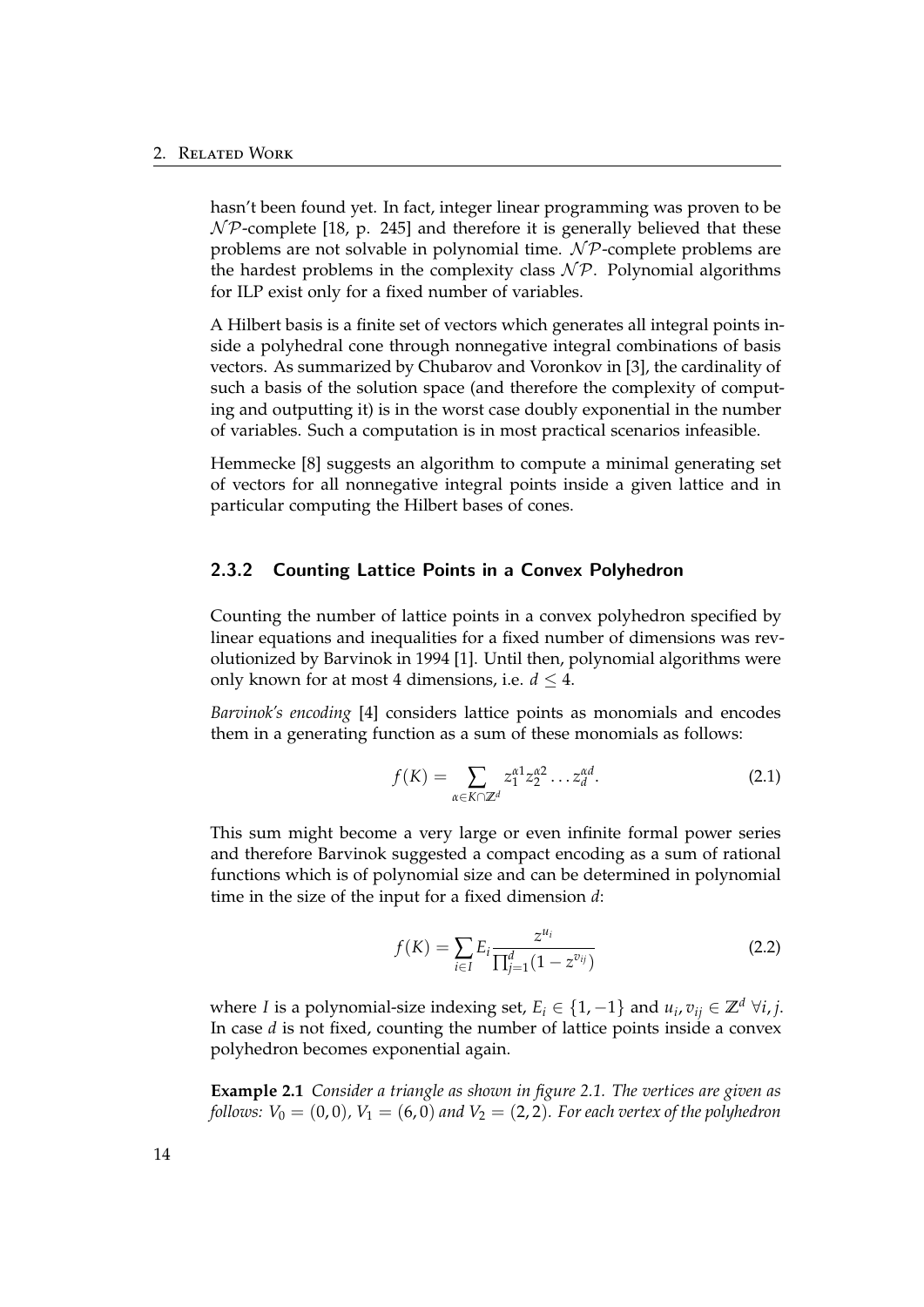

<span id="page-20-0"></span>Figure 2.1: The triangle explained in Example [2.1.](#page-19-1)

*a rational generation function is obtained as described by Barvinok:*

$$
f(K_{V_0}) = \frac{1}{(1 - z_1)(1 - z_1z_2)}
$$

$$
f(K_{V_1}) = \frac{z_1^6}{(1 - z_1^{-1})(1 - z_1^{-2}z_2)}
$$

$$
f(K_{V_2}) = \frac{z_1^2z_2 + z_1^2z_2^2 + z_1^3z_2}{(1 - z_1^{-1}z_2^{-1})(1 - z_1^2z_2^{-1})}
$$

*Summing these fractions and reducing yields indeed a sum over the monomials representing the integer points inside the triangle:*

$$
f(K) = f(K_{V_0}) + f(K_{V_1}) + f(K_{V_2})
$$
  
\n
$$
f(K) = \frac{1}{(1 - z_1)(1 - z_1z_2)} + \frac{z_1^6}{(1 - z_1^7)(1 - z_1^7z_2)} + \frac{z_1^2z_2 + z_1^2z_2^2 + z_1^3z_2}{(1 - z_1^7z_2^7)(1 - z_1^2z_2^7)}
$$
  
\n
$$
f(K) = 1 + z_1 + z_1^2 + z_1^3 + z_1^4 + z_1^5 + z_1^6 + z_1z_2 + z_1^2z_2 + z_1^3z_2 + z_1^4z_2 + z_1^2z_2^2
$$

*Thus the triangle given by V*0*, V*<sup>1</sup> *and V*<sup>2</sup> *contains the following lattice points according to the function*  $f(K)$ *:* 

$$
\{(0,0), (1,0), (2,0), (3,0), (4,0), (5,0), (6,0), (1,1), (2,1), (3,1), (4,1), (2,2)\},\
$$

*which can also be verified with figure [2.1.](#page-20-0)*

An evaluation of the above function  $f(K)$  at the point  $(z_1, z_2, \ldots, z_n)$  =  $(1, 1, \ldots, 1)$  yields the number of lattice points, since each monomial evaluates to 1 and summing over all points inside the given lattice yields the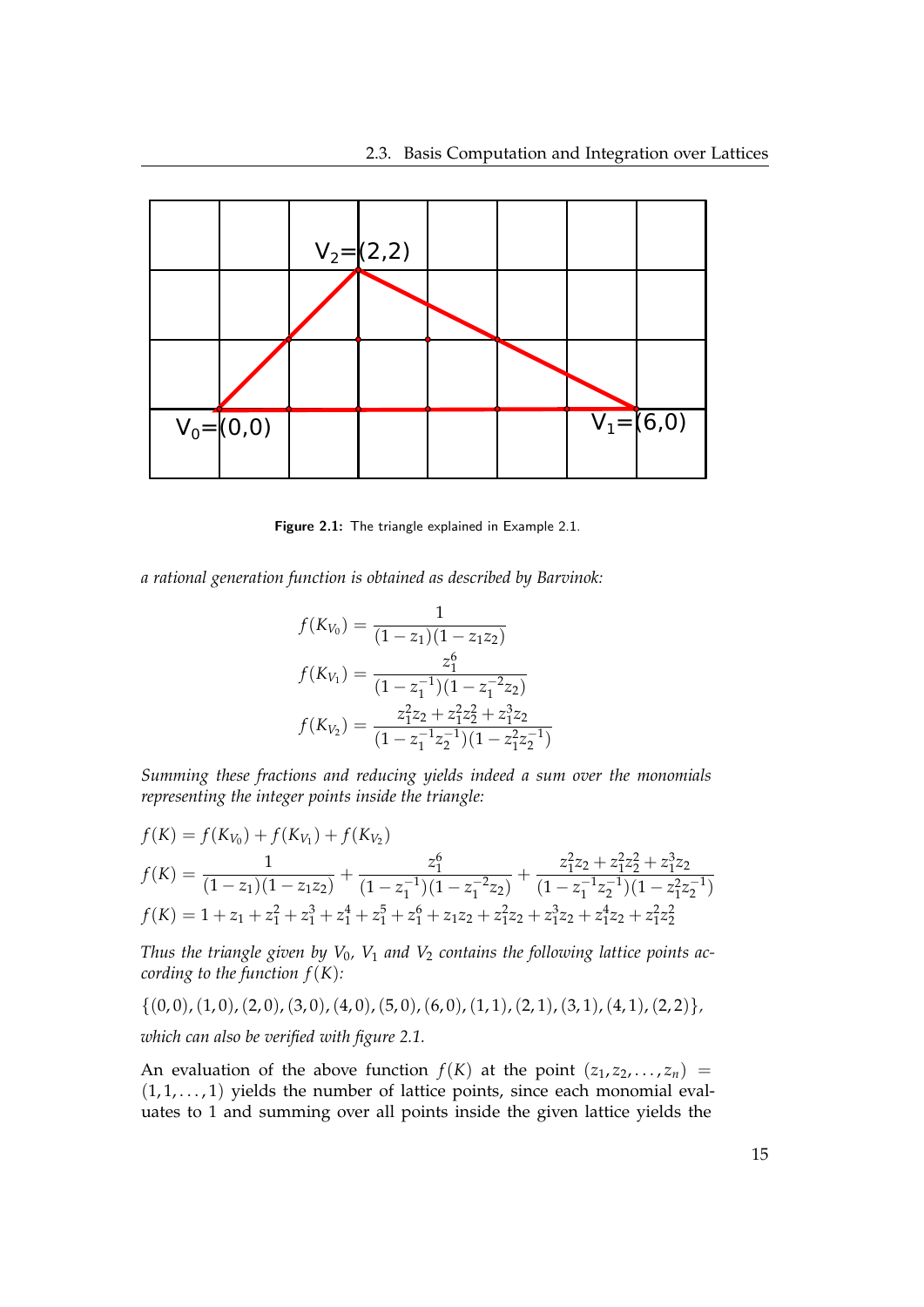desired cardinality. Using this approach for the shorter notation with the sum of fractions is impossible, because then the denominator of each summand evaluates always to zero meaning that the function has a pole and is therefore not defined at this point. Nevertheless, with the help of methods from numerical complex analysis, the limit of the function around that point can be determined.

Several modifications and improvements were proposed afterwards. De Loera et al. [\[12\]](#page-63-10) conducted an implementation called LattE along with various experiments and reported on the results. LattE is capable of counting lattice points in a space of up to approximately 30 dimensions. The runtime of the algorithm is significantly influenced by the number of dimensions and might in general already take quite long for such large spaces.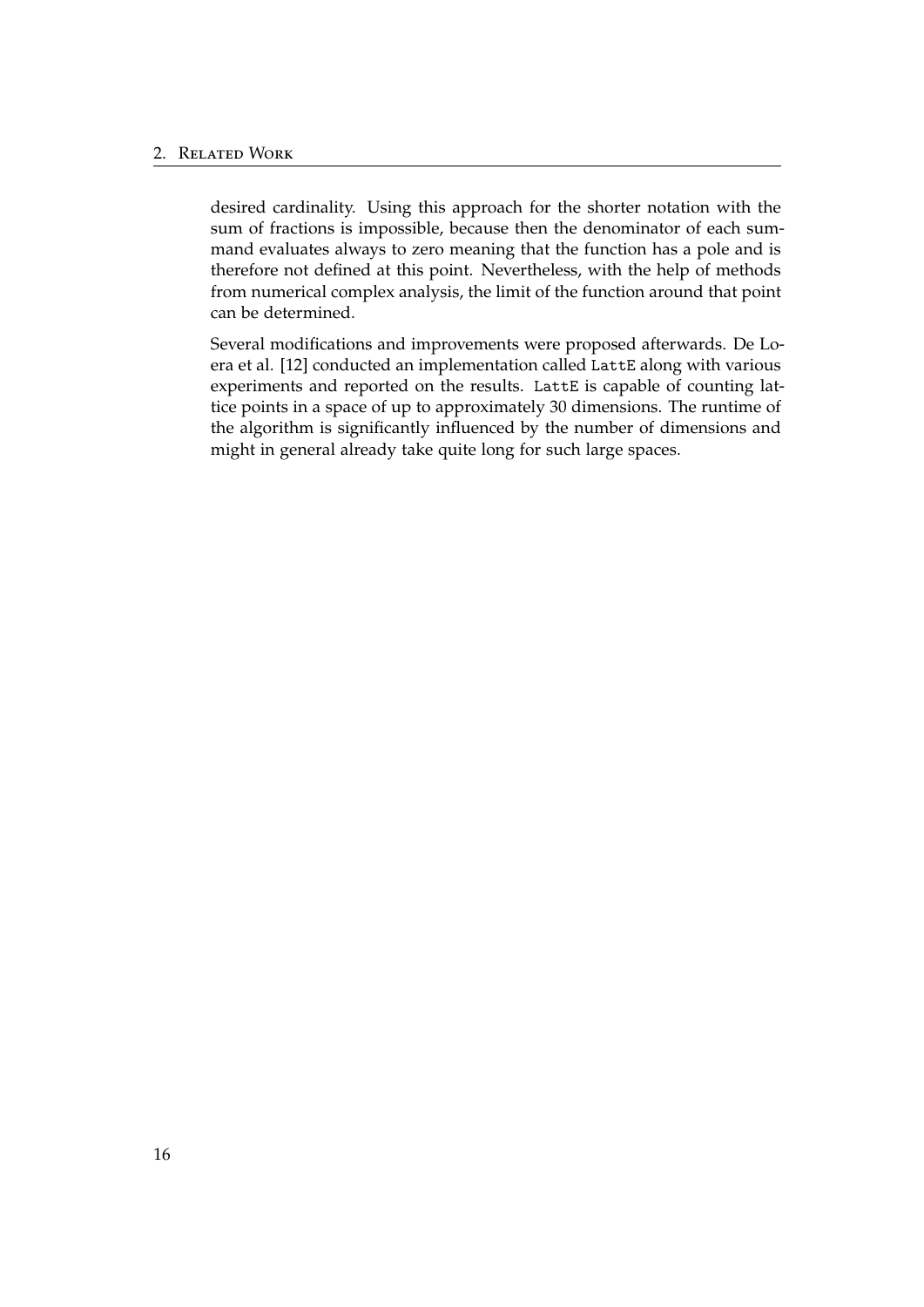## Chapter 3

# <span id="page-22-0"></span>Crowdsourcing Optimization Model

In this chapter the focus lies on introducing a model for an optimizer which considers queries with multiple relevant answers involved in a join operation. Access paths are used as an abstraction to encode different information sources along with their reliability and access costs. Trade-off solutions are required in this context, because the quality should be maximized while minimizing costs and latency.

First, the model is introduced and explained along with all the needed abbreviations. Then the underlying assumptions are listed and illustrated in details. The decision-making functions are described as techniques for aggregation to ensure certain levels of agreement between workers and therefore quality. The third section states the definition of the utility function for a given plan and how it is integrated into the optimizer. Finally, we look at the prediction model and possibilities for optimizations.

## <span id="page-22-1"></span>3.1 Optimization Model and Underlying Assumptions

This section introduces the problem along with terms and abbreviations used throughout the whole thesis. Then a formal description of the model is given and finally the assumptions underlying the introduced model are listed and explained.

## <span id="page-22-2"></span>3.1.1 Introduction

An optimizer in a traditional relational database management system aims at applying heuristics to find an access plan which minimizes the execution time or latency for a given query. In contrast to this one-dimensional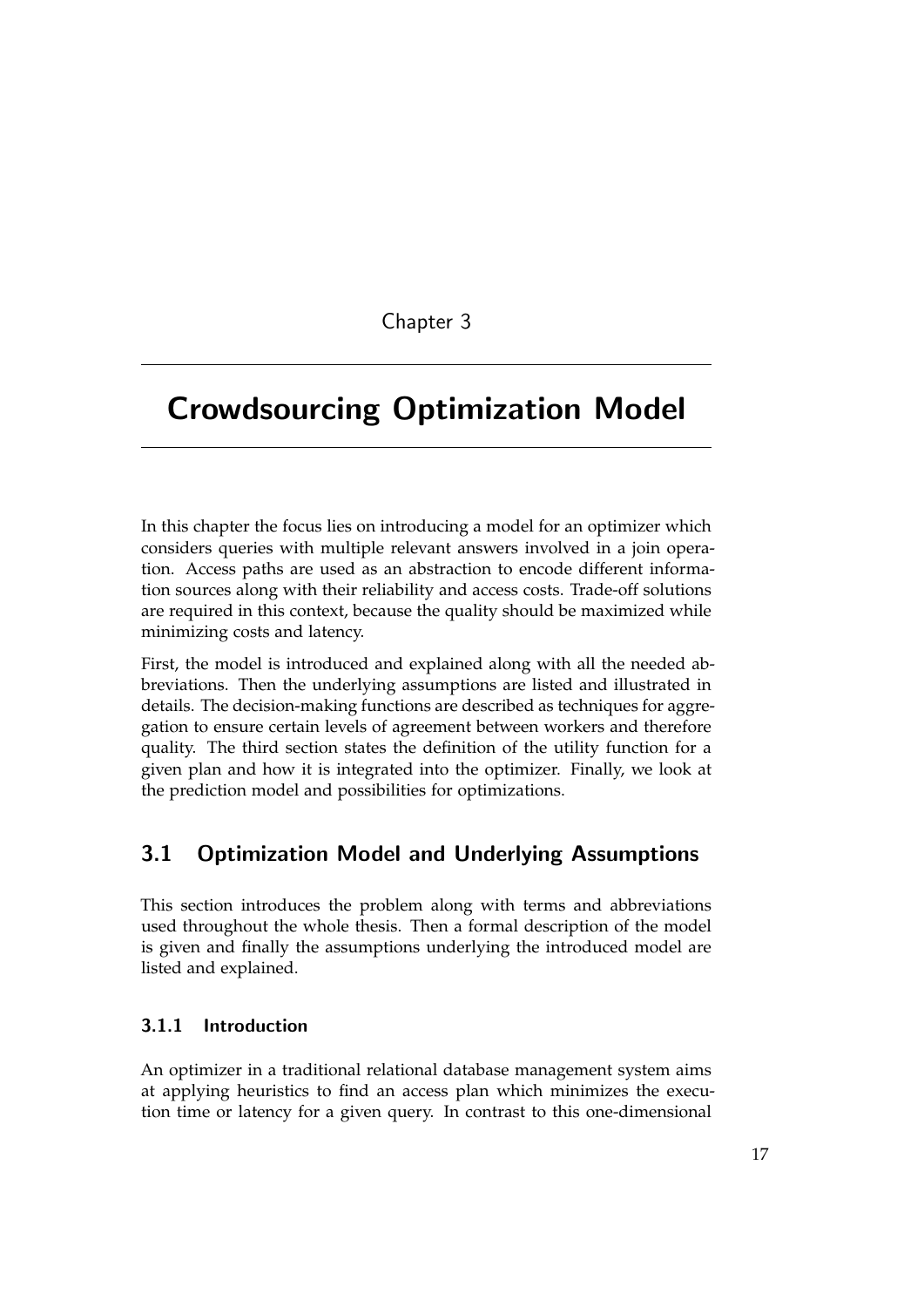optimization objective, crowdsourcing databases deal with a more complex problem, namely to maximize the quality while minimizing monetary costs and latency at the same time. This target definition asks for trade-off solutions, e.g. to maximize the quality while keeping costs and latency within certain given boundaries.

Latency requirements are difficult to accomplish when a crowdsourcing platform such as Amazon's Mechanical Turk is involved. The completion time for a batch of tasks is highly influenced by the number of available workers and by the attraction of individual questions to the community. The availability of workers depends for example on their time zones and their working hours. The attraction is influenced by the problem domain and the amount of money paid as a reward. In the following, the focus lies on the trade-off between cost and quality.

Dolati [\[5\]](#page-62-1) suggests in his thesis an abstraction model for the optimizer of crowdsourced databases which is based on the abstraction of access paths known from traditional relational databases. His work focuses on crowdsourcing single values of single attributes, i.e. for each question exists exactly one correct answer and a set of wrong answers of a known or estimated size. The goal of this work is to apply the same concepts to a more general setting, i.e. to problems with a set of correct answers. Furthermore, we aim at crowdsourcing joining conditions between several such data sets.

As described in the previous chapter on related work, two different types of joins can be considered. One approach looks at joining existing data tuples, but the evaluation of the join predicate might need to involve the power of the crowd. The second method focuses on acquiring new data while performing the join implicitly in the crowd. In this work, we will elaborate more on the second type.

The notion of an access path in the crowdsourcing context denotes an (independent) source of information. Each such source has its own reliability, access costs and domain of adoptable values. An access plan P defines how many questions will be asked on each access path. Workers then have to be encouraged adequately by the system to use the assigned access path *i* for acquiring the desired information. A worker answers with a set of *m* elements denoted as a vote *v*. All votes acquired according to a given plan  $P$  form a vote set  $V_P$ .

The assumption is that a query and a set of applicable access paths with their properties is given by the schema designer or application developer, since the crowdsourced database is not able to infer this information automatically. Domain knowledge is in most cases essential to find an appropriate set of information sources and to estimate their parameters.

<span id="page-23-0"></span>Example [3.1](#page-23-0) illustrates the type of problems that we are addressing.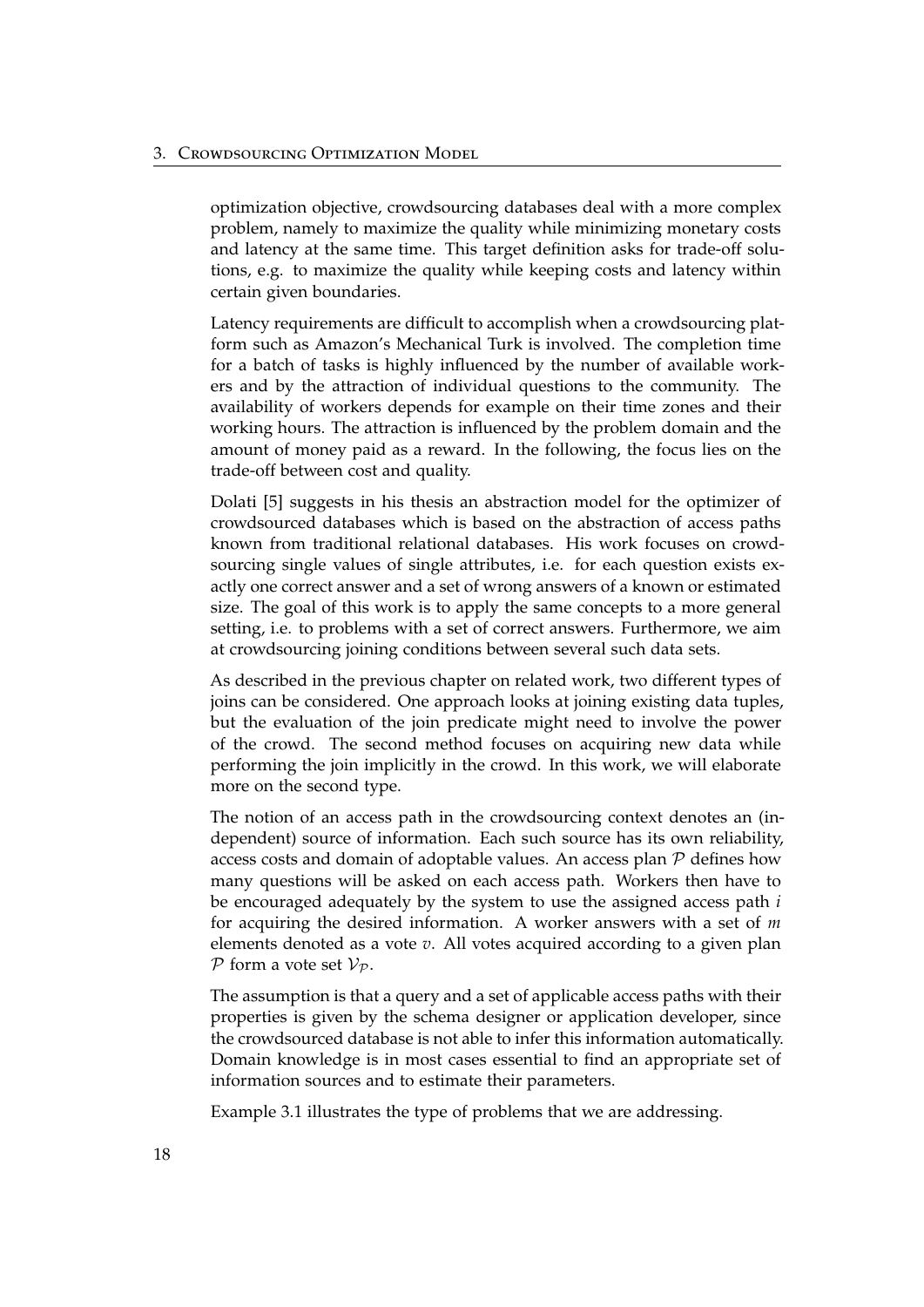**Example 3.1 (Vegetarian Meals in San Francisco)** *Which vegetarian meals are served at which restaurants in San Francisco?*

*The goal is to crowdsource a list of restaurants with the following attributes: name and website. For the ones considered to be relevant and therefore being picked by the aggregation strategy, the menu available on their website or in reviews on Foursquare should be crowdsourced in a second step. The following access paths can be used to acquire the data:*

- *1. Use the crowdsourced database on* [http: // www. yelp. com](http://www.yelp.com)
- *2. Use Foursquare for your search:* [https: // foursquare. com](https://foursquare.com)
- *3. Search on Happy Cow's site:* [http: // www. happycow. net](http://www.happycow.net)

### <span id="page-24-0"></span>3.1.2 Model Description and Formal Definitions

Our model conforms to the one suggested and introduced by Dolati [\[5\]](#page-62-1) in many characteristics. However, to deal with the slightly different requirements for gathering sets of values instead of single attributes, some important changes are made. In the following, the properties of the model are described and the formal definition in the new environment is stated and explained in details.

For every query, a set of access paths is considered and specified by the schema designer which can be used to obtain the best possible answer for a given budget. Each path is associated with a bunch of information related to the usage and identification. Each access path has a name, a description, costs in terms of money that is paid to workers for giving an answer on that path, an error rate representing the path's reliability, the domain size and the number of correct elements in the domain.

The set of available access paths is denoted by  $A$ . The number of paths in  $A$ is denoted by *n*, i.e.  $|A| = n$ . Similar to [\[5,](#page-62-1) p. 14/15], an access path  $i \in A$ is represented by the following attributes and properties:

- **Access index** *a<sup>i</sup>* : The list of attributes that need to be given in order to use this access path. It can be considered as the input format to access path *i*.
- **Properties**:
	- **– Name** *n<sup>i</sup>* : A unique name for the proper identification of the access path.
	- **– Description** *d<sup>i</sup>* : An instruction describing the usage of that access path to the workers.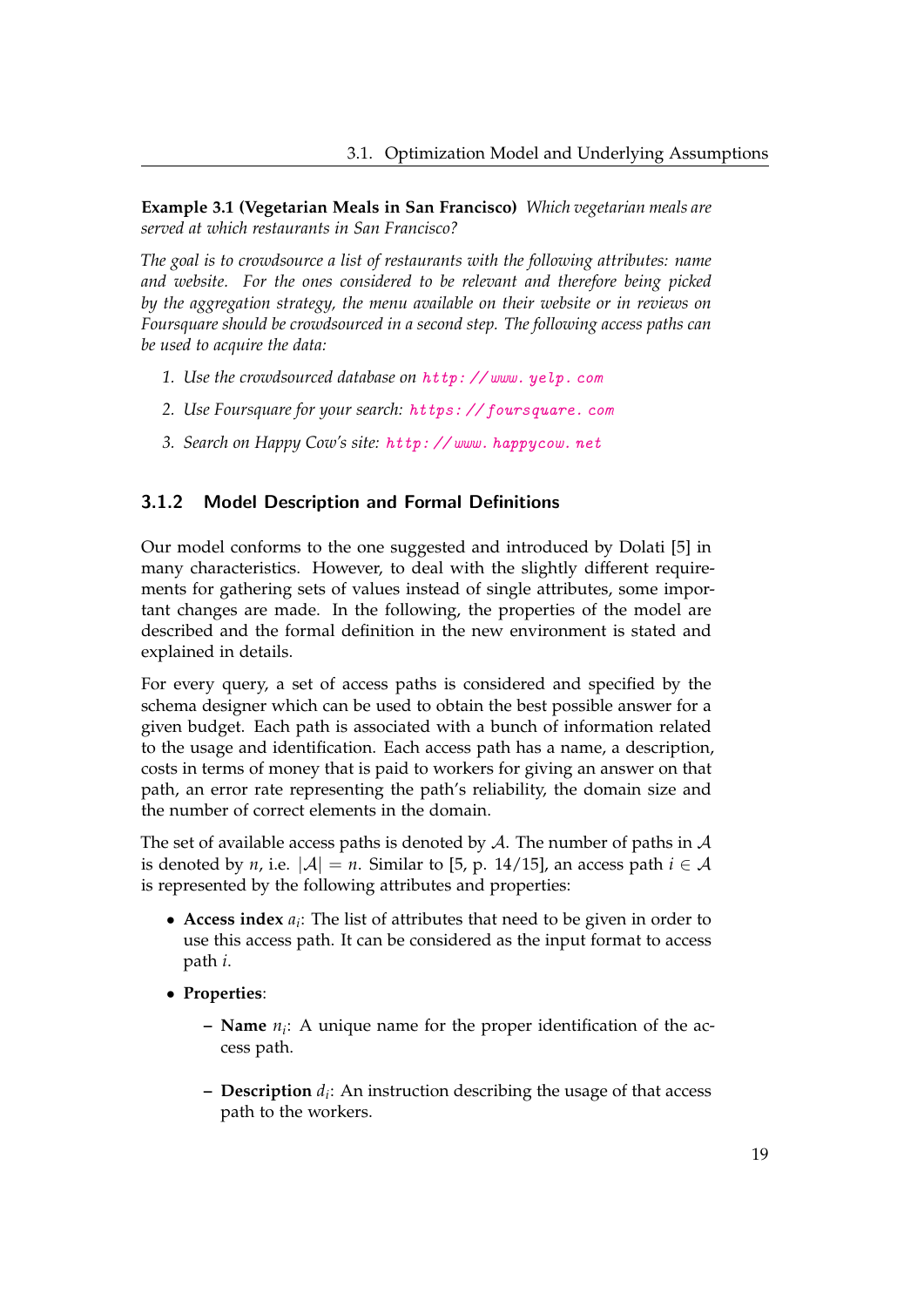- **– Cost** *c<sup>i</sup>* : Monetary cost paid to a worker who is exploring that access path.
- **– Error rate** *e<sup>i</sup>* : The probability of giving a wrong answer when using that access path.
- **– Domain size** *s<sup>i</sup>* : Number of feasible answer elements in the domain of the access path:  $0 < s_i$ .
- **– Correct count** *sic*: Number of correct or relevant items in the domain of the access path, thus  $0 \leq s_{ic} \leq s_i$  holds always. The number of wrong or irrelevant items in the domain can be calculated as follows:  $s_{iw} = s_i - s_{ic}$ .
- **Path result** *r<sup>i</sup>* : The list of attributes that will be obtained after having asked workers to use this access path. Similar to the *access index a<sup>i</sup>* denoted as the input format, the *path result r<sup>i</sup>* can be considered as being the output format of access path *i*.

Some parameters are not associated with an access path, but nevertheless they might influence the outcome of our utility calculations considerably. For example the budget is related to plans and reflects the money available for a certain query execution. The available budget restricts the number of questions that can be asked for a given query and a given set of access paths with associated costs.

Each worker is asked to return a vote containing *m* distinct answer elements from the domain of the associated access path. The final result is supposed to contain approximately *k* elements that are picked after aggregating the workers' answers. The domain overlap size *o* specifies the number of elements that are in the intersection of all domains, i.e.  $o = |\mathcal{D}_1 \cap ... \cap \mathcal{D}_n|$ . The number of contained correct elements is denoted with *o<sup>c</sup>* .

The following list contains a summary of all the parameters and properties of the model that are independent of a specific access path *i*.

- **Budget** *b*: The budget represents the money available for a certain query. It restricts the number of questions being asked.
- **Number of access paths** *n*: This parameter denotes the number of elements in A, i.e.  $|A| = n$ .
- **Number of domain elements** *m* **in a vote**: Each worker is supposed to answer with *m* distinct elements from the domain of the associated access path.
- **Result size** *k*: After aggregating the votes from different workers (see section [3.2\)](#page-31-0), the top-*k* elements are returned as a result to the query.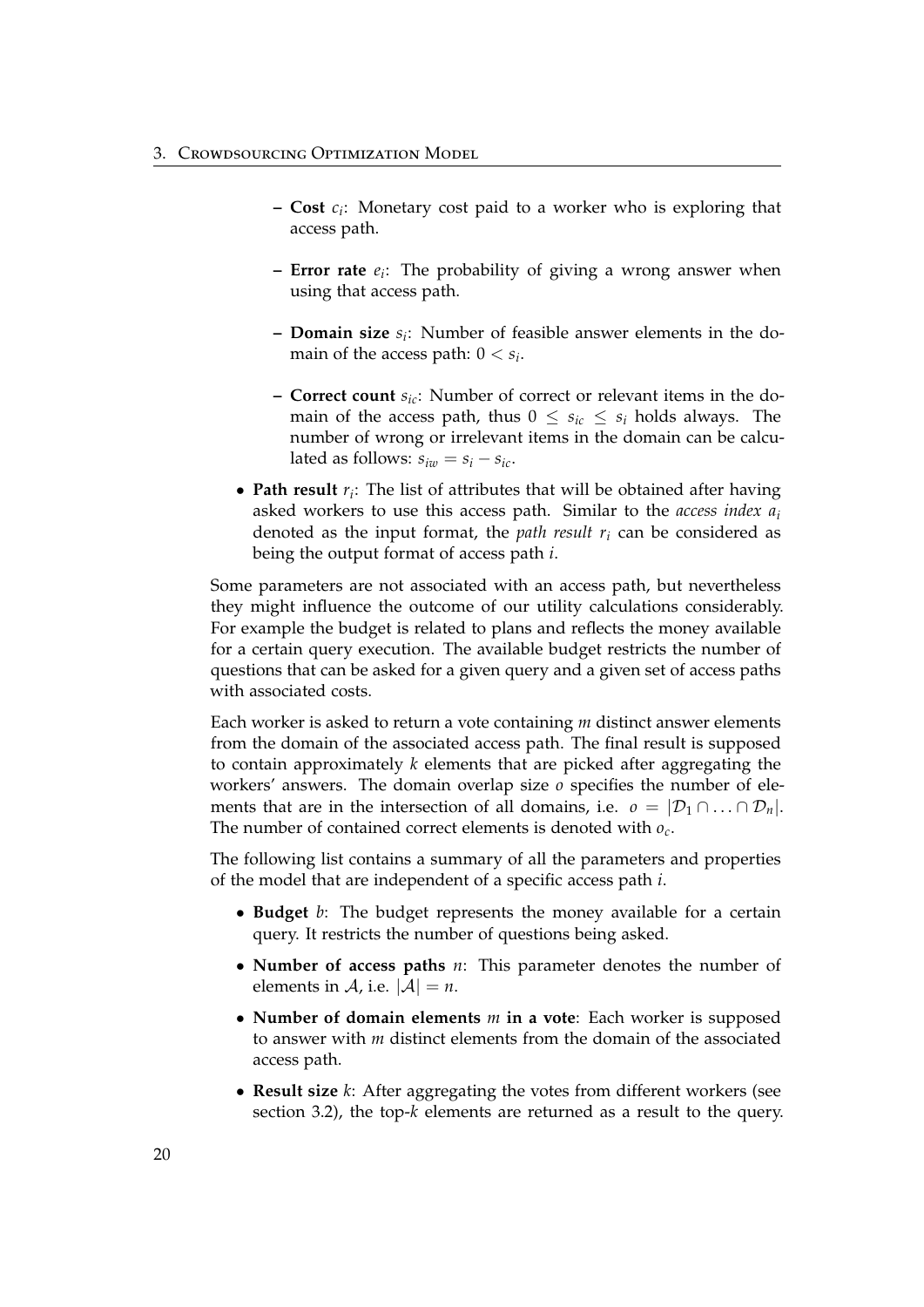Due to ties and different resolution strategies (see section [3.3\)](#page-33-1), the effectively returned number of elements might be smaller or larger.

• **Domain overlap size** *o*: This property specifies the number of elements that are shared accross all access paths' domains, i.e.

$$
o=|\mathcal{D}_1\cap\ldots\cap\mathcal{D}_n|.
$$

• **Number of correct elements** *o<sup>c</sup>* **in domain overlap**: Each element in the previously described distinct set  $\mathcal{D}_1 \cap \ldots \cap \mathcal{D}_n$  of size *o* is either correct or wrong.  $o_c \leq o$  denotes the size of the subset containing only the correct elements. The size of the subset containing only the wrong values can be derived:  $o_w = o - o_c$ .

### <span id="page-26-0"></span>3.1.3 Assumptions

In order to calculate utilities along with the withdrawal probabilities of various vote sets, we make several simplifying assumptions. The first two are very similar to the work of Dolati [\[5\]](#page-62-1). The third one had to be adapted to the new scenario and the last one was added explicitly as an assumption, although the same holds for the previous model.

Workers give answers with varying reliability. Since we introduced the concept of access paths, each worker is supposed to use the access path assigned to the task. We assume that workers' answers are less correlated if different paths for finding the answers are used, while consulting the same source of information might likely yield the same potentially wrong answer. As a simplifying assumption, workers' answers are considered to be independent if they use different access paths. On the same access path *i*, workers are considered to share the error rate *e<sup>i</sup>* . Thus, we make the following assumption:

<span id="page-26-1"></span>**Assumption 1** *Answers are correlated within an access path, but independent accross access paths.*

Phenomena observed in the answer distribution and ordering of crowdsourcing marketplaces include the so-called *list walking* as described in [\[21\]](#page-64-4). It was observed that workers often find lists with answers to a certain query on the internet and submit the answers in a related order. In case such a list contains a wrong or irrelevant item, probably most workers consulting that list are still going to submit it. Alternatively, as described by Dolati in [\[5\]](#page-62-1), the result is expected to contain so-called *clusters of answers*. Correctly and wrongly given answers and therefore the reliability are assumed to be associated with the access path instead of individual workers. This simplification is summarized in the following assumption.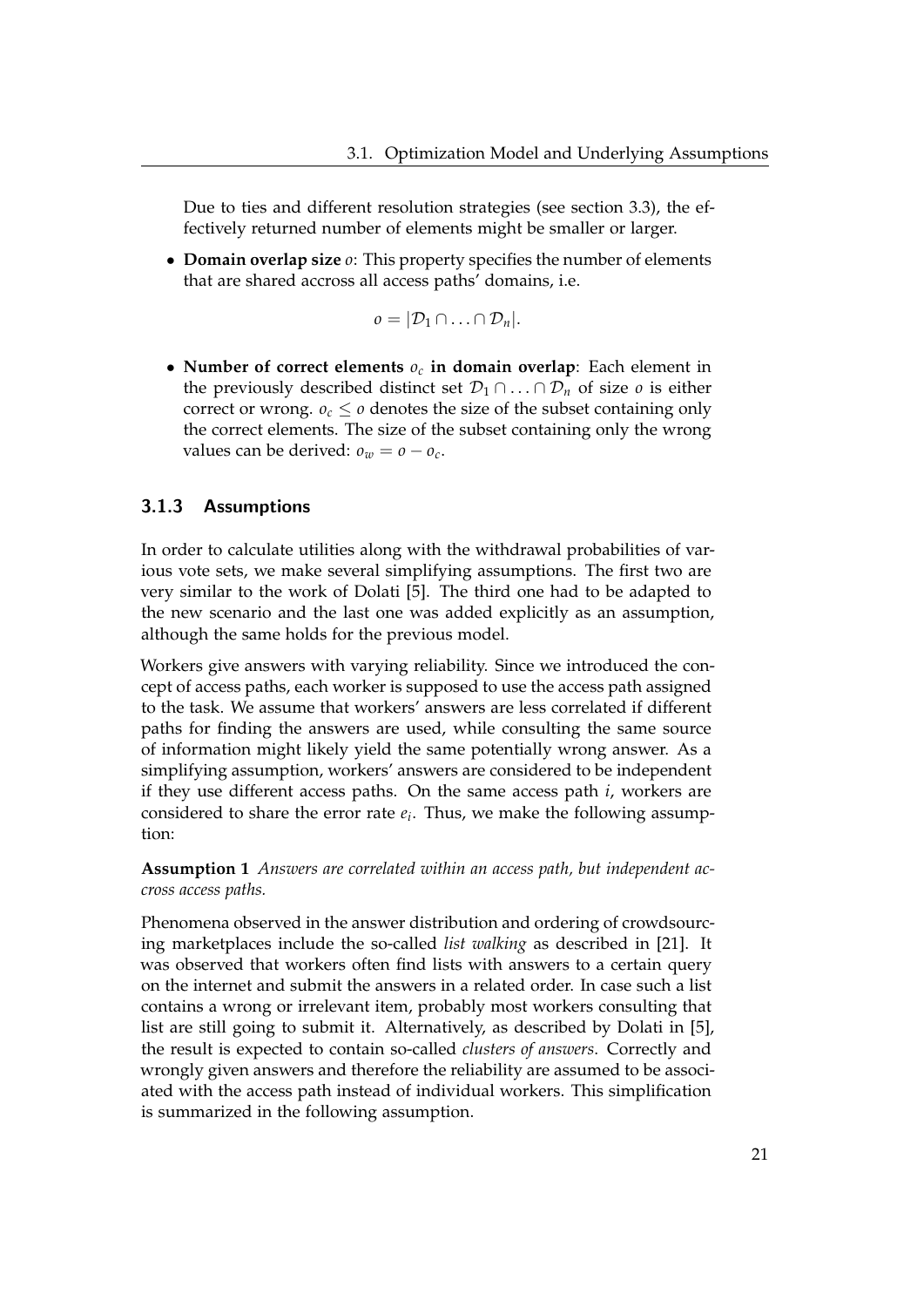#### 3. Crowdsourcing Optimization Model

**Assumption 2** *An error rate is associated with an access path and not with an individual crowd worker.*

Each worker is considered to return a vote *v* containing *m* distinct answer elements from the domain  $\mathcal{D}_i$  (associated with access path  $i$ ) in case the involved question statement asked to use access path *i* (see subsection [3.1.2\)](#page-24-0). We consider the process of drawing each of the *m* distinct elements from the domain D*<sup>i</sup>* as a two-stage process.



<span id="page-27-0"></span>**Figure 3.1:** Picking the  $(j + 1)$ -th element from  $\mathcal{D}_i$  for vote  $v$ 

Two different cases for the first stage can be distinguished when calculating the withdrawal probability of a vote *v*:

- Both correct and wrong elements are remaining in the domain and deciding for one of the two subsets happens with probability  $1 - e_i$  and  $e_i$  respectively. As depicted in figure [3.1,](#page-27-0) picking the  $(j + 1)$ -th element after having picked  $j < m$  elements for  $v$  gives for each remaining correct element a probability of  $(1 - e_i) \cdot \frac{1}{s_{ic} - j_c}$  and for each remaining wrong element a probability of  $e_i \cdot \frac{1}{s_{iw} - j_w}$ .
- One of the two distinct subsets (correct / wrong elements) is exhausted after having picked  $j < m$  elements for  $v$  and only the other one contains elements that can be returned by the worker. As depicted in fig-ure [3.2,](#page-28-0) an element of the non-empty subset is returned as the  $(j+1)$ -th element with probability  $1 \cdot \frac{1}{s_{ic} - j_c}$  or  $1 \cdot \frac{1}{s_{iw} - j_w}$  respectively.

Picking one specific answer element from these distinct subsets without replacement is the second step. As mentioned above for the two cases, each element is assumed to be returned equally likely from the respective sub-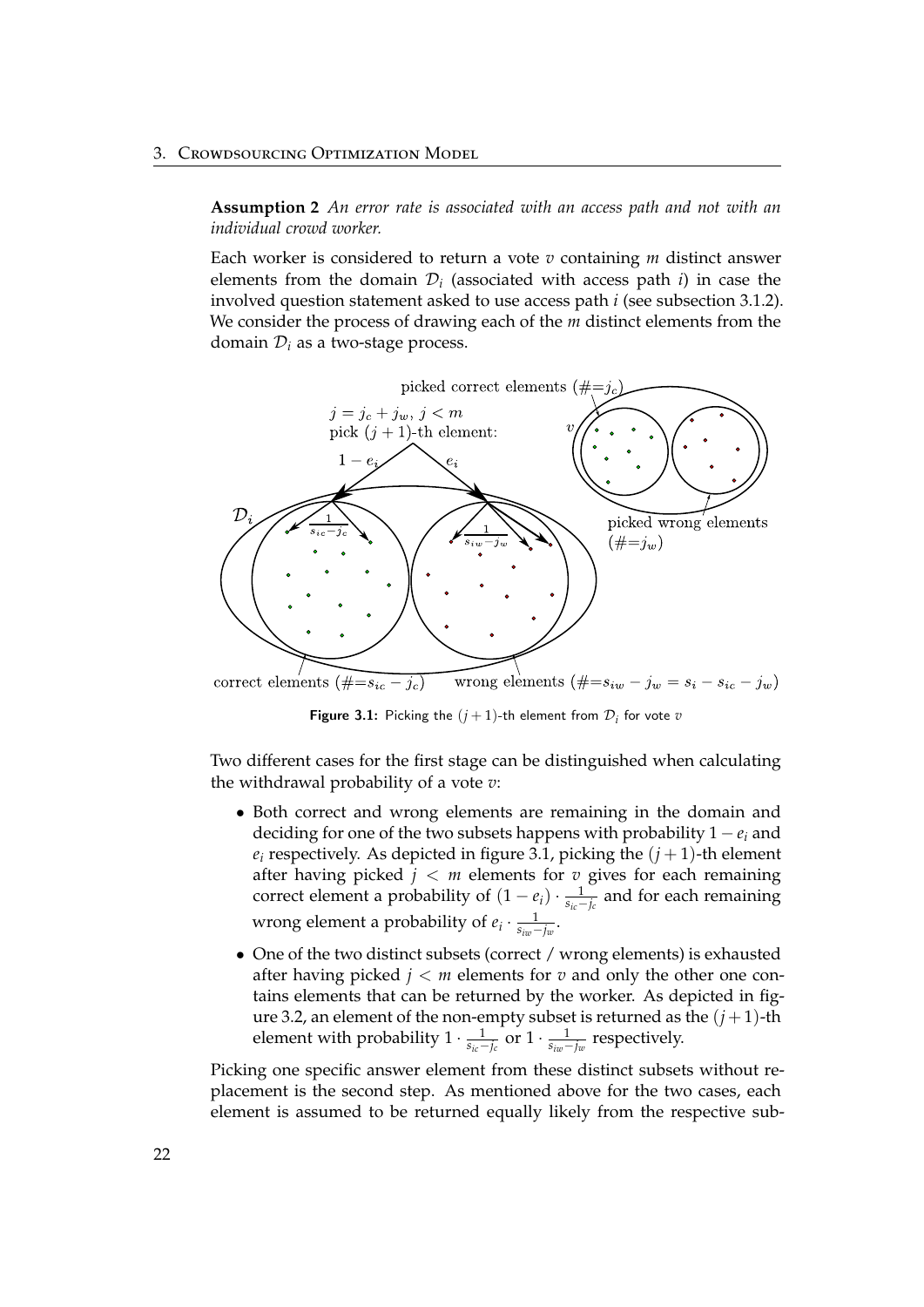

<span id="page-28-0"></span>**Figure 3.2:** Picking the  $(j+1)$ -th element from  $\mathcal{D}_i$  for vote  $v$  with only correct elements left

sets. This means that in each such step of withdrawing an element from the domain of the associated access path, a distinct correct element  $c<sub>u</sub>$  is equally likely to be picked as another distinct correct element  $c_v \neq c_u$ . The same holds for the wrong elements respectively.

As can be seen in both of the above probabilities for picking the  $(j + 1)$ -th element, the value depends on the number of previously picked correct and wrong elements  $j_c$  and  $j_w$ . The probabilities are therefore not constant while drawing the elements of vote *v*. The reason for non-constant probabilities is that the drawing is modelled to be executed without replacement which asks for adjustments in the respective probabilities from one drawing to the next.

In practice, distributions of elements might be highly skewed, dependent on the domain of the problem and the available access paths A. Since a general model is derived here and the underlying distributions are usually not known in advance, we suggest to model the process of drawing elements from the domain without replacement as explained above.

The withdrawal probability for a given fixed vote *v* with  $v_c < s_{ic}$  and  $v_w <$ *siw* is calculated as follows:

<span id="page-28-1"></span>
$$
P[v] = m! (1 - e_i)^{v_c} e_i^{v_w} \cdot \frac{1}{s_{ic} \cdot \ldots \cdot (s_{ic} - v_c + 1)} \cdot \frac{1}{s_{iw} \cdot \ldots \cdot (s_{iw} - v_w + 1)} \quad (3.1)
$$
  
= 
$$
m! (1 - e_i)^{v_c} e_i^{v_w} \cdot \frac{(s_{ic} - v_c)!}{s_{ic}!} \cdot \frac{(s_{iw} - v_w)!}{s_{iw}!}
$$
 (3.2)

where  $v_c$  denotes the number of correct elements in  $v$ ,  $v_w = m - v_c$  denotes the number of wrong elements in *v*, *s<sup>i</sup>* is the domain size of access path *i*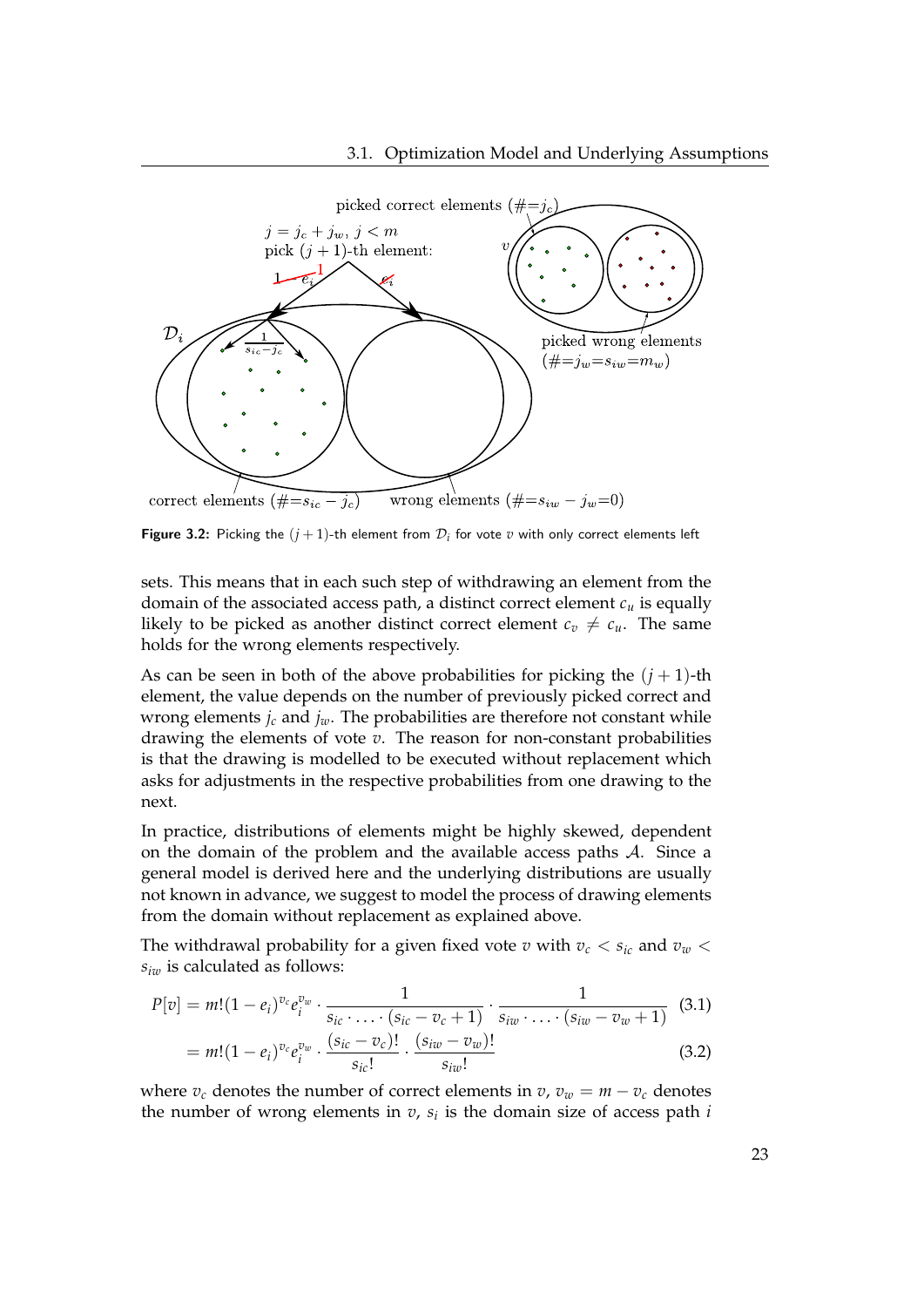(i.e.  $s_i = |\mathcal{D}_i|$ ) and  $s_{ic}$  and  $s_{iw} = s_i - s_{ic}$  are the number of correct and wrong elements in the domain  $D_i$  of access path  $i$  respectively.

Each factor in formula [3.2](#page-28-1) can be explained as follows:

- *m*!: The factor *m*! is used as the number of permutations for the *m* distinct elements in the set, since the ordering of the elements in  $v$  is not important (see example [3.2\)](#page-29-0).
- $(1-e_i)^{v_c} e_i^{v_w}$  $e_i^{\omega_v}$ : It denotes the first stage of the drawing, which gives more weight to the correct elements and less weight to the wrong elements according to the reliability and error rate of the access path.
- (*sic*−*v<sup>c</sup>* )! *sic* ! (*siw*−*vw*)!  $\frac{y - v_{w}}{s_{iw}!}$ : This factor represents the drawing without replacement in the two subsets of correct and wrong elements respectively.

<span id="page-29-0"></span>**Example 3.2** *The following votes are all equal since the ordering of individual elements is not important:*

$$
v = \begin{pmatrix} c_1 \\ c_2 \\ w_1 \end{pmatrix}, v = \begin{pmatrix} c_1 \\ w_1 \\ c_2 \end{pmatrix}, v = \begin{pmatrix} c_2 \\ c_1 \\ w_1 \end{pmatrix}, v = \begin{pmatrix} c_2 \\ w_1 \\ c_1 \end{pmatrix}, v = \begin{pmatrix} w_1 \\ c_1 \\ c_2 \end{pmatrix}, v = \begin{pmatrix} w_1 \\ c_2 \\ c_1 \end{pmatrix}
$$

*Therefore the factor m*! *is used in the formula for the withdrawal probability of a vote v.*

The following assumption summarizes the properties of the probability distribution as it will be used in subsequent sections:

**Assumption 3** *The probability of a vote v containing m distinct answer elements from the domain*  $D_i$  *of access path i with*  $v_c$  *correct and*  $v_w = m - v_c$  *wrong elements is defined as:*

<span id="page-29-1"></span>
$$
P[v] = \begin{cases} m! (1 - e_i)^{v_c} e_i^{v_w} \cdot \frac{(s_{ic} - v_c)!}{s_{ic}!} \cdot \frac{(s_{iw} - v_w)!}{s_{iw}!} & \text{if } v_c < s_{ic} \land v_w < s_{iw} \\ \sum_{j=0}^{v_w} \left( \frac{j + v_c - 1}{v_c - 1} \right) (1 - e_i)^{v_c} e_i^j \cdot \frac{1}{s_{ic}!} \cdot \frac{(s_{iw} - v_w)!}{s_{iw}!} & \text{if } v_c = s_{ic} \land v_w < s_{iw} \\ \sum_{j=0}^{v_c} \left( \frac{j + v_w - 1}{v_w - 1} \right) (1 - e_i)^j e_i^{v_w} \cdot \frac{(s_{ic} - v_c)!}{s_{ic}!} \cdot \frac{1}{s_{iw}!} & \text{if } v_c < s_{ic} \land v_w = s_{iw} \\ 1 & \text{if } v_c = s_{ic} \land v_w = s_{iw} \end{cases} \tag{3.3}
$$

*where v<sub>c</sub> denotes the number of correct elements in v,*  $v_w = m - v_c$  *denotes the number of wrong elements in v, e<sup>i</sup> is the error rate, s<sup>i</sup> the domain size, sic the number of correct elements and*  $s_{iw} = s_i - s_{ic}$  *the number of wrong elements in the domain* D*<sup>i</sup> of access path i.*

As a last assumption and simplification of the model, let us consider the topology of the access path domains  $\mathcal{D}_1, \ldots, \mathcal{D}_n$ . The overlap of domains between different access paths could be arbitrary, meaning that each element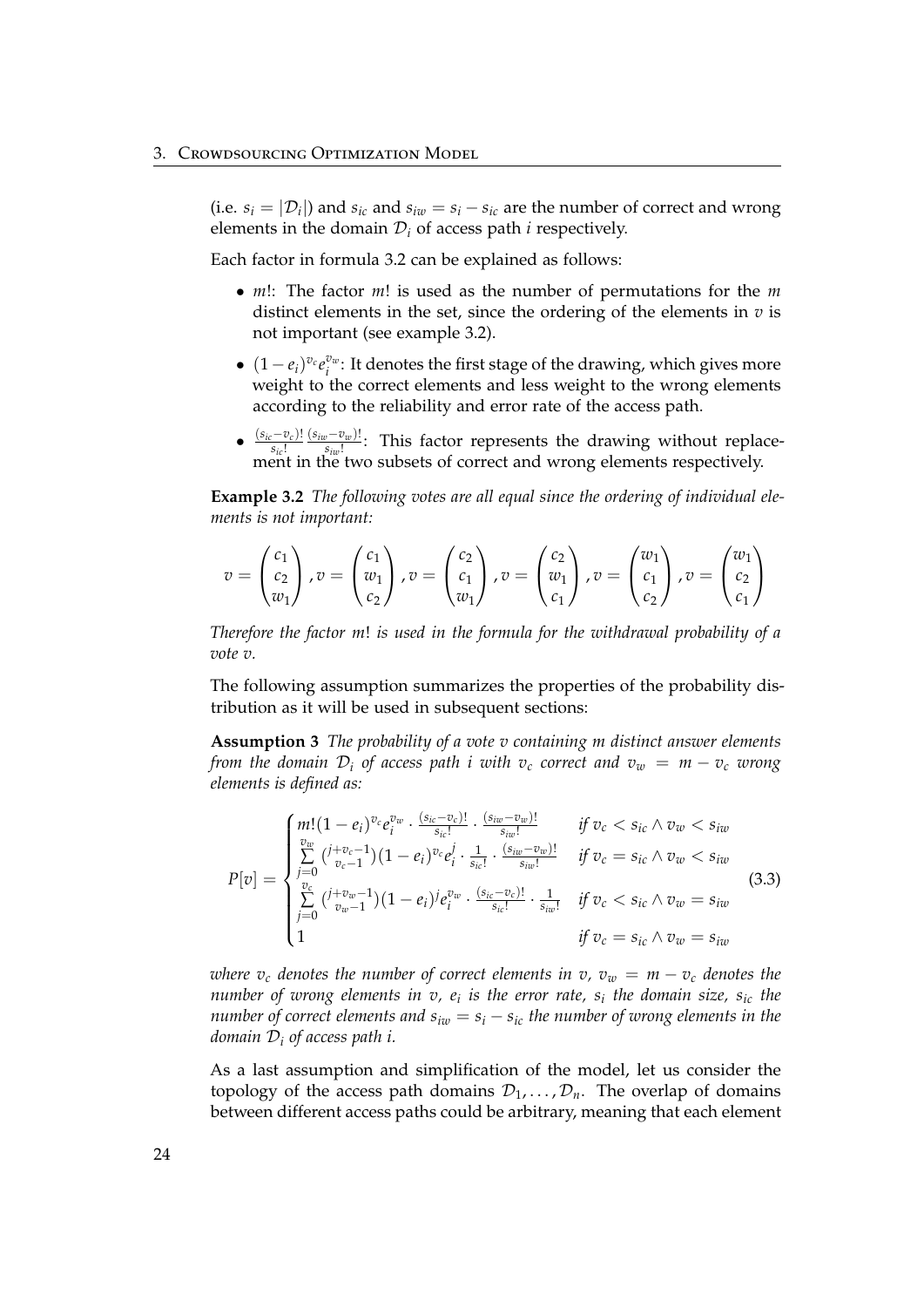

<span id="page-30-0"></span>Figure 3.3: Arbitrary number of elements in each intersection of domains

of the power set of the domains can contain an arbitrary number of elements. Figure [3.3](#page-30-0) illustrates that four domains have already fifteen intersections and thus an exponential number in the size of the number of domains and therefore in the number of access paths.

In practice, the structure of these domains and the sizes of intersections are unknown. Estimating an exponential number of sizes of intersections is clearly unfeasible. As a simplification, we therefore consider only domain topologies that satisfy the following assumption.

**Assumption 4** *Domains are considered to be distinct except for one particular set of values which is shared across all domains of the different access paths. Its size and structure are specified by the domain overlap size o* =  $|\mathcal{D}_1 \cap \ldots \cap \mathcal{D}_n|$  *and the number of contained correct elements*  $o_c \leq o$ .



<span id="page-30-1"></span>Figure 3.4: Distinct domains except the intersection  $\mathcal{D}_1 \cap \ldots \cap \mathcal{D}_n$  can contain elements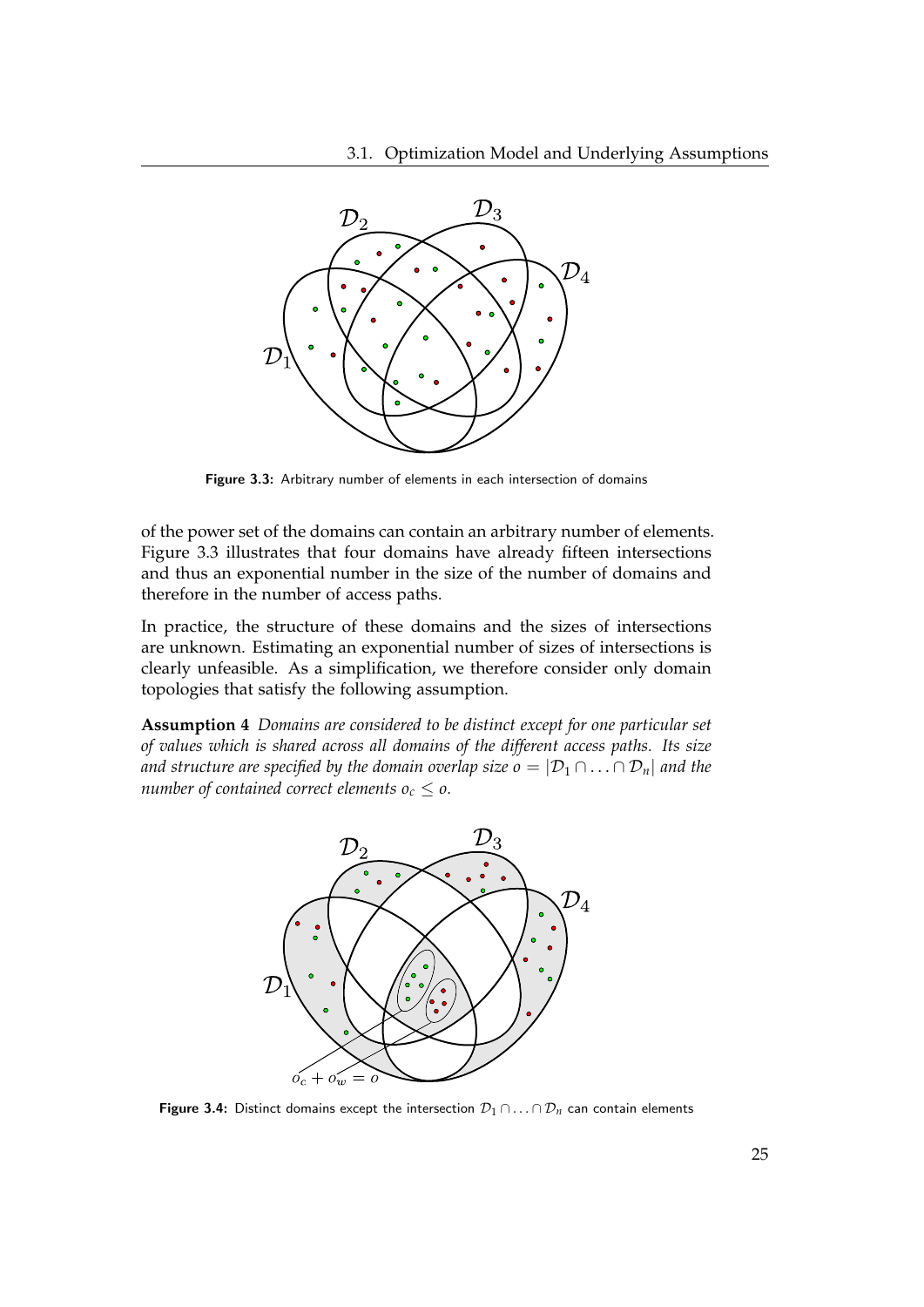This assumption makes it easier to instantiate our model, since the number of unknowns that need to be estimated is considerably lower. With this assumption, only the areas marked darker in figure [3.4](#page-30-1) are considered to contain domain elements. Note that the number of wrong elements in the intersection can be determined as follows:  $o_w = o - o_c$ .

## <span id="page-31-0"></span>3.2 Decision-Making Functions

In this section we focus on the aggregation of various answers potentially obtained by exploring several different access paths. Workers on crowdsourcing marketplaces are in most cases not experts in the domain of the data and application. Quality answers are obtained by aggregating and combining several potentially differing answers in a meaningful way. This section is dedicated to three different decision-making techniques.

As described in subsection [2.2.2](#page-15-0) of the previous chapter on related work, various crowdsourced databases such as *Qurk* and *Deco* allow user-defined functions and techniques for the aggregation of newly gathered data. The resulting flexibility of this approach is clearly desired, but on the other hand it becomes hard for the systems designer to know advantages and drawbacks of the different techniques. Thus, the goal of this section is to highlight and investigate the adapted versions of *Frequency Vote Strategy*, *Majority Vote Strategy* and *Likelihood Vote Strategy* as described by Dolati in [\[5\]](#page-62-1) for the model of gathering data on single attributes.

Each worker is supposed to return a set of *m* distinct elements of the access path's domain D*<sup>i</sup>* associated with the task, as described in a previous section. The input of a decision-making function consists of a parameter *k* and a set of answers from different workers each one acquired on a certain access path  $i \in A$  with A being the set of available paths for that query. As defined earlier, the plan  $P$  of a query specifies the number of questions being asked on each access path. The output consists of a set of elements from the union of all available access paths' domains. The input parameter *k* influences the size of this result set.

A more formal description of a decision-making function *f* as used in our context is depicted in figure [3.5](#page-32-1) and can be described as follows:

$$
f[k, A, v_1, \ldots, v_p, path(v_1), \ldots, path(v_p)] = w
$$

where

- $k \in \mathbb{Z}_+$ ,  $k > 0$
- $\mathcal{A}$ : the set of available access paths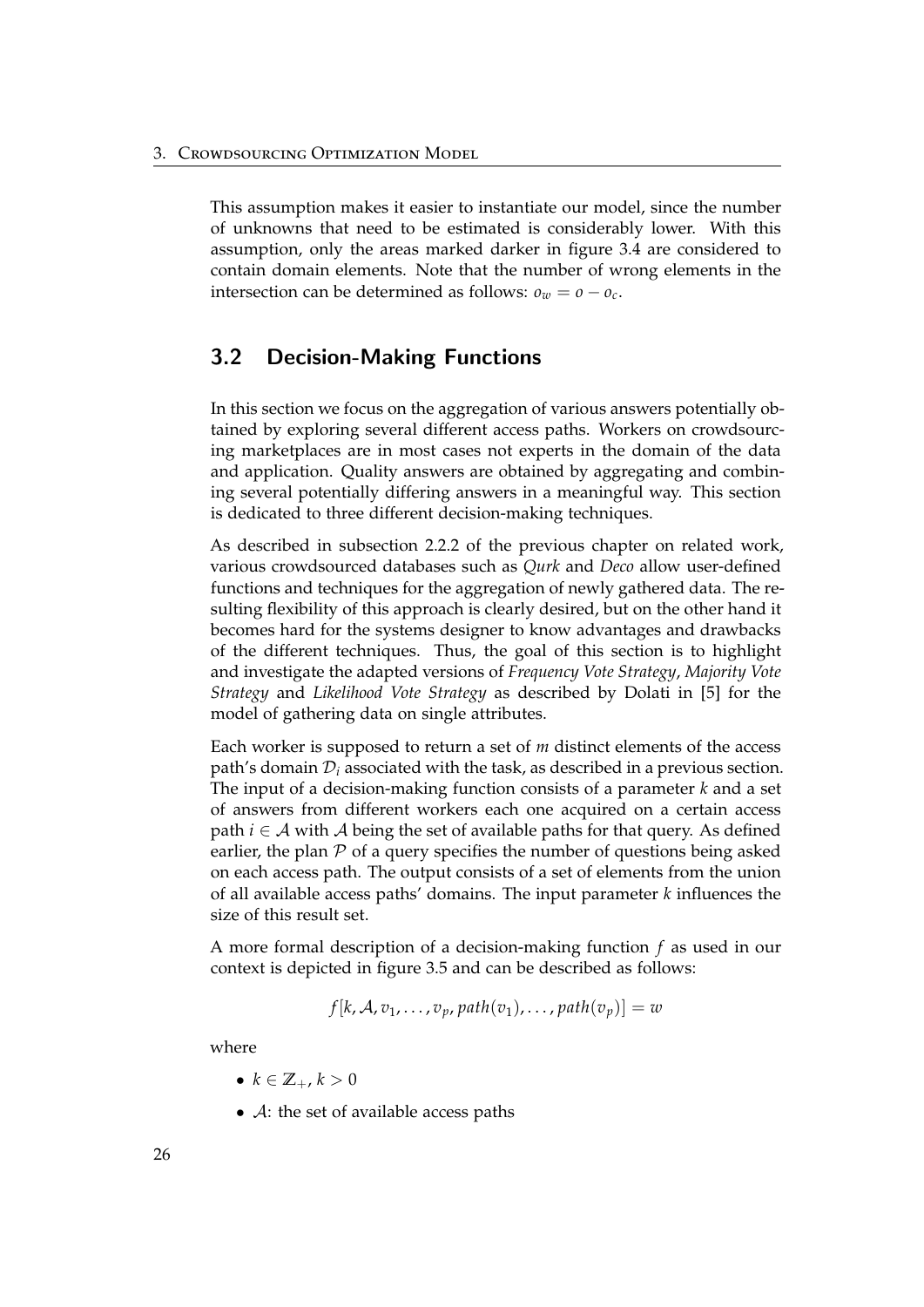- *path* $(v)$  denoting the index in A of the access path used for vote *v*; *path*(*v*)  $\in \{1, ..., n\}$
- $\bullet$  ∀ $j \in \{1, \ldots, p\} : v_j \subseteq \mathcal{D}_{path(v_j)}, |v_j| = m$
- $w \subseteq \bigcup_{t=1}^p \mathcal{D}_{path(v_t)}, |w| \approx k$



<span id="page-32-1"></span>Figure 3.5: Formal description of a decision-making function *f*

## <span id="page-32-0"></span>3.2.1 Frequency Vote Strategy

The frequency vote strategy counts for each unique element in the union of the domains, i.e.  $\bigcup_i \mathcal{D}_i$ , the number of occurrences in all votes. The given threshold *k* is then used to pick the *k* elements with largest frequencies. Obviously, this method does not depend on the different access paths explored to acquire the votes. Therefore, the result of the decision-making function *f* is fully specified without A and without  $path(v_1), \ldots, path(v_p)$  as input:  $f(k, v_1, \ldots, v_p) = w$ . Note that the reliability or error rate of each access path is not considered in this simple and straight-forward aggregation method.

<span id="page-32-2"></span>**Example 3.3** *Assume*  $p = 4$ *,*  $m = 4$ *,*  $k = 5$ *. The votes obtained from workers are:* 

$$
v_1 = \begin{pmatrix} c_1 \\ c_3 \\ c_4 \\ w_1 \end{pmatrix}, v_2 = \begin{pmatrix} c_1 \\ c_4 \\ w_2 \\ w_3 \end{pmatrix}, v_3 = \begin{pmatrix} c_1 \\ c_3 \\ c_5 \\ w_3 \end{pmatrix}, v_4 = \begin{pmatrix} c_3 \\ c_6 \\ w_2 \\ w_4 \end{pmatrix}
$$

*The frequencies of individual elements are therefore in decreasing order:*

$$
c_1:3\quad c_3:3\quad c_4:2\quad w_2:2\quad w_3:2\quad c_5:1\quad c_6:1\quad w_1:1\quad w_4:1
$$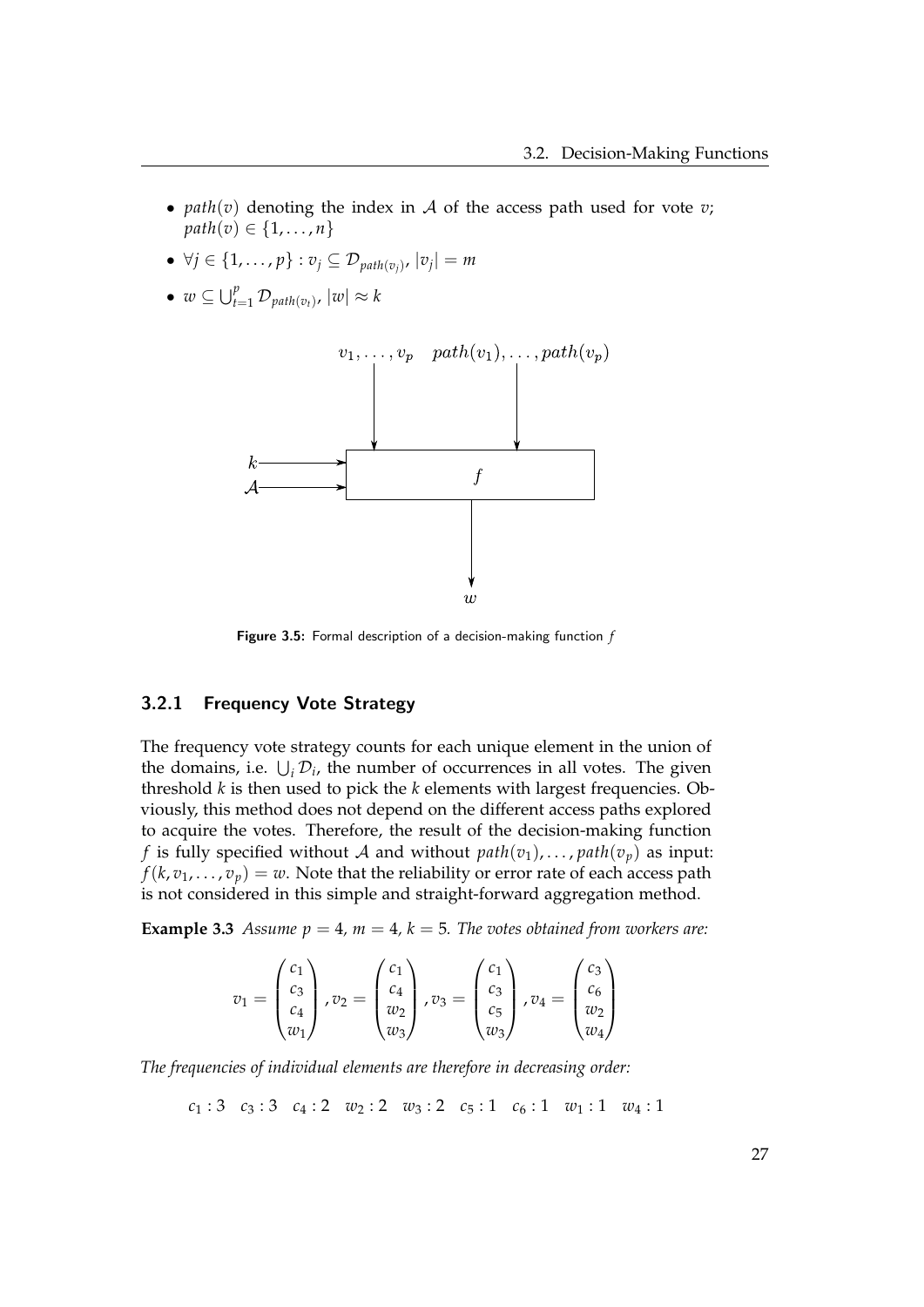#### 3. Crowdsourcing Optimization Model

*Picking the top-k with k* = 5 *yields as a result:*

$$
w = \begin{pmatrix} c_1 \\ c_3 \\ c_4 \\ w_2 \\ w_3 \end{pmatrix}
$$

Note that in example [3.3](#page-32-2) we are lucky that the top- $k$  elements for  $k = 5$  is unique. In case  $k = 4$ , it is not obvious which two of the three elements  $c_4$ ,  $w_2$ ,  $w_3$  should be included together with  $c_1$  and  $c_3$  in the final result. The resolution of ties is treated in section [3.3](#page-33-1) in more details.

#### <span id="page-33-0"></span>3.2.2 Other Decision-Making Functions

Majority Vote Strategy The majority vote strategy is very similar to the frequency method, but the number of occurrences has to be at least  $\lceil \frac{p}{2} \rceil$  $\frac{p}{2}$  for an element to be included in the final result *w*. Thus, if *k* is chosen to be sufficiently small, these two methods for resolution are identical. We do not consider this aggregation strategy any further in the experiments.

Likelihood Vote Strategy The likelihood vote method calculates the probability for each answer of being correct. Since our answers consist of sets, all possibilities of such sets would have to be considered in the computation. Additionally, we don't know which of the elements are correct and which are not within that answer set, so we have to enumerate all possible fractions of correct elements. Listing all these cases to calculate the likelihood score becomes very soon infeasible and is therefore not considered in the remaining parts of this thesis.

## <span id="page-33-1"></span>3.3 Resolution of Ties

As already mentioned in multiple other sections and example [3.3,](#page-32-2) the set of the *k* elements with highest frequencies might not be unique. In this subsection, the focus will be on various techniques to resolve ties.

Let us first describe the problem more formally: For the set of unique elements in all the domains,  $U = D_1 \cup ... \cup D_n$ , the first step (denoted *g*) of the above-mentioned function *f* is to assign scores (or frequencies) to each element in  $\mathcal{U}$ :

 $g: \mathcal{U} \to \mathbb{R}_+$ .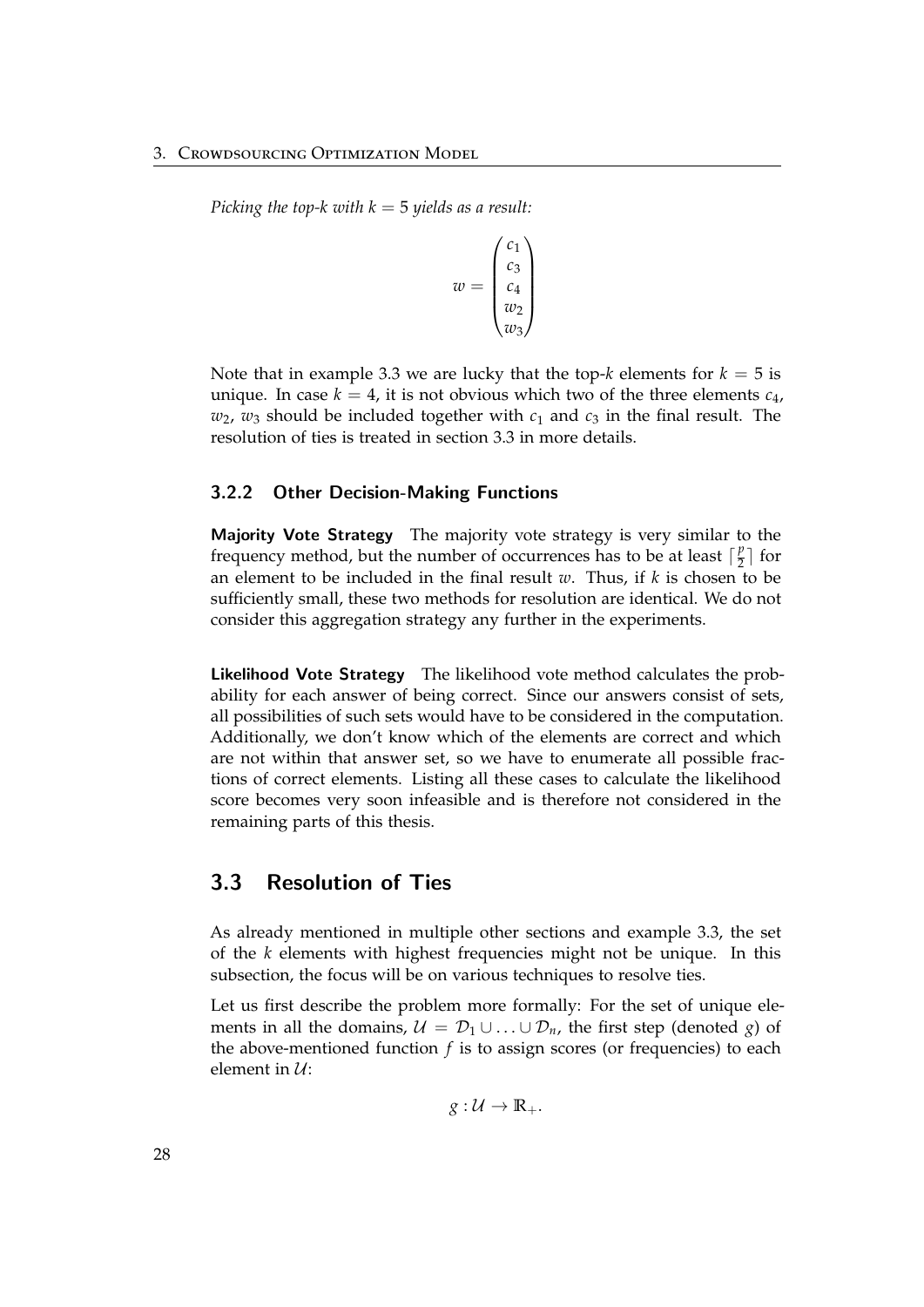As in the case of the frequency vote strategy, the function  $g$  is usually not injective, i.e.

$$
\exists u_i, u_j \in \mathcal{U} : u_i \neq u_j \wedge g(u_i) = g(u_j).
$$

The second step is to pick the  $k$  elements of  $U$  which have the highest values *g*(.) for a given positive integer *k*.

Choose Random Tie Elements One possibility is to choose the number of needed elements from the subset of ties randomly with equal probabilities. The problem of this approach is that it is hard to reproduce utility calculations, because the number of correct elements in *w* might vary from one execution to another even for the exact same plan.

Exclude all Ties from Result Another possibility is to exclude all ties from the final result, thus returning a set *w* with size  $|w| \leq k$ . This method might return an empty answer, because more than *k* elements might have the same highest value among all frequencies. This is clearly undesired and should therefore be avoided.

Include all Ties in Result Similarly, instead of excluding the ties it is also possible to include them in the final result set *w*. The aforementioned problem of an empty result set does not occur any longer and that is the main reason why we used this method for the resolution of ties in the experiments. Note that it is essential to ask always at least two questions on a crowdsourcing platform in order to not only obtain frequencies of ones and therefore include all the elements contained in a vote.

## <span id="page-34-0"></span>3.4 Expectation Model

As highlighted by Dolati in [\[5,](#page-62-1) p. 23], the aggregation methods from section [3.2](#page-31-0) are only applicable if the workers' votes are known in advance while the goal of the optimizer is to predict the number of questions asked on each available access path before the tasks are posted on a crowdsourcing platform. Therefore, the objective is to build an *expectation model*, which calculates the utility and hence the expected quality of different plans that are feasible for a given budget.

<span id="page-34-1"></span>A plan  $P$  for a given maximum budget *b* is given as an array-like distribution of the votes over the available access paths  $\mathcal{A}$ . Each integral value  $\mathcal{P}[i]$ denotes the number of questions being asked on access path *i* (see example [3.4\)](#page-34-1). The goal is to assign a score to each plan which represents the expected utility in terms of the given access paths.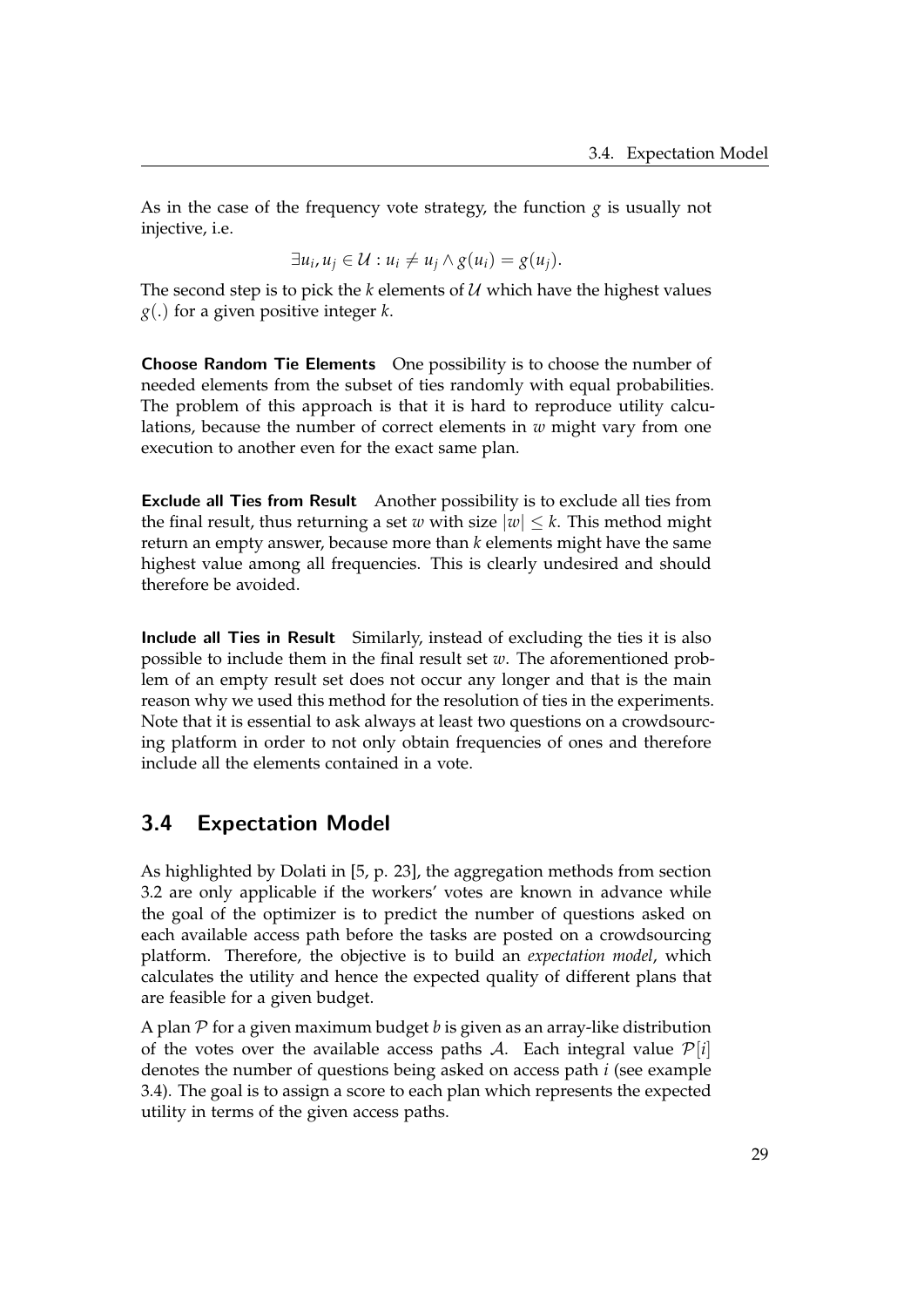**Example 3.4** *For n* =  $|A|$  = 3 *and a predefined ordering of access paths in* A *a possible plan could be*  $P = \{3, 2, 0\}$ *. This means that 3 workers are asked to use the first access path and 2 workers to use the second. The third path is not used with the above plan* P*.*

Information retrieval uses two basic measurements for the quality of retrieved items, namely *precision* and *recall*. Precision denotes the fraction of retrieved items that are relevant to the user's information need. Recall refers to the fraction of relevant items in the whole collection that are retrieved as an answer. Information retrieval systems usually optimize for a high precision, since the number of retrieved items is in general too large to be processed by the user. Therefore, the following definition of the *utility*  $U_{f,P}$  uses precision as an objective to be maximized.

**Definition 3.5 (Utility**  $U_{f,P}$ **)** For a given plan P and a decision-making function *f* with a parameter k, the **utility**  $U_{f,P}$  is defined as a *random variable* denoting *the fraction of relevant items in the result set w obtained from decision-making function f. The sample space*  $\nabla$ *p contains all possible vote sets that can be obtained according to the given plan* P*.*

$$
U_{f,\mathcal{P}}: \mathbb{V}_{\mathcal{P}} \to [0,1] \tag{3.4}
$$

$$
U_{f,\mathcal{P}}[\mathcal{V}_{\mathcal{P}}] = \frac{|\mathcal{U}_c \cap f[k,\mathcal{V}_{\mathcal{P}}]|}{|f[k,\mathcal{V}_{\mathcal{P}}]|} \tag{3.5}
$$

$$
U_{f,\mathcal{P}}[\mathcal{V}_{\mathcal{P}}] = \frac{|\mathcal{U}_c \cap w|}{|w|} \tag{3.6}
$$

where  $U = D_1 \cup ... \cup D_n$  denotes the set of unique elements in all the domains and  $\mathcal{U}_c$  is the set of all correct elements in all domains of the access paths in A.

With each random variable a probability distribution is associated. In subsection [3.1.3,](#page-26-0) we described in formula [3.3](#page-29-1) how the withdrawal probability for a vote *v* can be modeled. Since we assume statistical independence between different workers (see assumption [1\)](#page-26-1), multiplying the withdrawal probabilities of all votes  $v \in V_{\mathcal{P}}$  obtained according to a plan  $\mathcal P$  gives the withdrawal probability for a vote set  $\mathcal{V}_{\mathcal{P}} \in \mathbb{V}_{\mathcal{P}}$ .

<span id="page-35-1"></span><span id="page-35-0"></span>
$$
P[\mathcal{V}_{\mathcal{P}}] = \prod_{v \in \mathcal{V}_{\mathcal{P}}} P[v] \tag{3.7}
$$

**Definition 3.6 (***score* $_P$ ) The *score* of a plan  $P$  is defined to be the expected util*ity*  $E[U_{f,p}]$  *which can be calculated as follows:* 

$$
score_{\mathcal{P}} = E[U_{f,\mathcal{P}}] = \sum_{\mathcal{V}_{\mathcal{P}} \in \mathbb{V}_{\mathcal{P}}} U_{f,\mathcal{P}}[\mathcal{V}_{\mathcal{P}}]P[\mathcal{V}_{\mathcal{P}}]
$$
(3.8)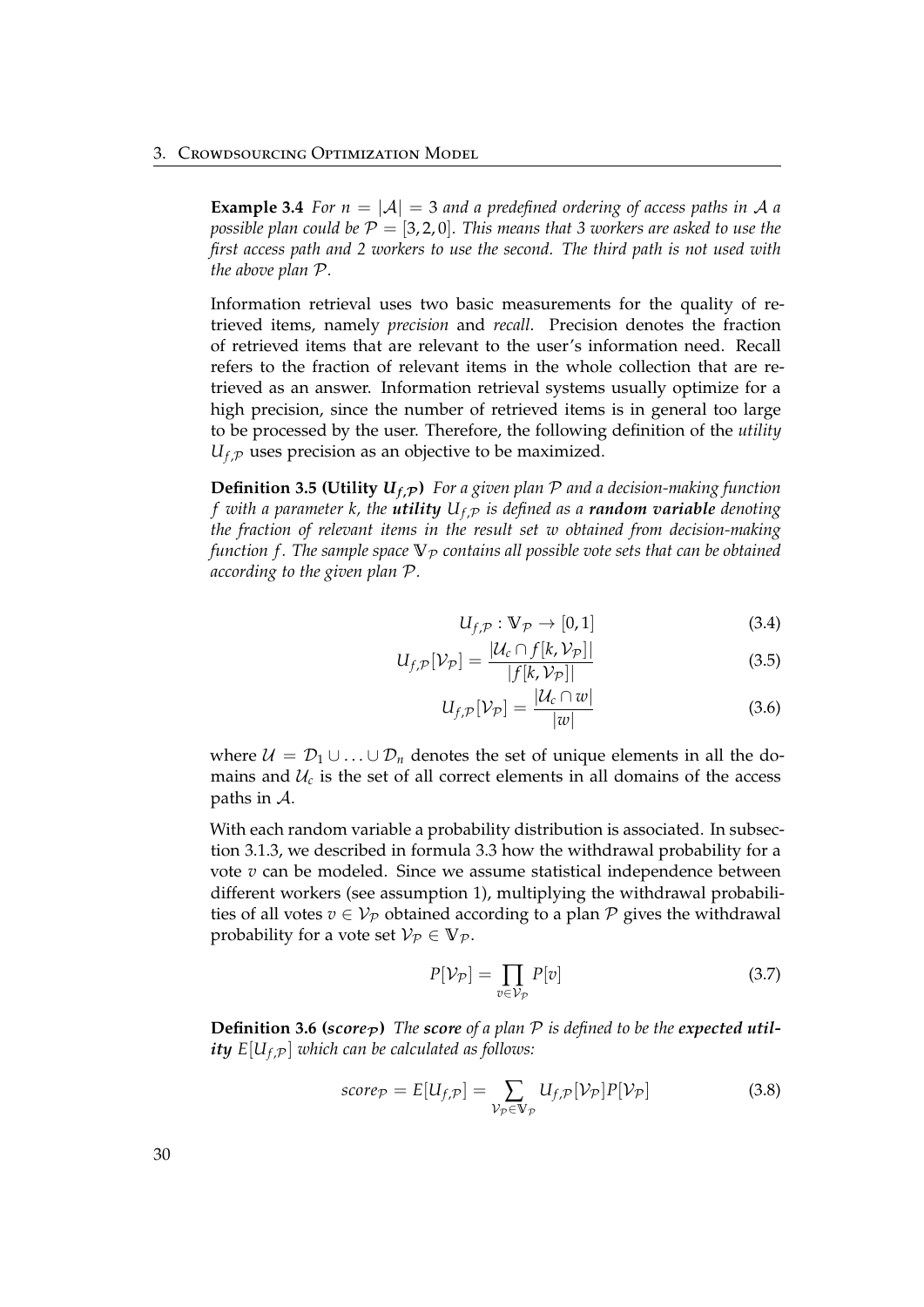## <span id="page-36-0"></span>3.5 Prediction Models

It is assumed in our model that certain access paths in  $A$  are more reliable but also more expensive to explore than other less reliable and cheaper paths. A trade-off solution with a maximized quality for a given maximum budget *b* available for the query's execution is sought. Therefore, the goal is to find the plan  $\mathcal{P}_{max}$  which has the highest score max<sub>p</sub> score<sub>p</sub> (defined as the highest expected utility max $_P E[U_{f,P}]$ ) among all plans having costs smaller than or equal to the given budget *b*, i.e.

$$
\sum_{i=1}^{n} \mathcal{P}[i] \cdot c_i \le b \tag{3.9}
$$

#### <span id="page-36-1"></span>3.5.1 Enumeration of Plans and Vote Sets

The first suggested solution calculates the expected utilities accurately for each plan by first enumerating all the plans that are feasible with the given budget *b* and then enumerating all the possible vote sets for each plan according to the access paths and their properties. Although this implementation is pretty straight-forward, the problem is the exponential run time. Compared to the time needed for enumerating all vote sets  $\nabla_p$  for a given plan  $P$ , the time needed to enumerate all the plans is negligible.

A domain size  $s_i$  for an access path *i* yields  $\binom{s_i}{m}$  possible votes for one question being asked on that access path *i*, where *m* denotes the number of elements in each vote. The more questions are asked according to a given plan, the more such factors of binomial coefficients are needed to calculate the number of steps used in the vote set enumeration algorithm. The number of enumeration steps for a given plan  $P$  is:

$$
\prod_{i=1}^{n} \binom{s_i}{m}^{\mathcal{P}[i]}
$$
\n(3.10)

For each such step, the probabilities of all the votes in the enumerated vote set have to be multiplied to determine the vote set's probability as given in formula [3.7.](#page-35-0) Then the frequencies have to be gathered for all the elements in the set of unique elements  $U = D_1 \cup ... \cup D_n$ , they have to be sorted decreasingly and afterwards the fraction of correct items in the set of top-*k* elements (after resolving ties, see section [3.3\)](#page-33-1) is determined. Finally, the probability and the utility of the enumerated vote set are multiplied (denoted as *partial score*) and then added to the score calculated so far.

After having iterated over all vote sets, this sum of partial scores yields the overall score  $score_{\mathcal{P}}$  as derived in formula [3.8.](#page-35-1) Such a large number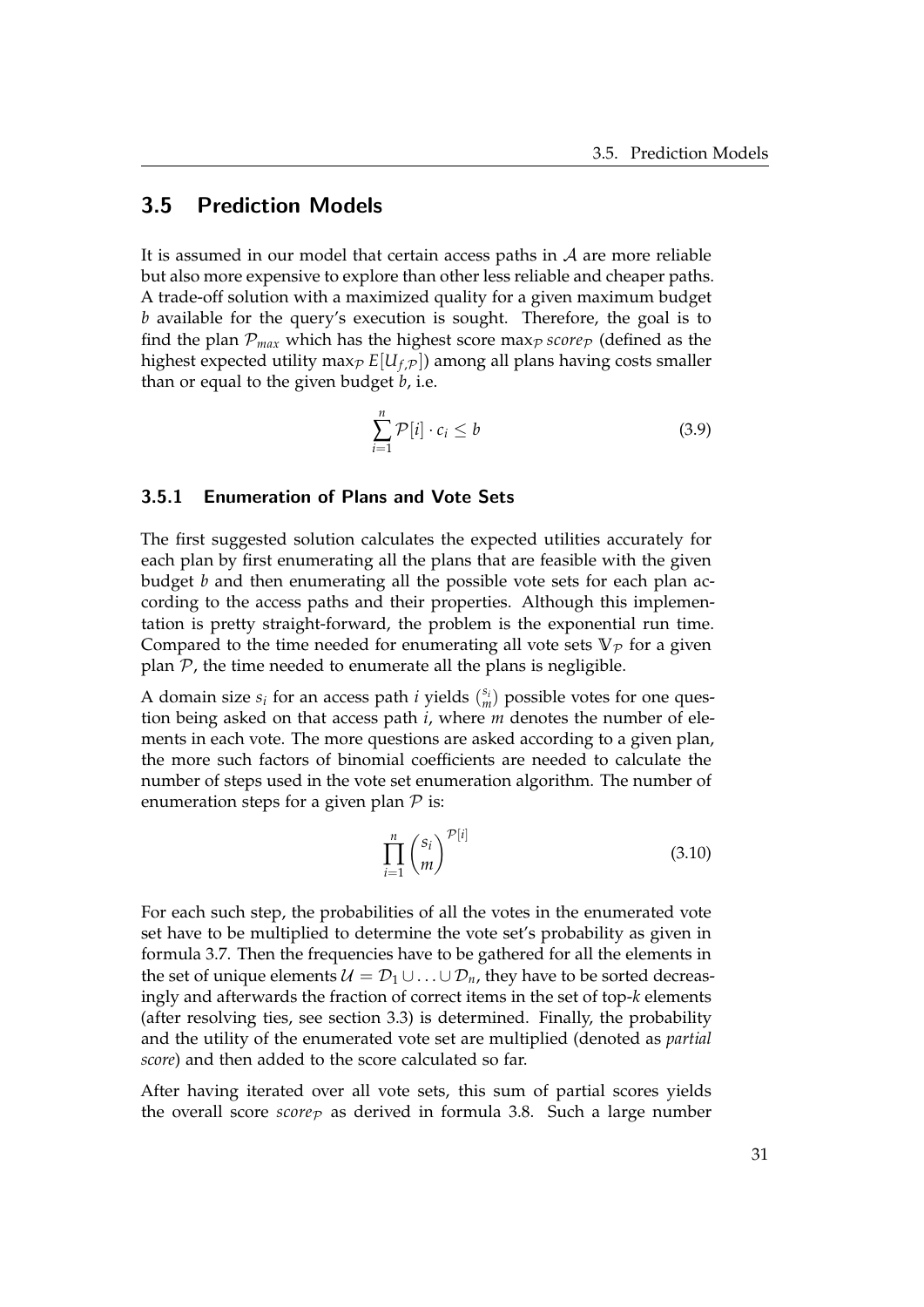of iterations together with the costly operations within each loop execution makes the calculations already infeasible for rather small problem instances. Many optimization strategies for still calculating the exact score  $score_{\mathcal{P}}$  are considered in the next subsection.

## <span id="page-37-0"></span>3.5.2 Optimizations in Implementation

This subsection deals with three different types of optimizations related to the baseline implementation which was introduced in subsection [3.5.1.](#page-36-1)

Store votes and their probabilities The first improvement was to enumerate and store all  $\binom{s_i}{m}$  feasible votes for each access path  $i \in \{1, ..., n\}$  along with their probabilities given in formula [3.3](#page-29-1) before calculating the partial scores for individual vote sets. This measure obviously avoids recalculating all the probabilities for each reoccuring vote and instead looks them just up in memory.

Storing even vote sets and their probabilities to reuse them for larger plans turned out to be difficult without filling up the whole memory. To follow this idea, one has to decide which enumerations should be kept and how they are combined in the subsequent enumerations of vote sets following more complex plans. Our considerations didn't go any further into that direction.

Use multithreading on multicore machine(s) A second optimization in the previously explained implementation was to use multiple threads for the calculation of several partial scores at the same time. They can be summed in each thread and at the end the results from all the threads are added to obtain the overall score *score*<sub>P</sub>. On a quad-core machine as it has been used for the experiments described in chapter [4,](#page-42-0) a multi-threaded solution returns considerably faster than the single-threaded one.

Replace the sorting with a more efficient selection The third possibility for improvement stems from the rather large time spent on sorting the domain elements according to their frequencies in every iteration. The more access paths used and the larger the associated domains, the more elements have to be sorted in every iteration of the above-mentioned vote set enumeration. Since we are only interested in a small and constant amount of elements, namely approximately *k*, it is more efficient to search for them instead of having the whole set in the desired order. To accomplish this, a special algorithm called *quickselect* was implemented.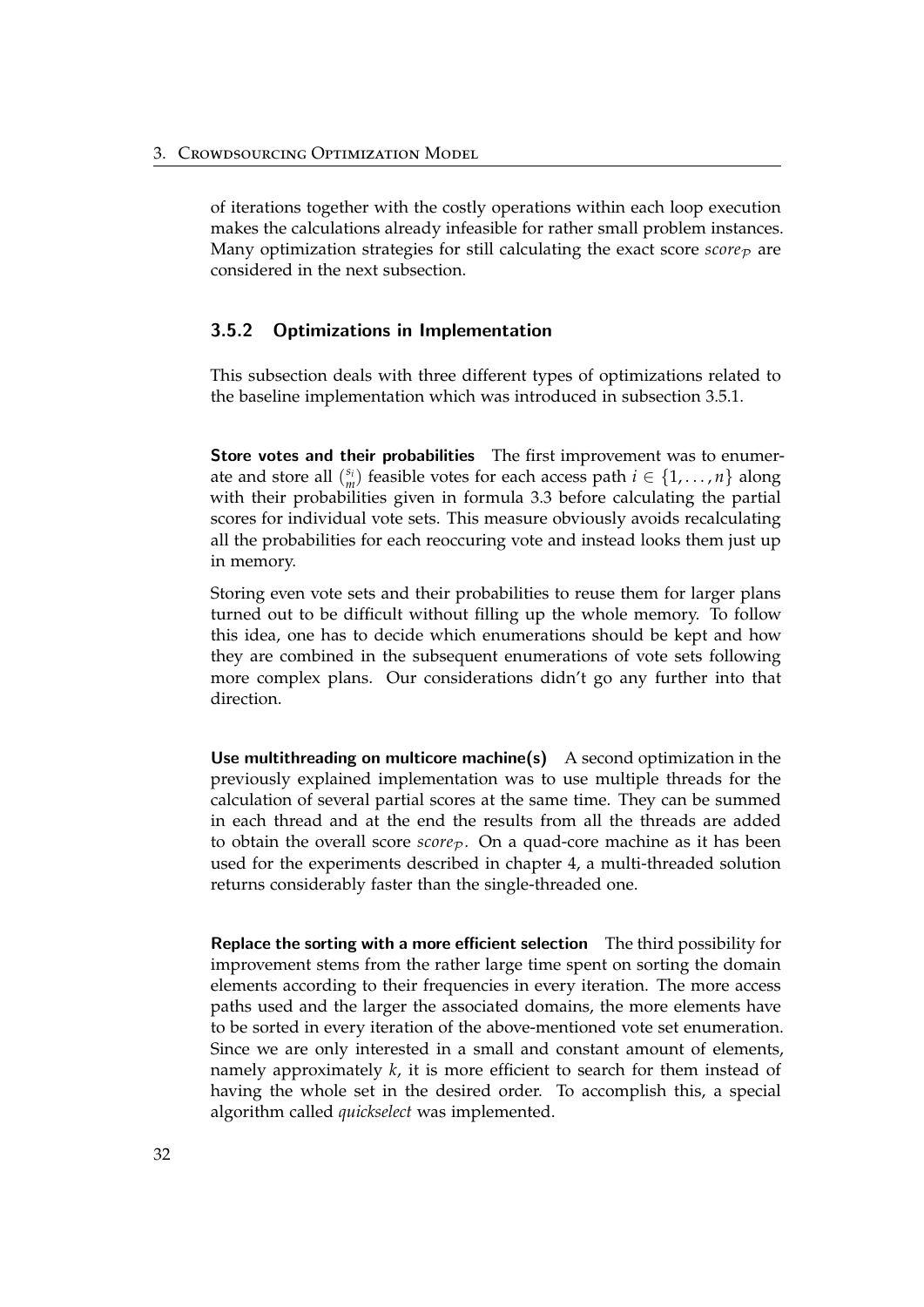Quickselect works in a similar way as quicksort, which was introduced in 1962 by Hoare [\[9\]](#page-63-11). First, a pivot is selected among all the elements and then the collection is divided into two subsets, one with elements smaller and another one with elements larger than the pivot element. Quicksort then continues recursively in both smaller sets with another pivot. For quickselect on the other hand, it is sufficient to continue in just one of the two subsets depending on *k* and the number of elements that are smaller than the pivot. As soon as the pivot has to be placed at position *k*, the algorithm terminates. To resolve ties, a linear scan gives all the elements with equal frequencies around the *k*-th element.

### <span id="page-38-0"></span>3.5.3 Mathematical Considerations for further Optimizations

This subsection deals with various considerations regarding a mathematical formulation of the problem and attempts to tackle it. The goal is to state all the conditions as a system of linear equations and inequalities and then find solutions for it.

Binary variables denote whether a certain element is picked or not for a specific vote. For each question, exactly *m* elements have to be picked from the domain  $\mathcal{D}_i$  of the associated access path *i*. For question *q* being asked on access path *i* an equation with  $s_i$  newly introduced binary variables  $S/I$  is stated as follows:

$$
m = \overbrace{S_{1,q} + S_{2,q} + \ldots + S_{0,q}}^{S_{\perp}:\text{shared elements in }\cap_i \mathcal{D}_t} + \overbrace{I_{1,q} + I_{2,q} + \ldots + I_{s_i - o,q}}^{I_{\perp}:\text{ elements only in }\mathcal{D}_i}
$$

where the first *o* variables in the above equation denote the occurrence of elements shared accross all access paths' domains (named *S* for *shared*) and the last  $s_i$  − *o* variables denote the occurrence of elements being specific to the domain of access path *i* (named *I* for access path *i*). It is not visible which variables denote correct or relevant items and which denote wrong or irrelevant items, as it is not needed here. Within the variables  $S_{1,q}$ ,  $S_{2,q}$ , . . . ,  $S_{0,q}$ exactly  $o_c$  denote correct elements and  $o_w = o - o_c$  denote wrong elements. Within the variables  $I_{1,q}$ ,  $I_{2,q}$ , ...,  $I_{s_i - o,q}$ , exactly  $s_{ic} - o_c$  denote correct elements and  $s_{iw} - o_w = (s_i - s_{ic}) - (o - o_c)$  denote wrong elements (see example [3.7\)](#page-38-1).

<span id="page-38-1"></span>**Example 3.7 (***m* **elements in each vote)** *Let us assume that an access path i with*  $s_i = 8$  *is given.* Furthermore,  $m = 5$  and  $o = 5$  *is known.* Asking one *question on that access path i yields the following equation:*

$$
5 = \overbrace{S_{1,1} + S_{2,1} + S_{3,1} + S_{4,1} + S_{5,1}}^{S_{\perp}:\text{ shared elements in }\cap_{t} \mathcal{D}_{t}}^{I_{\perp}:\text{ elements only in }\mathcal{D}_{t}}^{I_{\perp}:\text{ elements only in }\mathcal{D}_{t}}
$$

*where S* and *I* are indicator variables, i.e. *S*,  $I \in \{0, 1\}$ .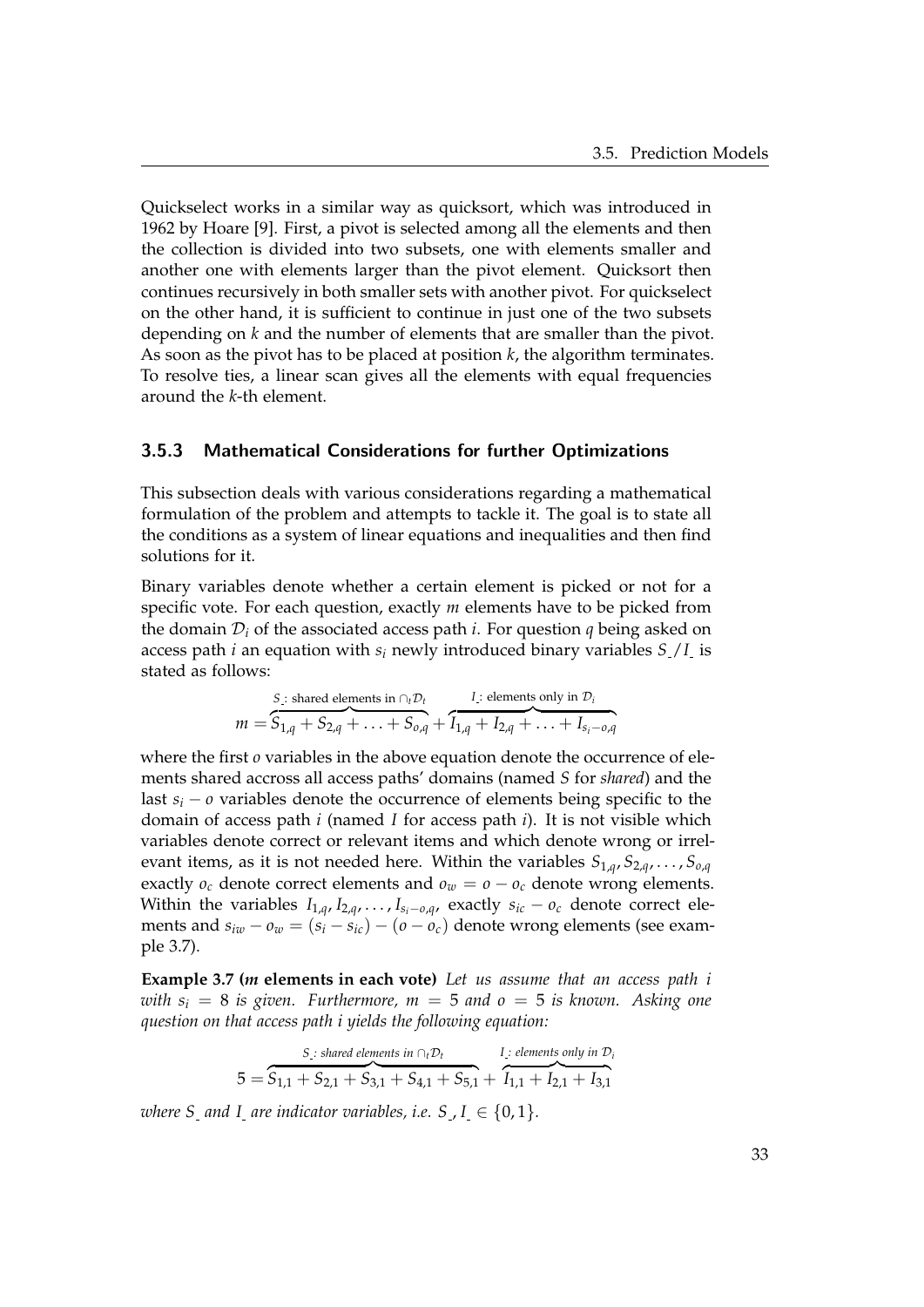The system of linear equations and inequalities has to be solved for each potential result set *w*. So the goal is to enumerate all possibilities how *k* elements (to consider ties even more) can be chosen out of the unique elements  $U$  of all the domains. For each such set, the smallest frequency (represented as a sum of all the indicator variables denoting the very same element) of the elements within *w* has to be larger than the largest frequency from the elements outside *w* (see example [3.8\)](#page-39-0).

<span id="page-39-0"></span>**Example 3.8 (Frequency distribution yields desired result set)** *For the illustration, a similar setup as in example [3.7](#page-38-1) is used. Given is an access path* 1 *with*  $s_1 = 8$  *and an access path* 2 *with*  $s_2 = 6$ ,  $o = 5$  *and a plan*  $P = [2, 1]$ *. For a result set w containing the elements denoted with S*1, *, S*3, *and I*11, *, the inequality is expressed as follows:*

$$
\min\{S_{1,1} + S_{1,2} + S_{1,3}, S_{3,1} + S_{3,2} + S_{3,3}, I1_{1,1} + I1_{1,2}\}
$$
\n
$$
> \max\{S_{2,1} + S_{2,2} + S_{2,3}, S_{4,1} + S_{4,2} + S_{4,3}, S_{5,1} + S_{5,2} + S_{5,3}, I1_{2,1} + I1_{2,2}, I1_{3,1} + I1_{3,2}, I2_{1,3}\}
$$

*I*1<sub>-</sub> denote the elements which occur only in domain  $\mathcal{D}_1$  and not in  $\mathcal{D}_2$  and similarly, *I*2 *denote the elements which occur only in domain*  $D_2$  *and not in*  $D_1$ *.* 

This can be rewritten as a system of linear inequalities, by stating that each of the arguments of the function min on the left hand side of the inequality has to be larger than each of the arguments of the max-function on the right hand side.

The first considerations around the above systems of linear equations and inequalities deal with finding a basis of solutions. Subsection [2.3.1](#page-18-1) highlights the theory behind Hilbert bases. The problem is that such bases are very often doubly exponential in size and therefore in computation in the number of variables. Since the number of variables grows heavily with larger plans and domain sizes, these considerations can't be applied in our scenario.

The *Barvinok encoding* as explained in subsection [2.3.2](#page-19-0) represents all latice points inside a convex polyhedron as a sum of monomials in a generating function. To calculate the number of lattice points, this formula can be used to determine the limit at a specific point, namely  $z = (1, \ldots, 1)$ . The goal of our work was to determine  $z = (z_1, \ldots, z_d)$  such that the evaluation of the generating function as specified by Barvinok returns our desired expected utility.

As mentioned in subsection [2.3.2,](#page-19-0) this encoding can only be calculated in polynomial time for a fixed and rather small (i.e.  $d \leq 30$  for current implementations, see [\[12,](#page-63-10) p.1287]) number of dimensions *d*. Since the number of variables grows quickly with increasing plan and domain size, Barvinok's encoding is infeasible to calculate for many given problem instances.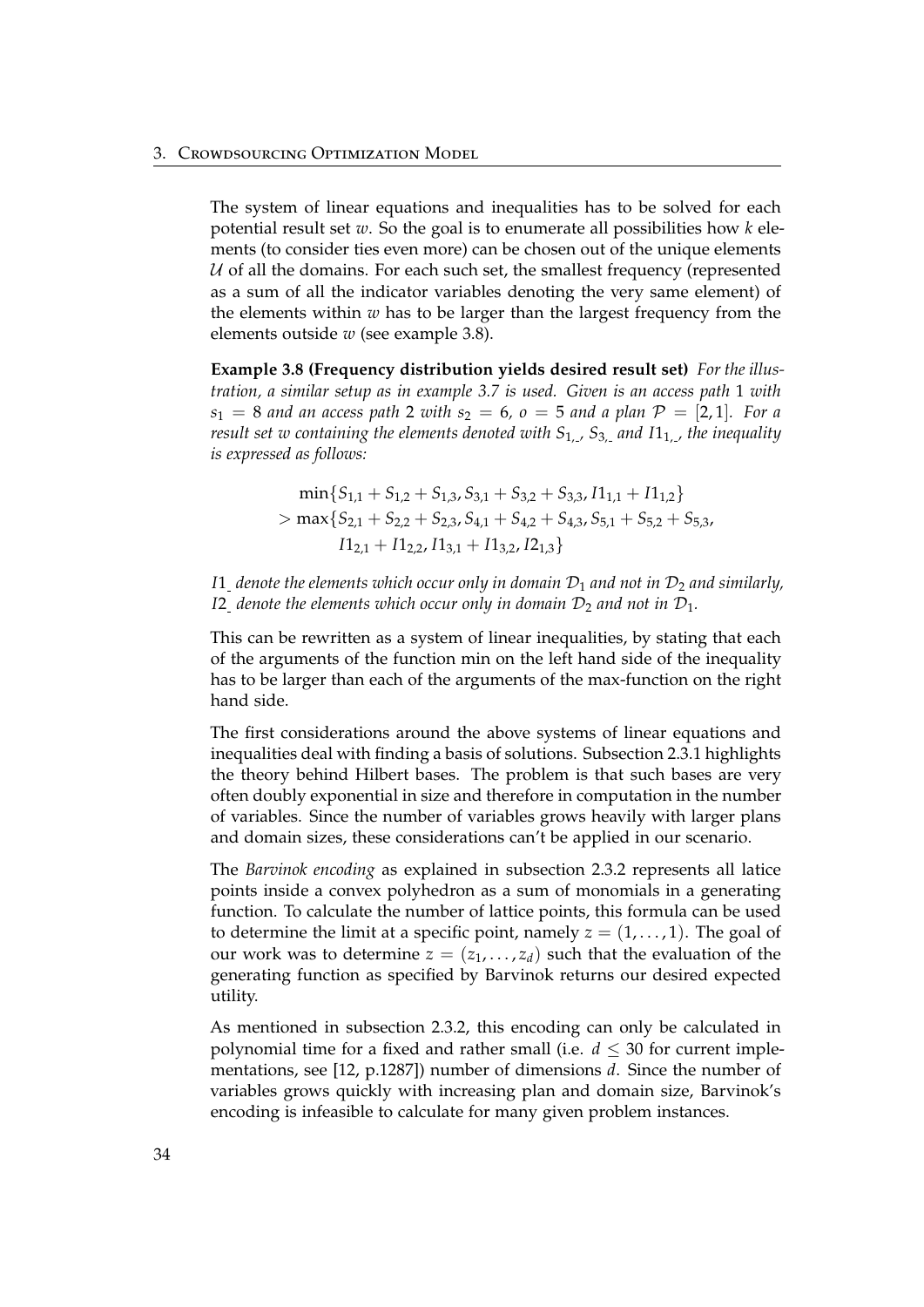## <span id="page-40-0"></span>3.5.4 Optimization using Combinatorics

To avoid the fast growth in the number of variables for our system of equations and inequalities, another approach aims at encoding the frequencies in integral variables instead of using binary variables denoting the occurrence of a single element. Then the number of variables is bounded by the size of the set of unique elements in all the access paths' domains, i.e.  $|\mathcal{U}|$ . The question is whether all the conditions can still be expressed in a clear fashion and how the number of solutions to this system of equations and inequalities can be determined. Additionally, each solution of frequencies maps to different vote sets, which have to be considered to determine the probabilities.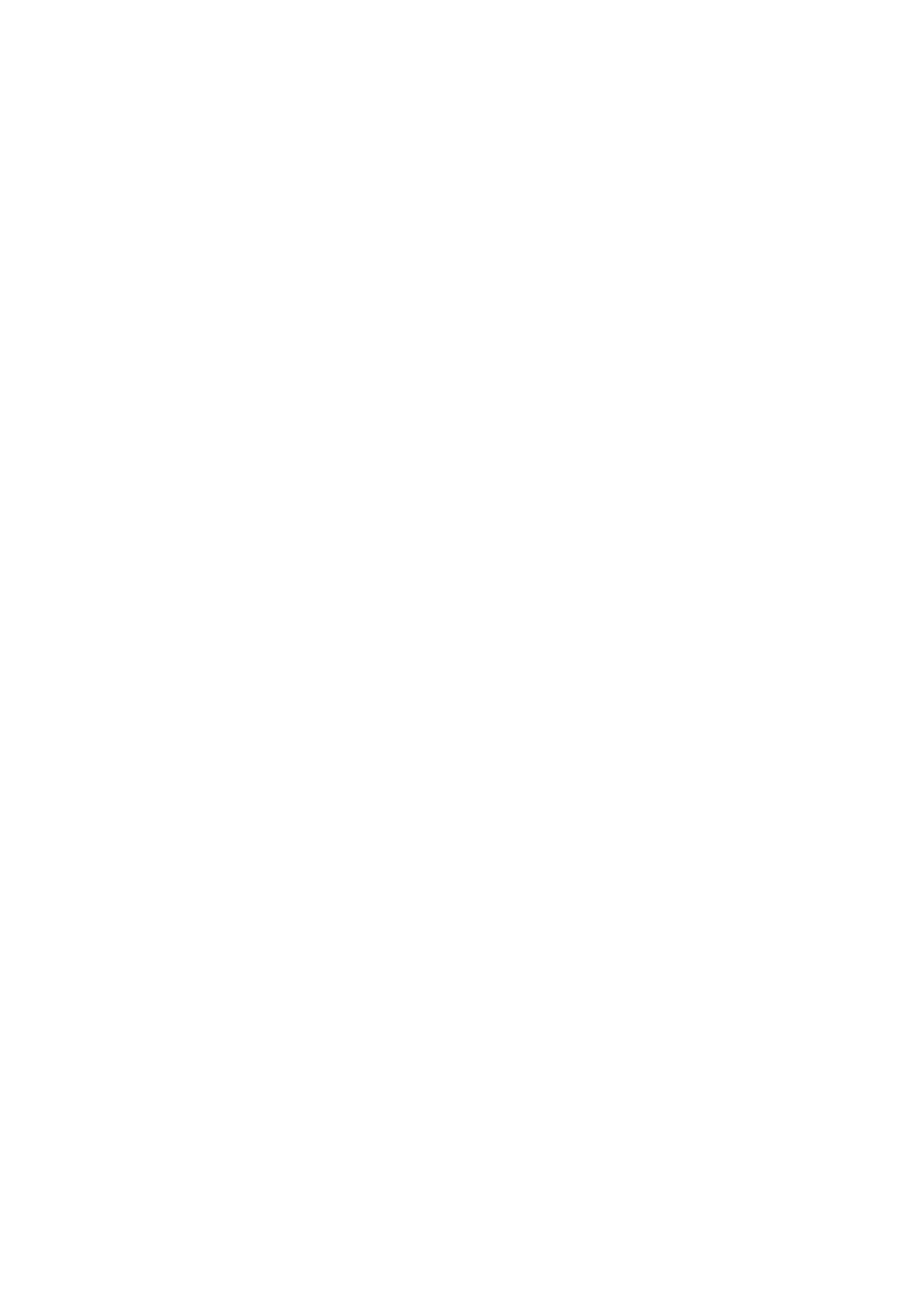Chapter 4

# <span id="page-42-0"></span>Experiments and Results

The goal of this chapter is to demonstrate our results based on simulated experiments as well as insights on real-world setups relying on Amazon Mechanical Turk. The first section highlights various experimental scenarios considering the interplay between the different parameters of the model. The second section presents how the model can be applied.

## <span id="page-42-1"></span>4.1 Simulated Experiments

This section presents the simulated experiments along with the according setups and results. As introduced in chapter [3,](#page-22-0) the set of available access paths with their respective properties such as cost, error rate and domain size and a set of global options like the maximum budget available, the number of items given by each worker (*m*) and the size of the final result (*k*) influence the outcome of the optimization model. In the following subsections, various scenarios are investigated in more detail. The impact of the most important parameters is visualized and explained.

Unless stated otherwise, the experimental results of the following subsections were obtained with a standard setup of the global parameters as follows:

- Budget  $b = 5$
- Number of result elements  $k = 4$
- Number of elements given by each worker  $m = 3$
- Intersection size  $\rho = 4$
- Number of correct elements in intersection  $o_c = 2$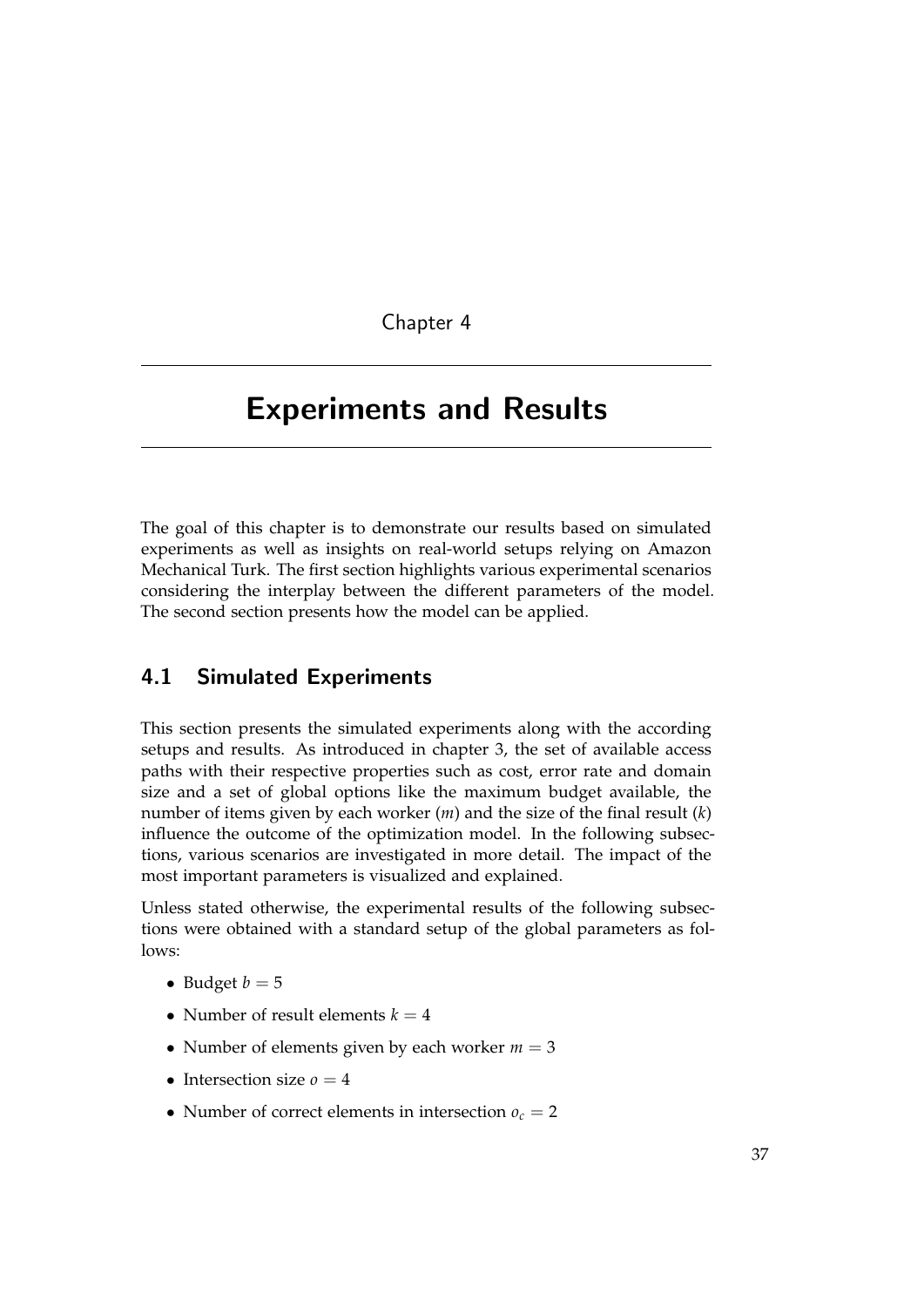Two different configurations of access paths as listed in tables [4.1](#page-43-1) and [4.2](#page-43-2) were applied. For each experiment, we state the configuration in use along with the changes made to the various parameters.

|  |      | Index <i>i</i> Cost $c_i$ Error rate $e_i$ Domain size $s_i$ Correct element count $s_{ic}$ |
|--|------|---------------------------------------------------------------------------------------------|
|  | (110 |                                                                                             |
|  | 0 10 |                                                                                             |

<span id="page-43-1"></span>Table 4.1: Configuration 1: Access paths with their properties

<span id="page-43-2"></span>Table 4.2: Configuration 2: Access paths with their properties

|  |      | Index <i>i</i> Cost $c_i$ Error rate $e_i$ Domain size $s_i$ Correct element count $s_{ic}$ |
|--|------|---------------------------------------------------------------------------------------------|
|  | 0.10 |                                                                                             |
|  | 0.20 |                                                                                             |
|  | 0.25 |                                                                                             |

In each experiment which uses configuration 1 as depicted in table [4.1,](#page-43-1) changes in a property associated with an access path are usually applied on the second access path's configuration. To highlight this, the subscript 2 is used for each variable as already introduced in the previous chapter, e.g. *e*<sup>2</sup> for the error rate of the second access path.

Configuration 1 uses a symmetric configuration, i.e. both access paths have the exact same properties and are therefore equally considered by the optimizer. For a variation of one property, we expect to observe which of the two access paths is favored according to the given configuration and how the expected utility develops over time. This setup facilitates the interpretation of the results.

#### <span id="page-43-0"></span>4.1.1 Score based on varying Budget

In a first experiment, we investigate the difference of  $score_{\mathcal{P}}$  for so-called pure and mixed plans. Pure plans have only one of the access paths available for acquiring data, while mixed plans are free to choose between any combination of information sources.

For the first experiment configuration 1 was applied without changing any properties of the first access path. The number of correct elements in the domain of the second access path was set to 3 (i.e.  $s_{2c} = 3$ ) and to keep the number of elements in the domain the same, the number of wrong elements is increased by 1, i.e.  $s_{2w} = 5$ .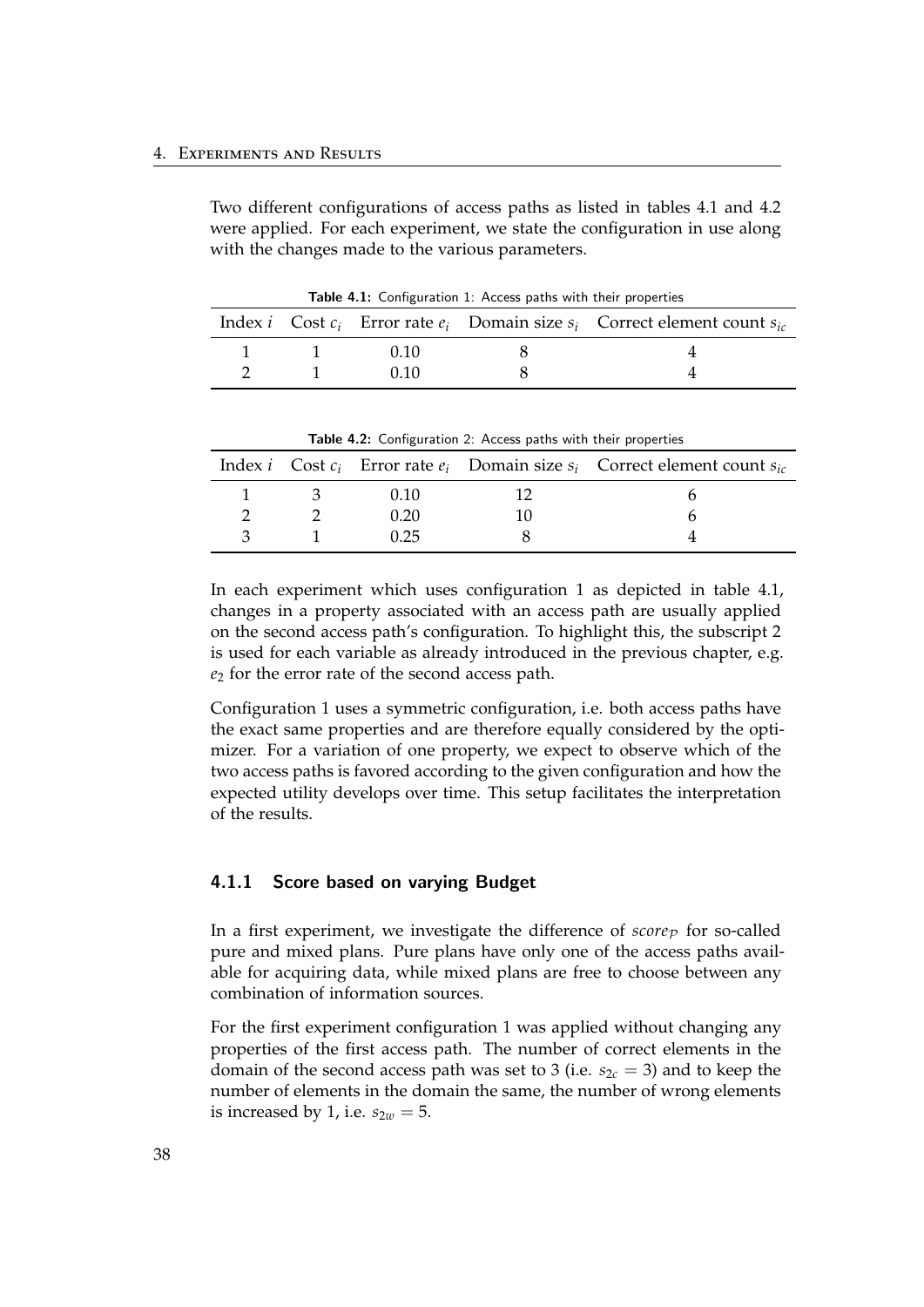

<span id="page-44-0"></span>Figure 4.1: Mixed vs. pure plans for configuration 1



<span id="page-44-1"></span>Figure 4.2: Mixed plans for configuration 1

Figure [4.1](#page-44-0) shows the score for various budgets and the slightly changed configuration 1. Among the two pure plans, we expect to get a higher score using access path 1, since the number of correct elements in the domain is larger than on the second access path. This can easily be verified. The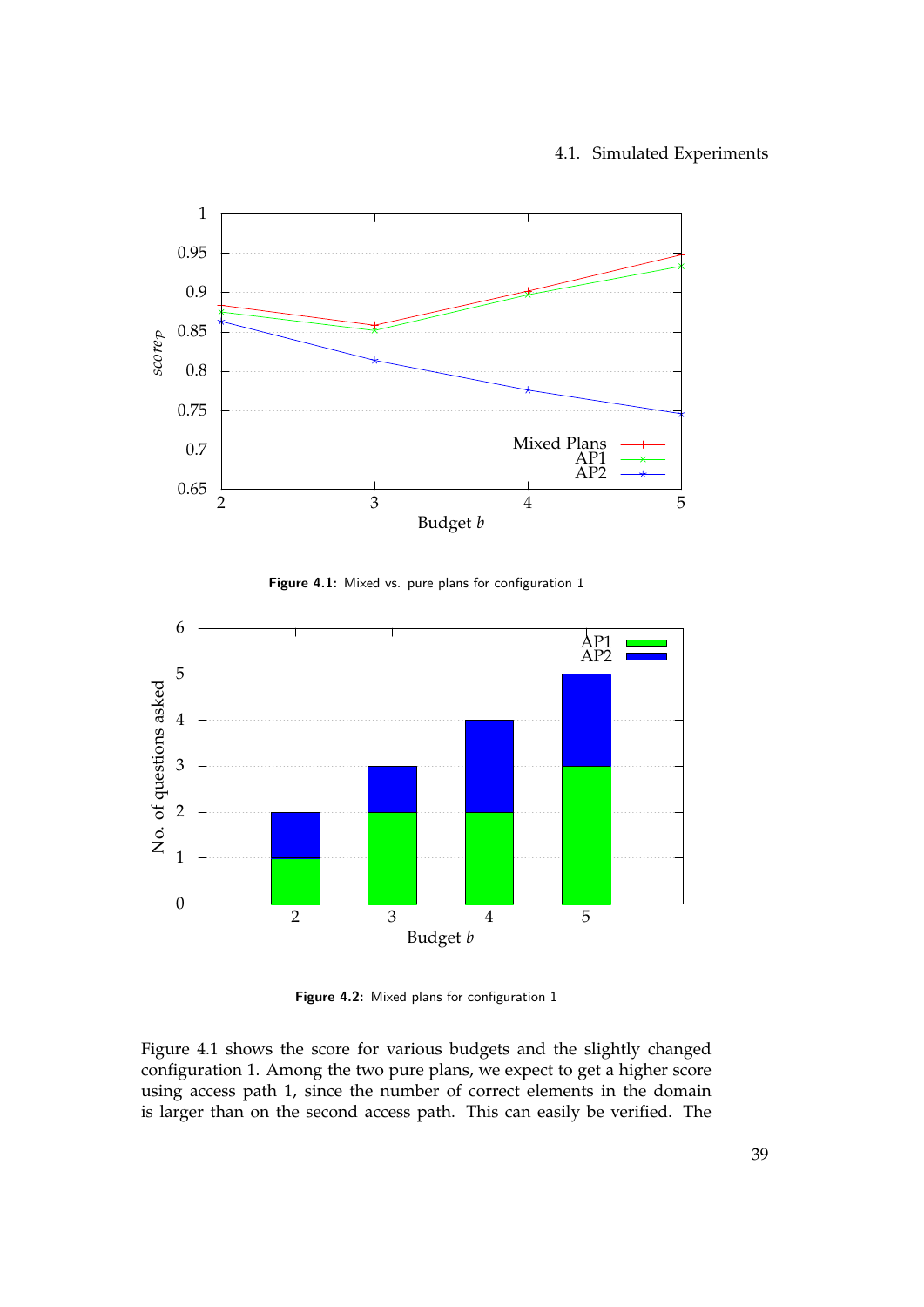

<span id="page-45-0"></span>Figure 4.3: Mixed vs. pure plans for configuration 2



<span id="page-45-1"></span>Figure 4.4: Mixed plans for configuration 2

best result is always obtained with mixed plans for various values of budget *b*. Therefore it pays off to use different sources of information to obtain a higher accuracy. Figure [4.2](#page-44-1) shows the number of questions asked on each access path for the mixed plans yielding the highest scores in figure [4.1.](#page-44-0)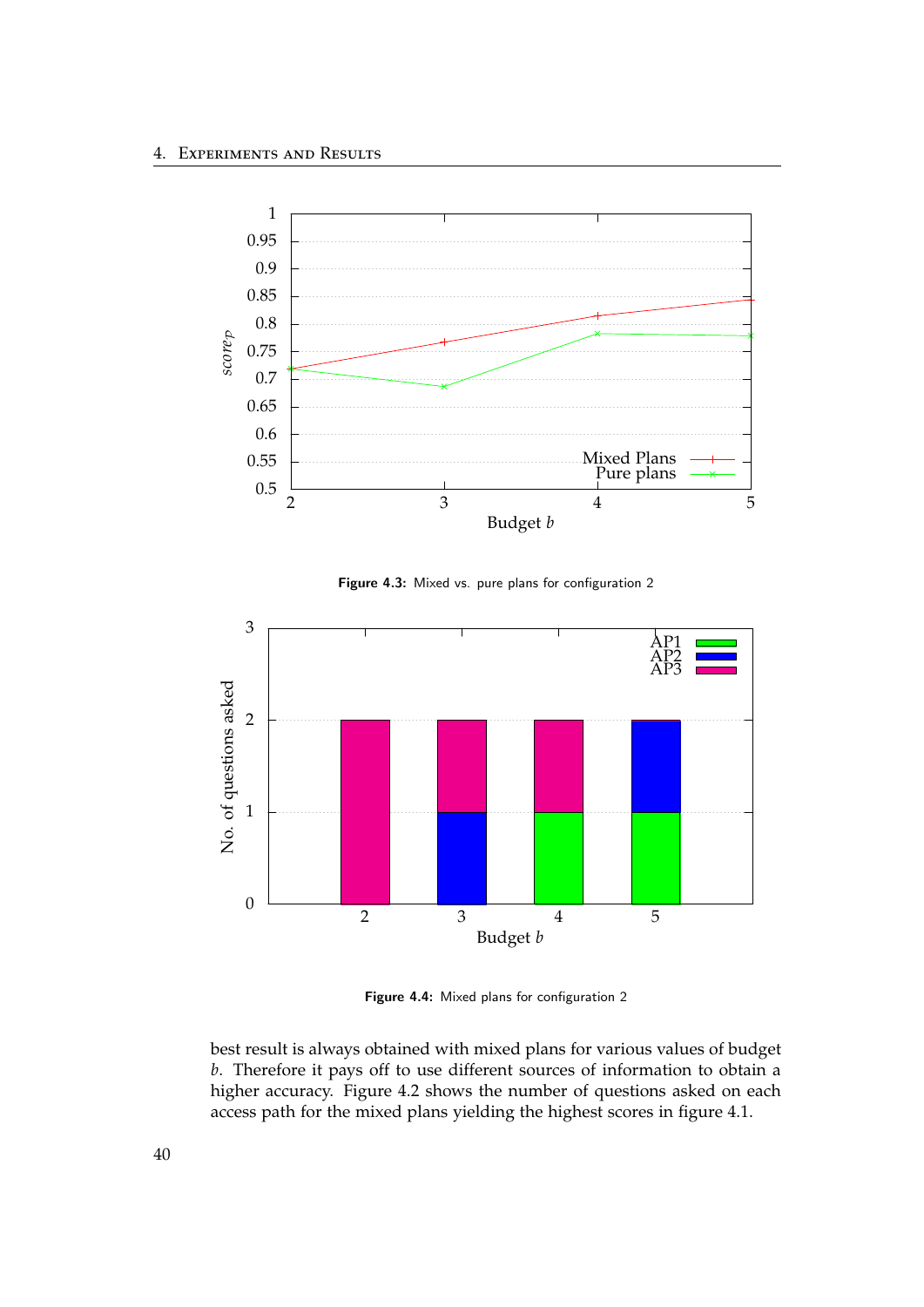For the second configuration without having applied any changes, the trends of getting a higher accuracy for mixed plans is even stronger than with the previous setup (see figure [4.3\)](#page-45-0). In this scenario, the optimizer can choose between 3 access paths instead of only 2. Therefore, the difference in our calculation of  $score_{\mathcal{P}}$  between pure and mixed plans becomes even larger. Note that we always picked the pure plan with the highest score in figure [4.3](#page-45-0) to compare with. Otherwise, the available budget *b* could for some access paths not be fully exploited, e.g. a budget of 5 allows to ask only 2 questions on the second access path with associated costs of 2 (i.e.  $c_2 = 2$ ) yielding total costs of 4. Figure [4.4](#page-45-1) shows again the number of questions being asked on each access path for the mixed plan of figure [4.3.](#page-45-0)

We have seen two rather balanced scenarios in this subsection where access paths imply higher costs the higher their provided accuracy is. The subsequent experiments show that for unbalanced scenarios with large differences in the error rates or very different domain structures, the superior access path is favored for the whole budget available. In theses cases, pure plans outperform mixed plans.



#### <span id="page-46-0"></span>4.1.2 Score based on varying Number of Correct Elements

<span id="page-46-1"></span>**Figure 4.5:** Increasing  $s_{2c}$ , keeping  $s_{2w}$  fixed

In these experiments, the goal was to find out how the number of correct elements in a domain influences the calculated scores. A legitimate concern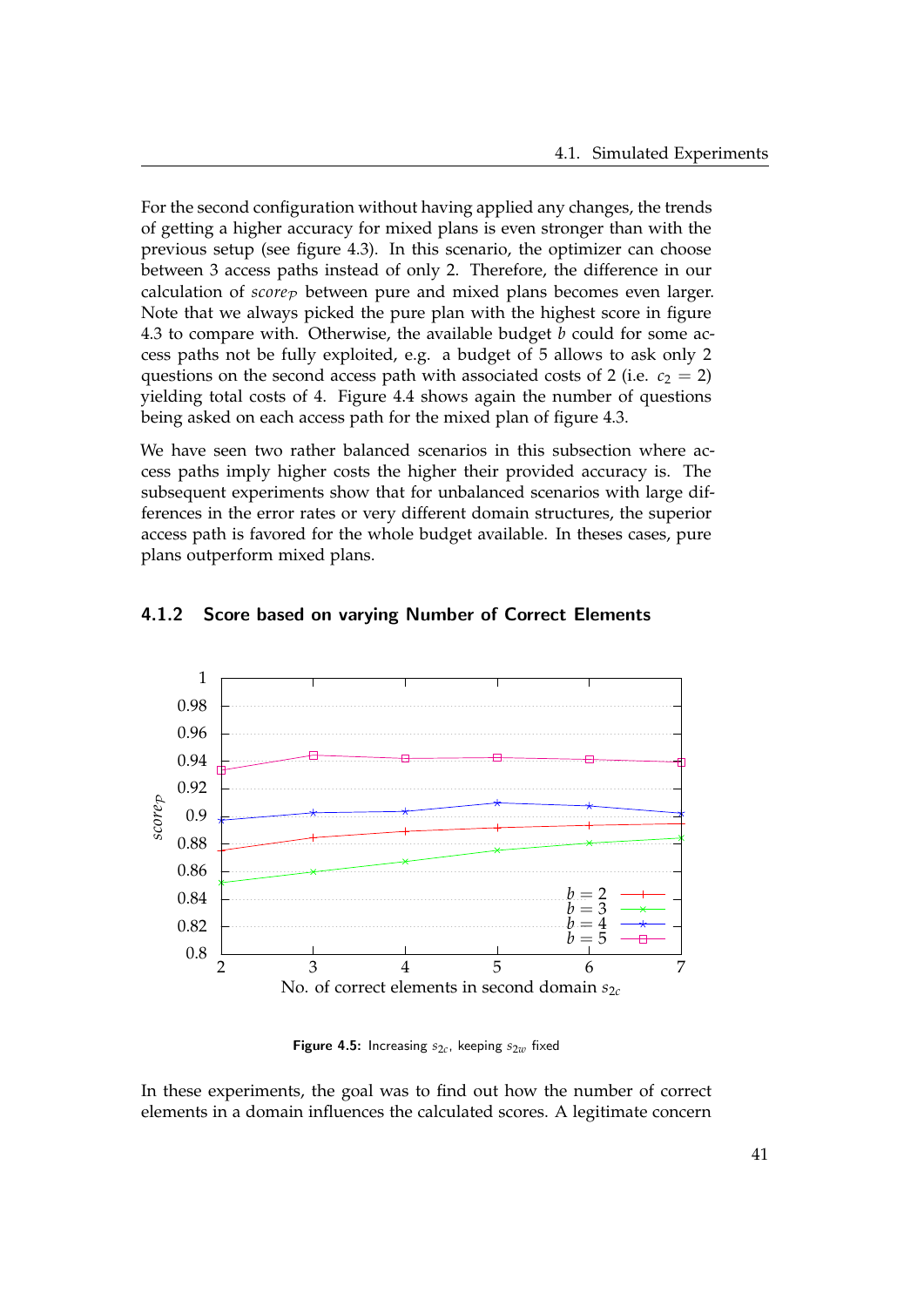

<span id="page-47-0"></span>Figure 4.6: Plans for increasing  $s_{2c}$  (keeping  $s_{2w}$  fixed)

is whether we want to consider an increasing number of correct elements with a fixed number of wrong elements or with a fixed domain size. Keeping one of these two parameters fixed will automatically change the other one. Both of the two settings were investigated in our work and are presented in the following.

Figure [4.5](#page-46-1) shows the scores obtained for an increasing number of correct elements in the domain of the second access path while keeping the number of wrong elements fixed with a value of  $s_{2w} = 3$ . This means that the domain size *s*<sup>2</sup> increases gradually with the increments of *s*2*<sup>c</sup>* . In figure [4.6](#page-47-0) the plans yielding the highest scores of figure [4.5](#page-46-1) are shown. It is clearly visible that access path 2 is the preferred source of information over the other one if the difference in the number of correct elements is significant.

The second scenario is highlighted in figure [4.7.](#page-48-0) The number of correct elements in the second access path is increased and the domain size is fixed at  $s_2 = 8$ . Therefore with each added correct element, a wrong element is removed from the domain. Figure [4.8](#page-48-1) shows the best plans for each of these domains. Having a very low number of correct elements and a large number of wrong elements on the second access path will clearly favor access path 1. If we add correct elements to the domain, it becomes more and more attractive to use this source of information. However, if only one or two wrong elements are left in the domain (i.e.  $s_{2c} = 6$  or  $s_{2c} = 7$ ), then they will have a relatively high probability for being selected. This is the case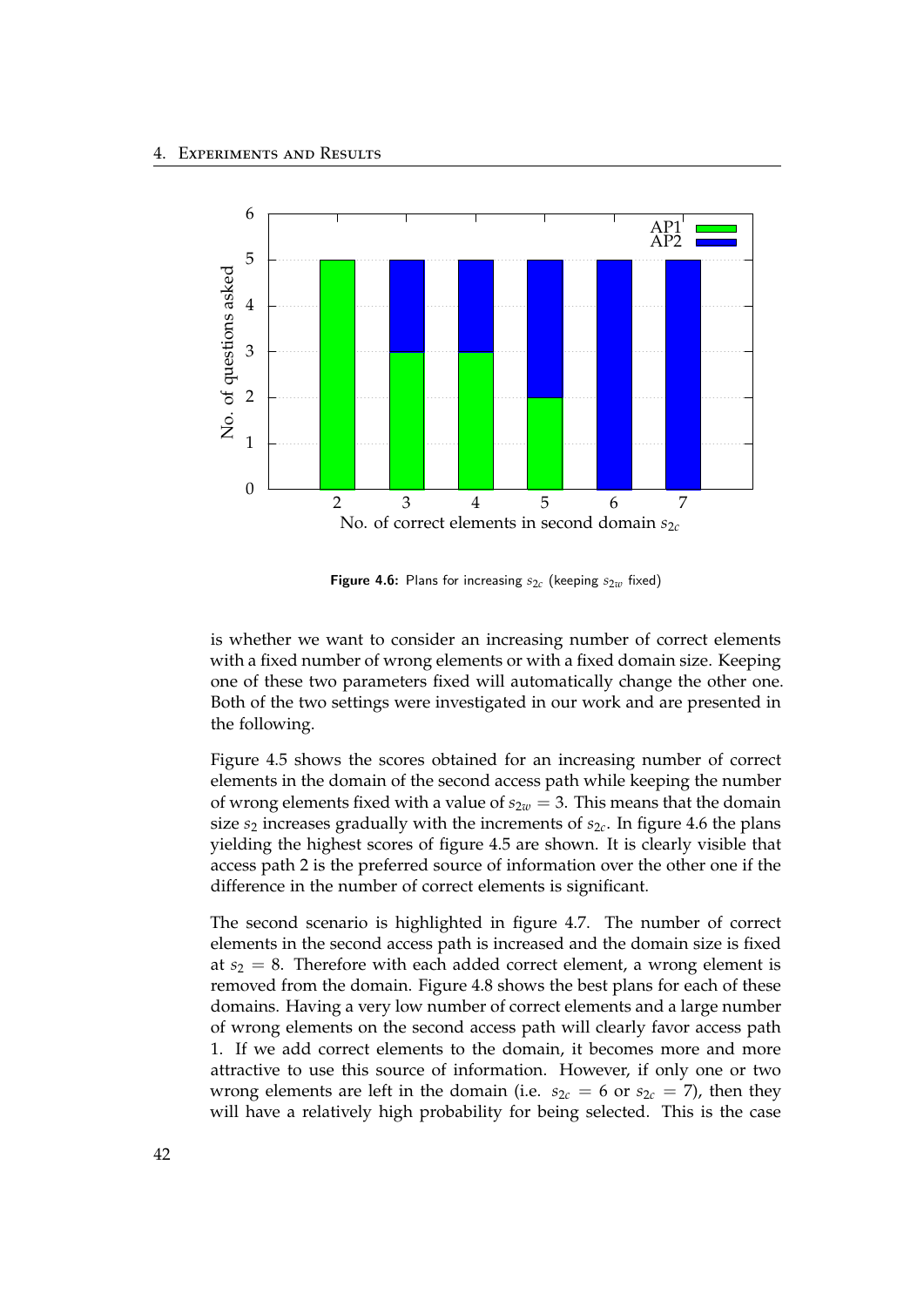

<span id="page-48-0"></span>**Figure 4.7:** Increasing  $s_{2c}$ , keeping  $s_2$  fixed



<span id="page-48-1"></span>Figure 4.8: Plans for increasing  $s_{2c}$  (keeping  $s_2$  fixed)

because we assume that one of the wrong elements is selected with a fixed probability given as the error rate  $e_2$ . That single wrong element is then more likely to be picked than picking one of the remaining correct elements.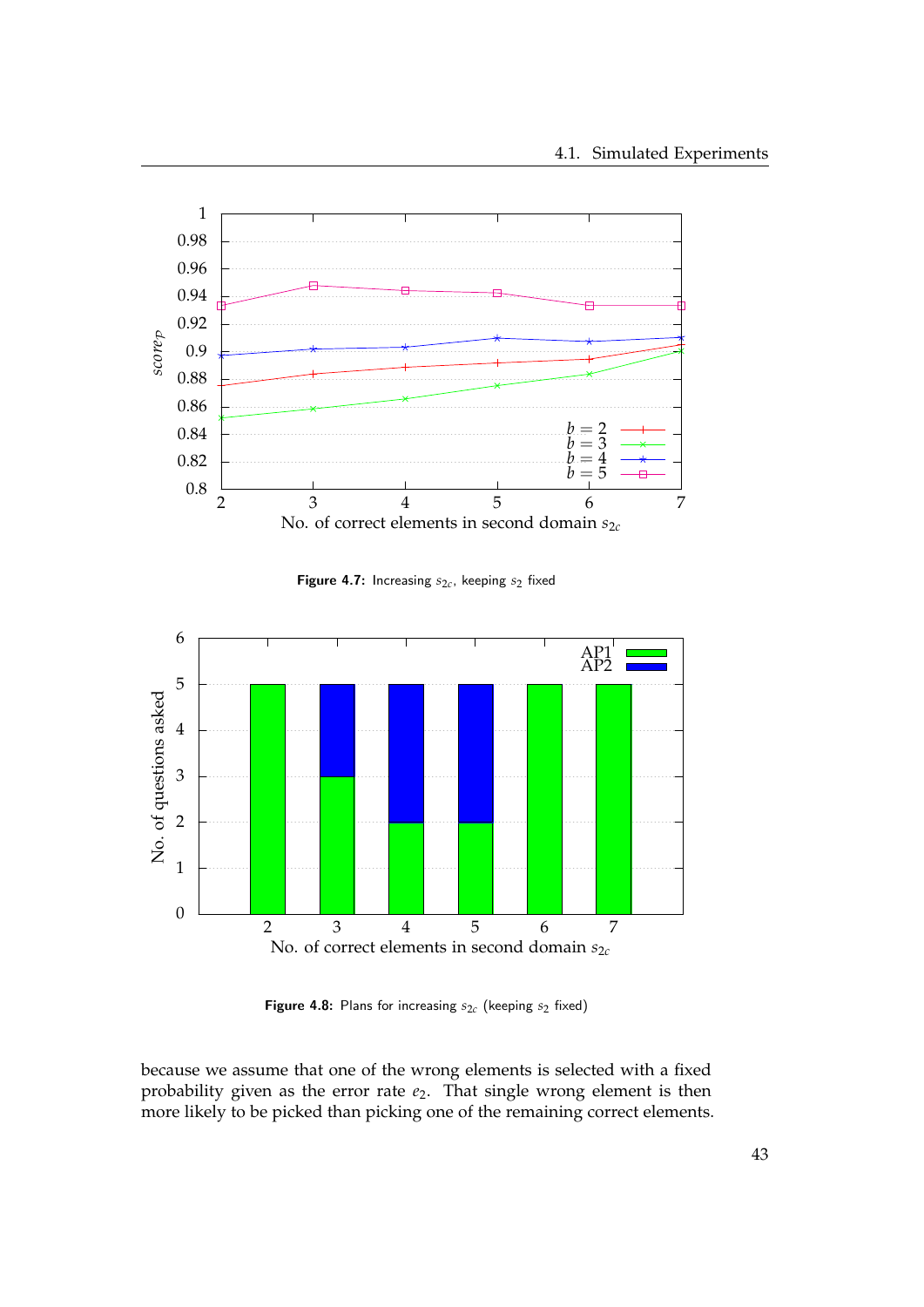

#### <span id="page-49-0"></span>4.1.3 Score based on varying Error Rates in one Access Path

<span id="page-49-2"></span>Figure 4.9: Increasing error rate  $e_2$ 

This experiment shows the impact of various error rates  $e_2$  in the second access path compared to the error rate of the first one for the configuration 1 as stated in table [4.1.](#page-43-1) The calculated scores plotted in figure [4.9](#page-49-2) decrease for small values of the error rate  $e_2$ , but for values  $e_2 \geq 0.2$  the score remains constant instead of showing the expected decay. This can be explained with the help of figure [4.10.](#page-50-0) Since the error rates and costs have a strong impact on which access path is chosen for each question, even for rather small differences in the error rates with  $e_2 > e_1$  and same costs  $c_1 = c_2$ , only access path 1 is used and the error rate of the second access path has therefore no influence on the best plan's score.

#### <span id="page-49-1"></span>4.1.4 Score based on varying Intersection Sizes

In this experiment, configuration 1 was used and the number of correct and wrong elements in the intersection has been increased in parallel, i.e. *o<sup>c</sup>* and  $o_w$  were each incremented by 1, yielding an increment of 2 for  $o = o_c + o_w$ . The domain sizes of both access paths were kept constant with  $s_1 = s_2 = 8$ .

The result of increasing the size of the intersection of all the domains, i.e. the number of elements shared accross all domains  $o = \cap_i \mathcal{D}_i$ , yields for all the values of  $b \in \{2, \ldots, 5\}$  a lower result in terms of the *score*<sub>P</sub> as depicted in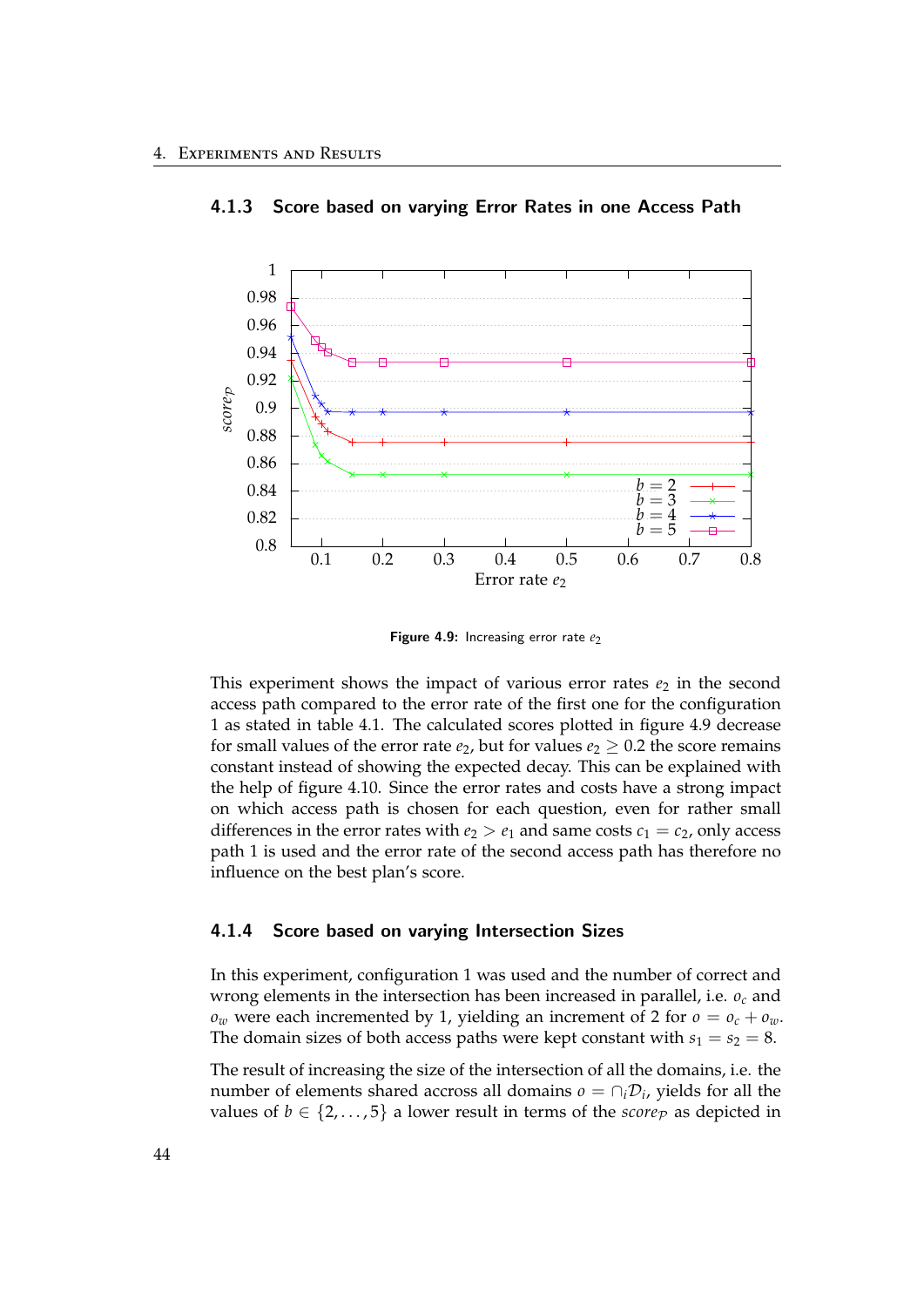

<span id="page-50-0"></span>Figure 4.10: Plans for an increasing error rate  $e_2$ 



<span id="page-50-1"></span>Figure 4.11: Increasing intersection size *o*

figure [4.11.](#page-50-1) A possible reason for this is that the distribution of frequencies changes, i.e. the elements of the intersection have higher frequencies and other elements lower ones, and because we include all ties in the final result, the overall expected utility decreases for a larger intersection.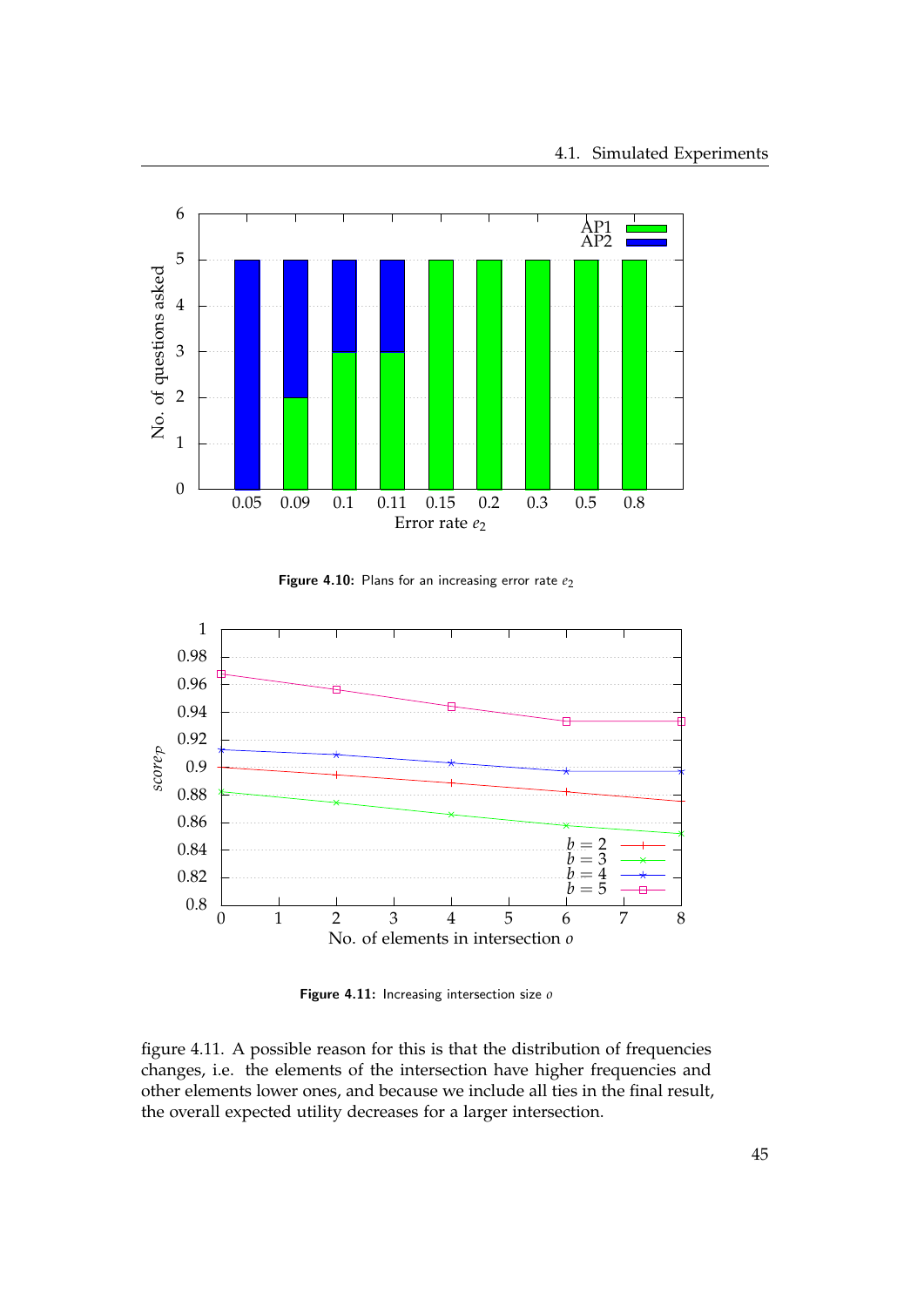So this demonstrates that there is less incentive to use similar access paths, because it becomes more unlikely to retrieve previously unseen elements.

### <span id="page-51-0"></span>4.1.5 Score based on varying Values for *m*

To see the impact of an increased number of unique elements *m* required in a worker's answer, configuration 2 was used. The general parameters stay the same as in the beginning of this section (see table [4.2\)](#page-43-2), except for the value of *m* which is investigated.



<span id="page-51-1"></span>Figure 4.12: Increasing number of elements in a vote *m*

Figure [4.12](#page-51-1) shows the impact on the expected utility  $score_{\mathcal{P}}$  when increasing the number of elements in each worker's answer for several values of the budget *b*. If *m* is larger than the number of correct elements *sic* in the domain  $\mathcal{D}_i$  of an access path  $i$ , then with each drawing at least some (i.e. at least  $m - s_{ic}$ ) of the wrong elements have to be picked by a worker accessing that access path *i*. In case that the number of wrong elements *siw* in the domain is rather small, then it is more likely that the different workers will agree on a wrong element. The expected utility of the plan drops therefore significantly in that case.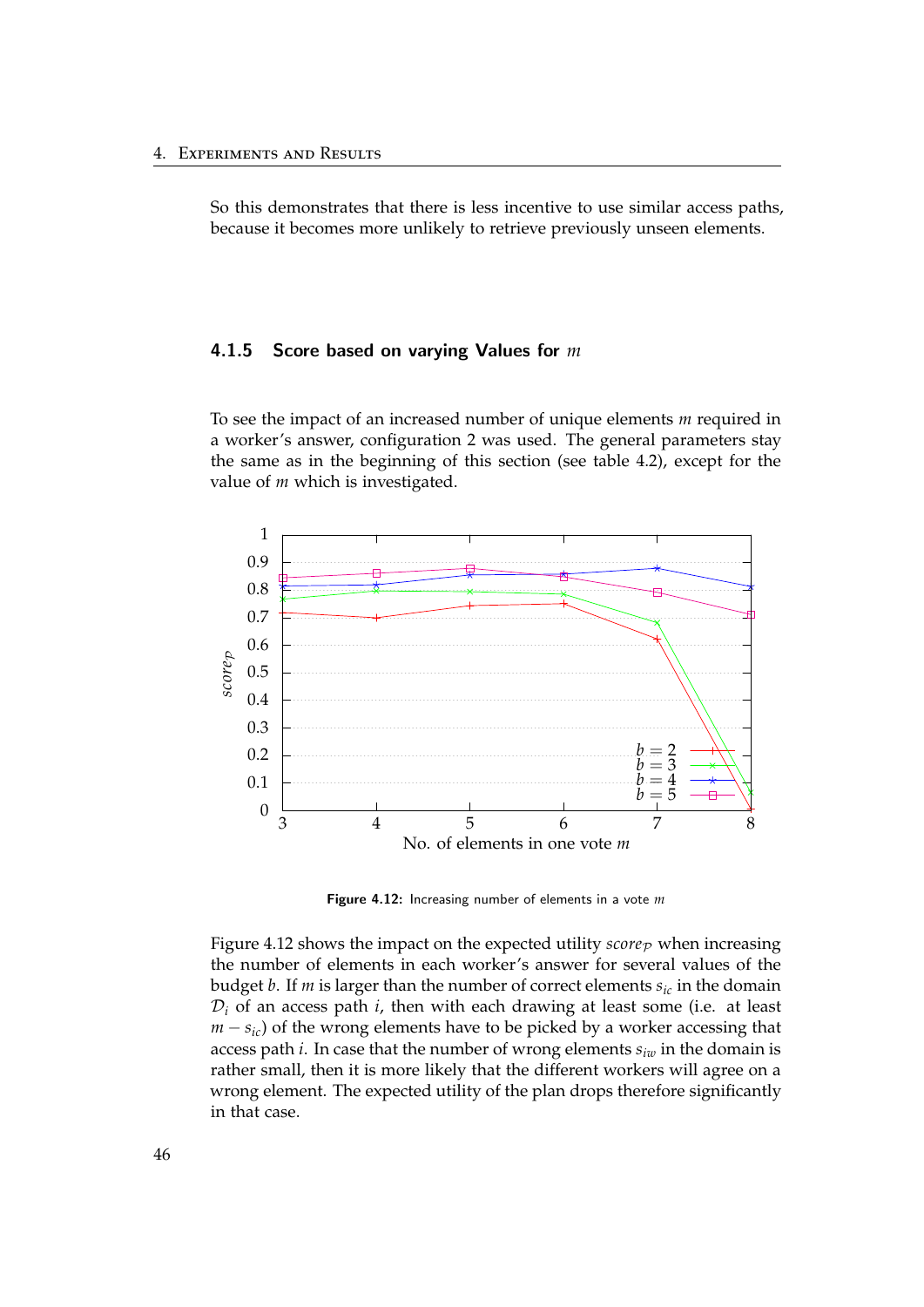## <span id="page-52-0"></span>4.1.6 Score based on varying Values for *k*

In the last two simulated experiments, the impact of varying the minimally required number of elements in the result set *k* was analyzed. The same setup as for varying *m* was used, i.e. configuration 2 as listed in table [4.2.](#page-43-2)



<span id="page-52-1"></span>**Figure 4.13:** Increasing size of result set  $k$  ( $m = 3$ )

When looking at figure [4.13,](#page-52-1) we realise that the highest expected utility is reached for a small value of  $k$ , e.g.  $k = 1$ . In that case, only the most frequent element is returned as a result. With a high probability, this value will be a correct element, assuming that error rates are in general below 0.5. The more elements are added to the result set, the higher becomes the probability of adding a wrong element, since these occur less often and have therefore on average lower values in the frequency distribution.

Another issue attracting the attention is the constant utility for  $k \geq 4$ . It turns out that we used a rather small value for  $m$ , namely  $m = 3$ . The plan with the highest utility is already for a small value of *k* equal to  $\mathcal{P} = [1, 1, 0]$  and since asking only one question on access path 1 and one question on access path 2 gives two answers containing each  $m = 3$  elements from different domains, the expected utility is not influenced when increasing *k*. Note that we included all ties in the spectrum of frequencies among the top-*k* elements for each vote set enumeration and asking only one question on the first two access paths yields many ties in the resulting frequency distributions.

So we repeated the same experiment for a different value of *m*, namely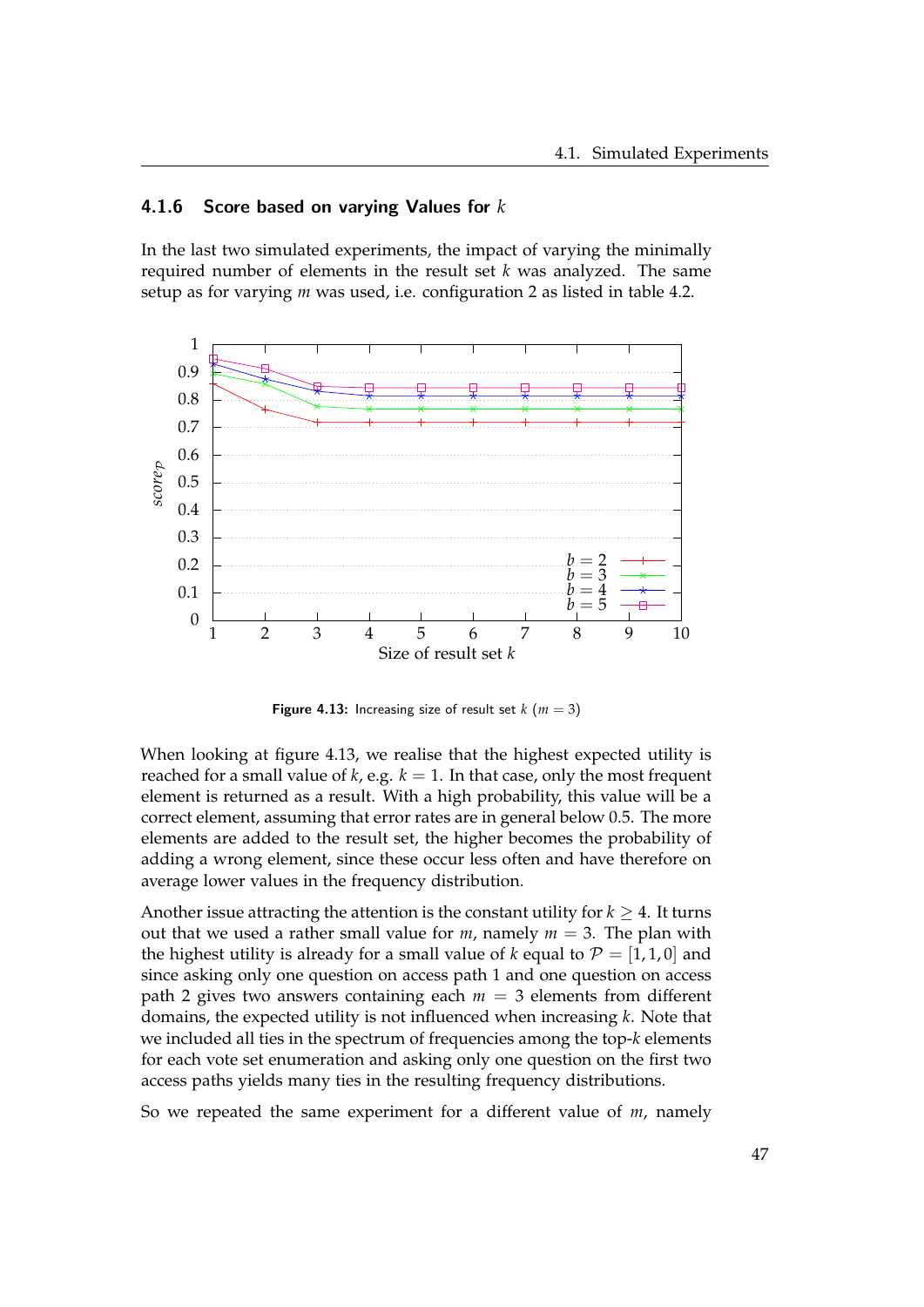

<span id="page-53-1"></span>**Figure 4.14:** Increasing size of result set  $k$  ( $m = 7$ )

 $m = 7$ , as shown in figure [4.14.](#page-53-1) It turns out that the frequencies have more diverse values (since more elements can be aggregated) and therefore *k* is more relevant than for a smaller value of *m*.

## <span id="page-53-0"></span>4.2 Real-world Experiments using Amazon Mechanical Turk

To conclude this chapter on experimental results, a description of the tasks issued on Amazon Mechanical Turk along with the addressed challenges and results is presented in this section.

The goal was to crowdsource first a list of restaurants providing vegetarian meals, aggregate them and then crowdsource for the most frequently mentioned restaurants the meals they offer (see example [3.1\)](#page-23-0). Obviously, the second batch of experiments (outer join relation) which acquires the meals needs the results of the first batch yielding the restaurants (inner join relation), so they cannot be performed in parallel. But within each batch, the answers for all the different access paths can be gathered alongside each other.

Example [3.1](#page-23-0) describes the access paths available for this task, namely the following three crowdsourced databases:

1. Yelp: <http://www.yelp.com>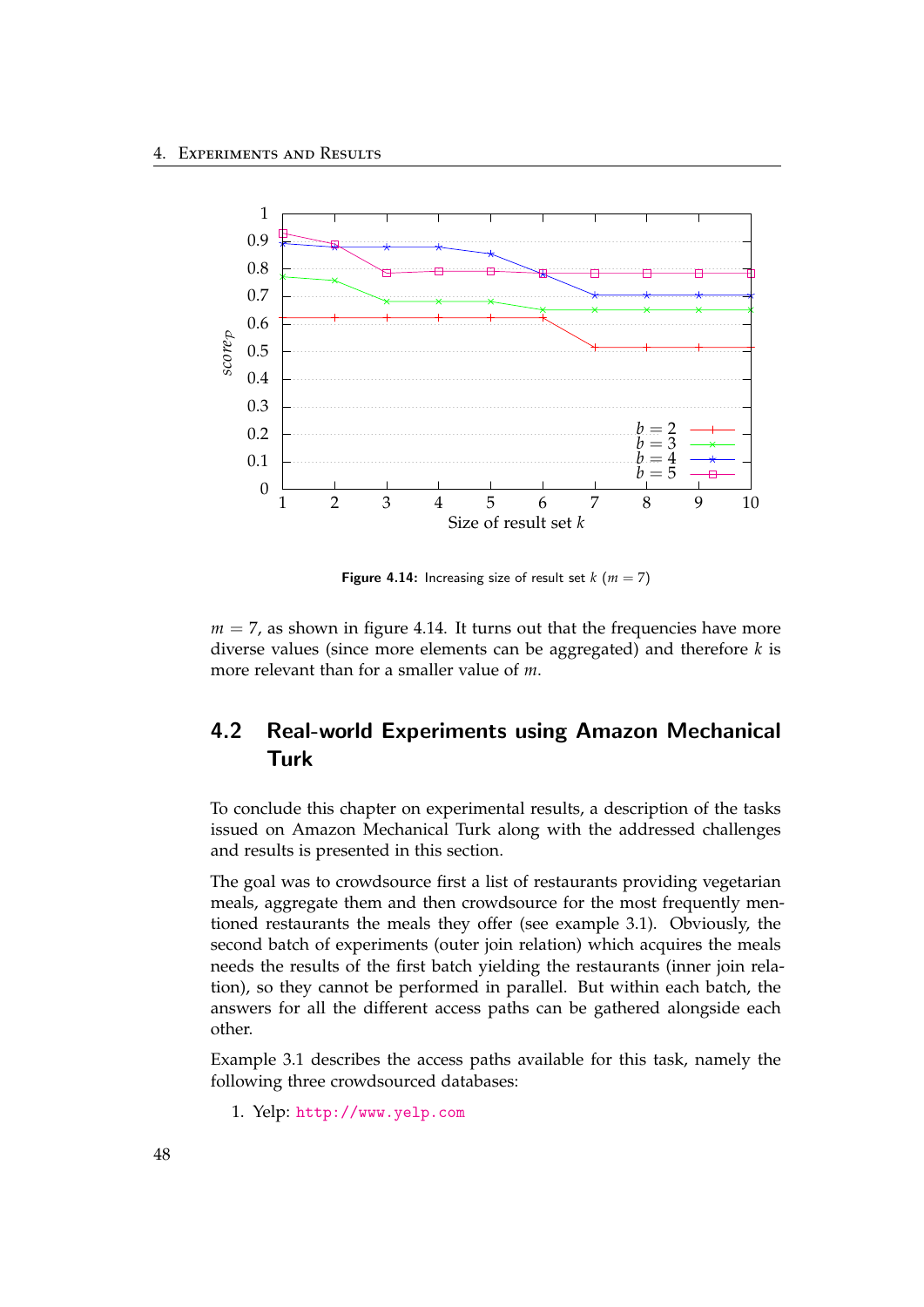- 2. Foursquare: <https://foursquare.com>
- 3. HappyCow: <http://www.happycow.net>

HappyCow is domain-specific to vegetarian stores and restaurants and is therefore considered to yield quite accurate results. HappyCow does not offer the menu associated with restaurants, so we decided to use only the other two access paths for the second batch.

An interesting observation is that with the above list of access paths, the workers are guided to access information which was already crowdsourced before and collected on these sites. Therefore, the notion of an access path could also be viewed as a means to retrieve information acquired by a certain community of individuals and thus to provide access to a crowd on its own.

We asked the workers to provide 5 restaurants (name and URL) and 5 meals in each HIT respectively, i.e.  $m = 5$  in both cases. To tune the parameters of our model such as the domain size and error rate, we decided to issue 15 assignments per HIT for the first batch which represents the plan  $P_1$  = [15, 15, 15] and 10 assignments for the second batch, i.e.  $P_2 = [10, 10, 10]$ . To investigate the behavior of the crowd and the distribution of answers, each of the previously described setups was repeated for the following five cities: New York, Chicago, San Diego, London and Amsterdam. The costs for the first batch can therefore be calculated as follows:

> costs =  $1.1 \times 5$  cities  $\times$  3 APs  $\times$  15 assignments  $\times \frac{\text{price}}{\text{precision}}$ assignment  $costs = 247.5 \times reward$  paid

where the factor 1.1 is used to add the 10% of fees that have to be paid to Amazon. A first challenge was to fix the price paid to workers for each assignment. We started with \$0.05, but no answers were provided within more than 12 hours. The same happened when offering \$0.10 for each assignment. Right after starting the whole batch another time with \$0.20, we realized that the workers were required to be qualified as so-called *masters*, which can ask for higher rewards in order to accept a task. This setting was provided by default and hidden in the configuration. Therefore it took a while to figure this out. The reward paid to workers without any qualification was finally \$0.10 for each assignment that asked for restaurants. The final costs for the first batch amounted to \$24.75.

The costs for the meals can be calculated in a similar way, but as stated earlier, only 2 access paths and 10 assignments were used for the second batch. Another factor has to be considered here: accessing the meals is done for each restaurant which was selected after aggregation (i.e. *k* of first batch). We used 5 restaurants in each city for the second batch. The reward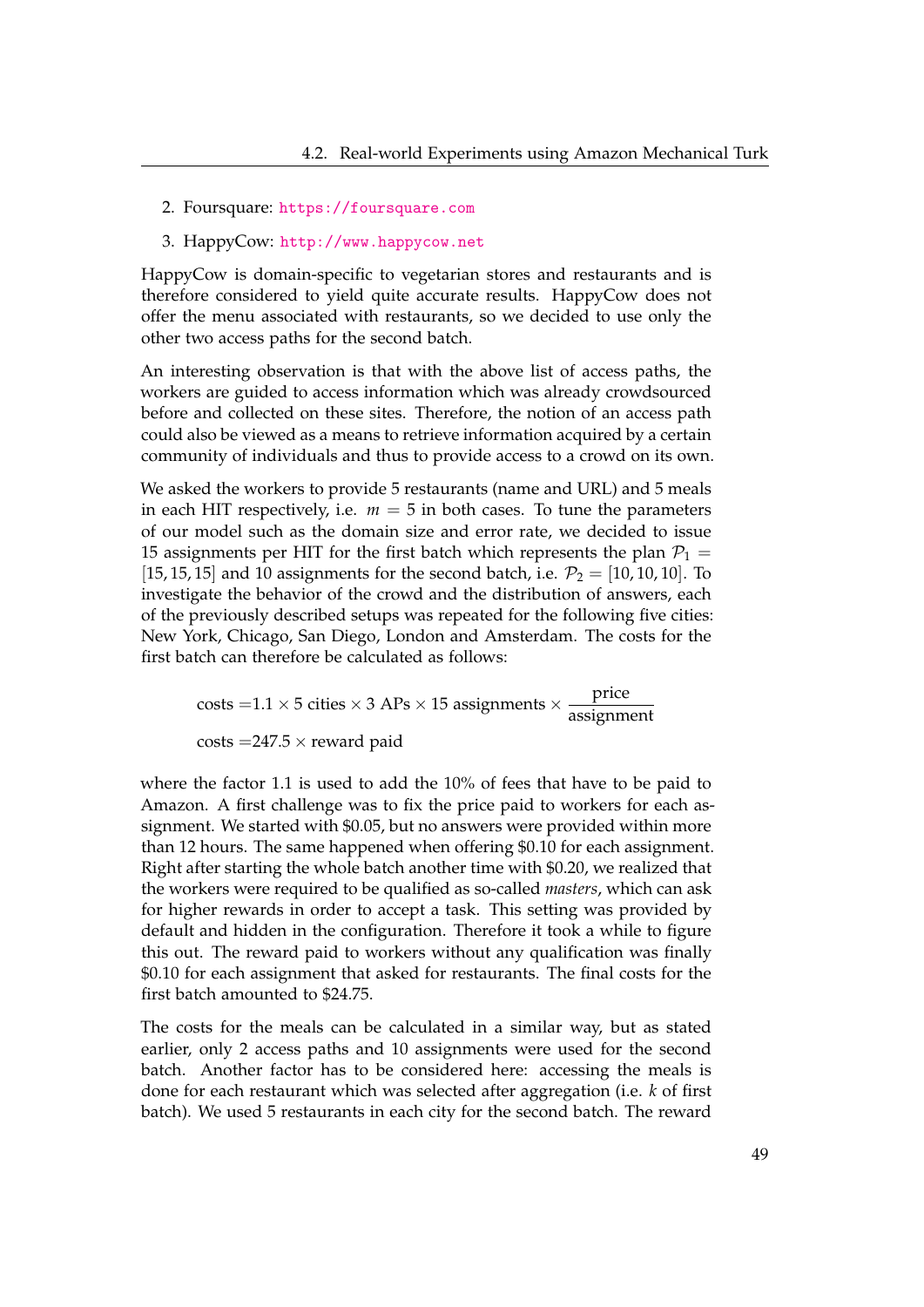per assignment was lowered to \$0.05.

costs =  $1.1 \times 5$  cities  $\times$  2 APs  $\times$  10 assignments  $\times$  5 restaurants  $\times$  \$0.05  $costs = $27.50$ 

The general problem of cleaning the collected data (i.e. entity resolution) was addressed in many research projects as mentioned in chapter [2.](#page-12-0) For our example, the cleaning of the data was executed manually in order not to introduce any errors or uncertainties with automatic techniques.

Find restaurants serving vegetarian meals in \${cityName}

| <b>Instructions</b>                                                                                                                                                                                              |              |  |  |  |  |
|------------------------------------------------------------------------------------------------------------------------------------------------------------------------------------------------------------------|--------------|--|--|--|--|
| • Go to \${apName} and search for restaurants in \${cityName} that serve vegetarian meals.<br>• Find the name and website (URL) of five restaurants serving vegetarian meals in \${cityName} and enter it below. |              |  |  |  |  |
|                                                                                                                                                                                                                  |              |  |  |  |  |
| <b>Restaurant name:</b>                                                                                                                                                                                          | URL: http:// |  |  |  |  |
| <b>Restaurant name:</b>                                                                                                                                                                                          | URL: http:// |  |  |  |  |
| <b>Restaurant name:</b>                                                                                                                                                                                          | URL: http:// |  |  |  |  |
| <b>Restaurant name:</b>                                                                                                                                                                                          | URL: http:// |  |  |  |  |
| <b>Restaurant name:</b>                                                                                                                                                                                          | URL: http:// |  |  |  |  |
| <b>Optional comments:</b>                                                                                                                                                                                        |              |  |  |  |  |
|                                                                                                                                                                                                                  |              |  |  |  |  |
| <b>Submit</b>                                                                                                                                                                                                    |              |  |  |  |  |

<span id="page-55-0"></span>Figure 4.15: Form provided to workers to crowdsource restaurants

Figure [4.15](#page-55-0) shows the html-form that was used in the first batch. The variables such as *£*{*cityName*} are automatically replaced with the values provided in a csv-file. The results of the top-5 restaurants for each city along with their frequencies are listed in table [4.3.](#page-56-0) Note that we got a tie for Amsterdam, where *TerraZen Centre* and *Superfood Centre at Health* were both provided 8 times. Thus the costs for gathering the meals are a bit higher than calculated previously.

Table [4.4](#page-57-0) shows the top-5 results for each access path for Amsterdam. In comparison with the aggregated values in total as listed in table [4.3,](#page-56-0) it becomes evident that collecting only information in one access path might miss important elements for the overall result. Additionally, some elements have average values in all the access paths' frequency distributions, but on aggregate over all access paths their values are picked for the final result, thus the evidence for those becomes stronger.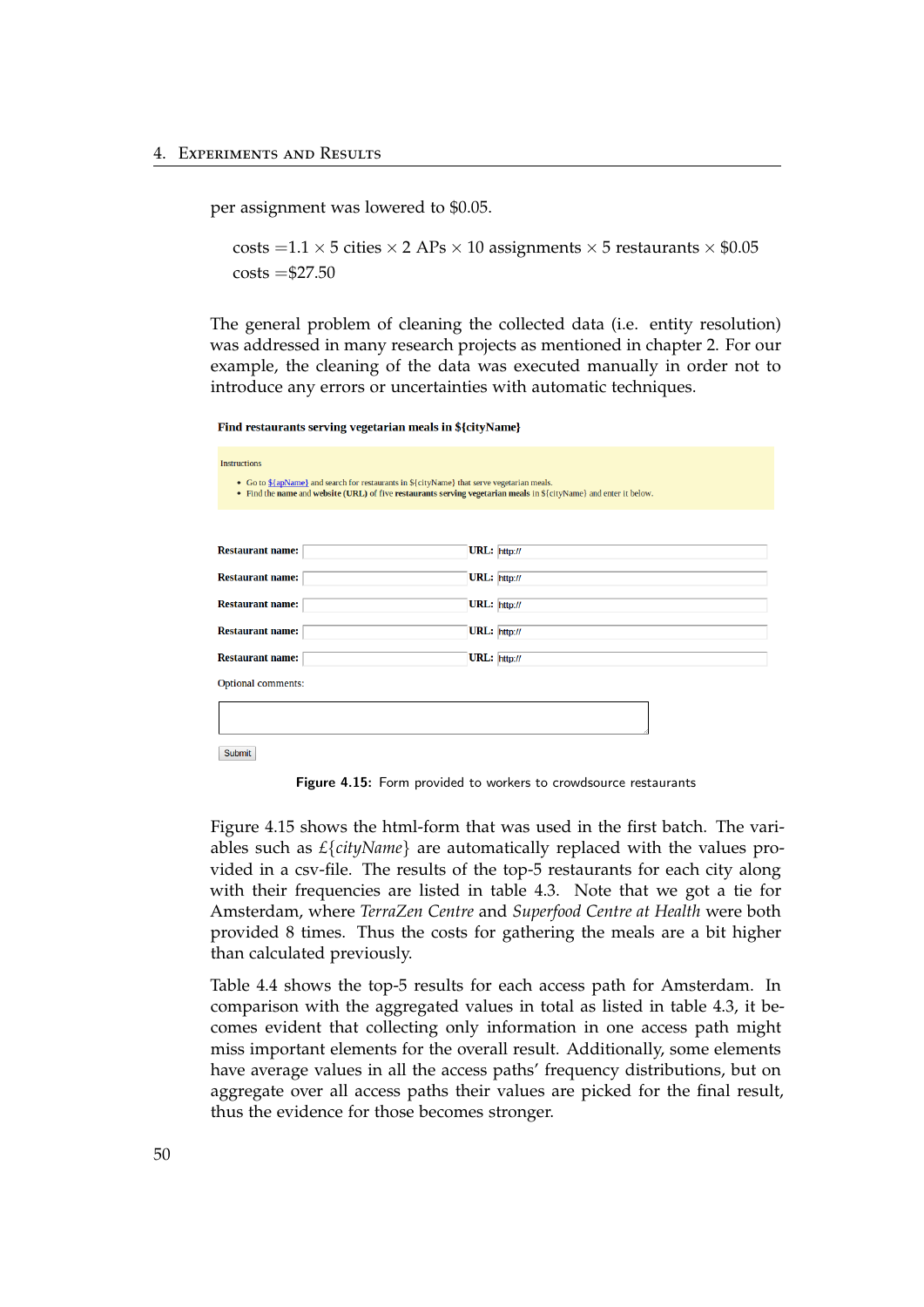|    | New York                       |    | Chicago                     |
|----|--------------------------------|----|-----------------------------|
| 22 | Dirt Candy                     | 26 | Native Foods Cafe           |
| 20 | Blossom Vegan Restaurant       | 19 | Green Zebra                 |
| 12 | Red Bamboo                     | 18 | Mana Food Bar               |
| 9  | TAIM                           | 19 | The Chicago Diner           |
| 9  | Maoz Vegetarian                | 13 | Quesadilla La Reyna del Sur |
|    | San Diego                      |    | London                      |
| 28 | Jyoti-Bihanga                  | 20 | Mildreds                    |
| 28 | Loving Hut                     | 18 | <b>Tibits</b>               |
| 25 | Sipz Fusion Cafe               | 14 | Food For Thought            |
| 16 | <b>Evolution Fast Food</b>     | 13 | The Gate                    |
| 13 | Casa de Luz - San Diego        | 12 | Maoz                        |
|    | Amsterdam                      |    |                             |
| 31 | Maoz Vegetarian                |    |                             |
| 17 | Golden Temple                  |    |                             |
| 13 | De Waaghals                    |    |                             |
| 10 | Betty's Vegetarisch Restaurant |    |                             |
| 8  | TerraZen Centre                |    |                             |
| 8  | Superfood Centre at Health     |    |                             |

<span id="page-56-0"></span>Table 4.3: Top-5 restaurants crowdsourced on AMT according to example [3.1](#page-23-0)

It turned out that the domain sizes of the three different access paths observed in this experiment were quite diverse. *Yelp* had in most cases a rather small number of elements compared to the other two. For example the observed domain sizes for the experiment asking for restaurants in San Diego were as follows: 31 for Foursquare, 39 for HappyCow and only 20 for Yelp.

Further investigations and assumptions are needed to estimate the error rate and domain sizes of individual access paths. A follow-up work might go into more details and verify the suggested model with real-world data.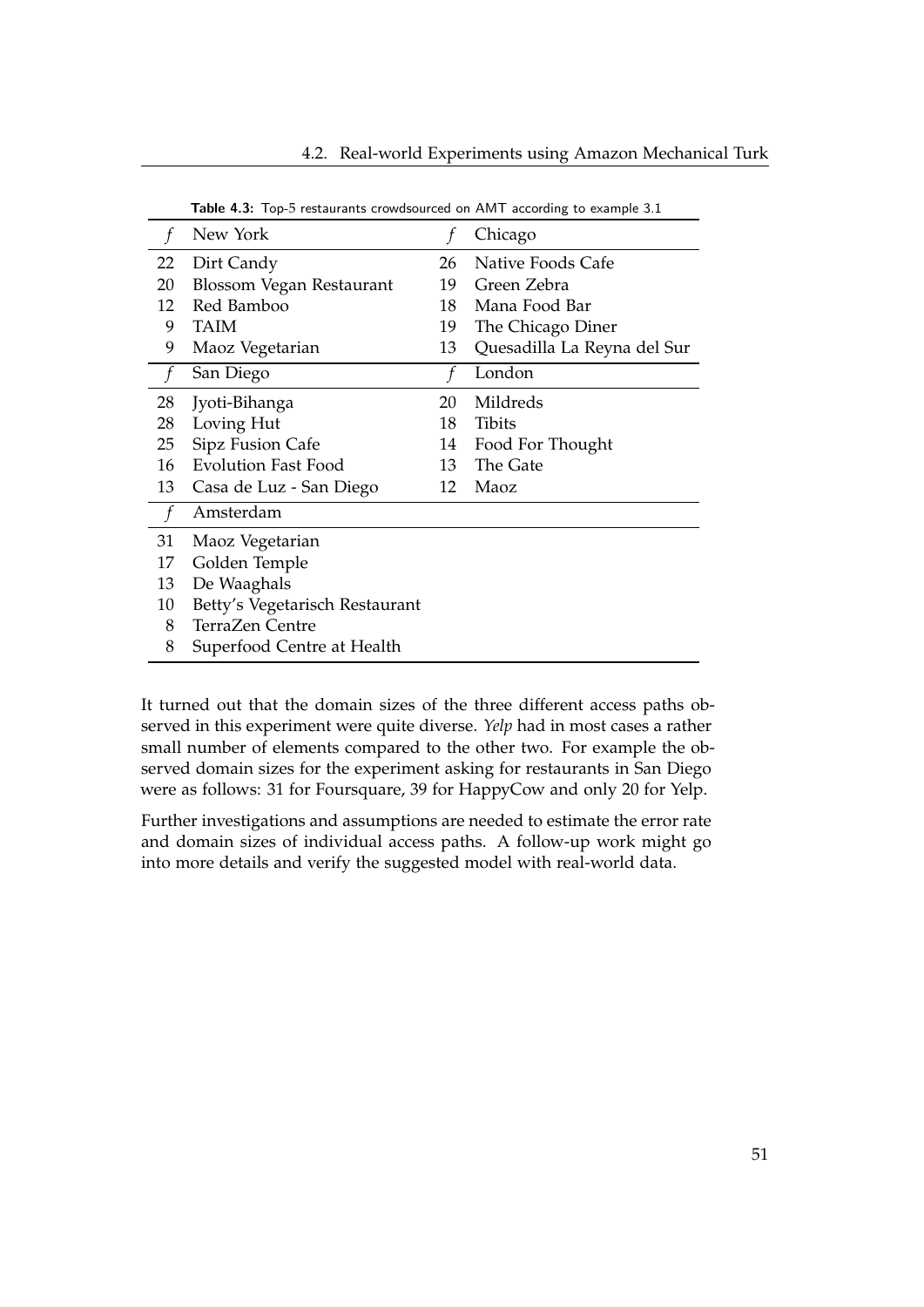Table 4.4: Restaurants crowdsourced for Amsterdam listed for each access path separately

<span id="page-57-0"></span>

|    | Yelp                           |    | HappyCow                   |
|----|--------------------------------|----|----------------------------|
| 8  | De Waaghals                    | 13 | Maoz Vegetarian            |
|    | Golden Temple                  | 8  | TerraZen Centre            |
| 6  | Maoz Falafel                   | 6  | Superfood Centre at Health |
| 5. | Marits huiskamer restaurant    | 4  | Onkruid - Pop-up           |
| 3  | Surya                          | 4  | Candy Freaks               |
| 3  | Four Seasons Natural Foods     | 4  | De Waaghals                |
|    | Foursquare                     |    |                            |
| 12 | Maoz Vegetarian                |    |                            |
|    | Golden Temple                  |    |                            |
| 6  | Betty's Vegetarisch Restaurant |    |                            |
| 4  | Soenda Kelapa                  |    |                            |
| 3  | Superfood Centre               |    |                            |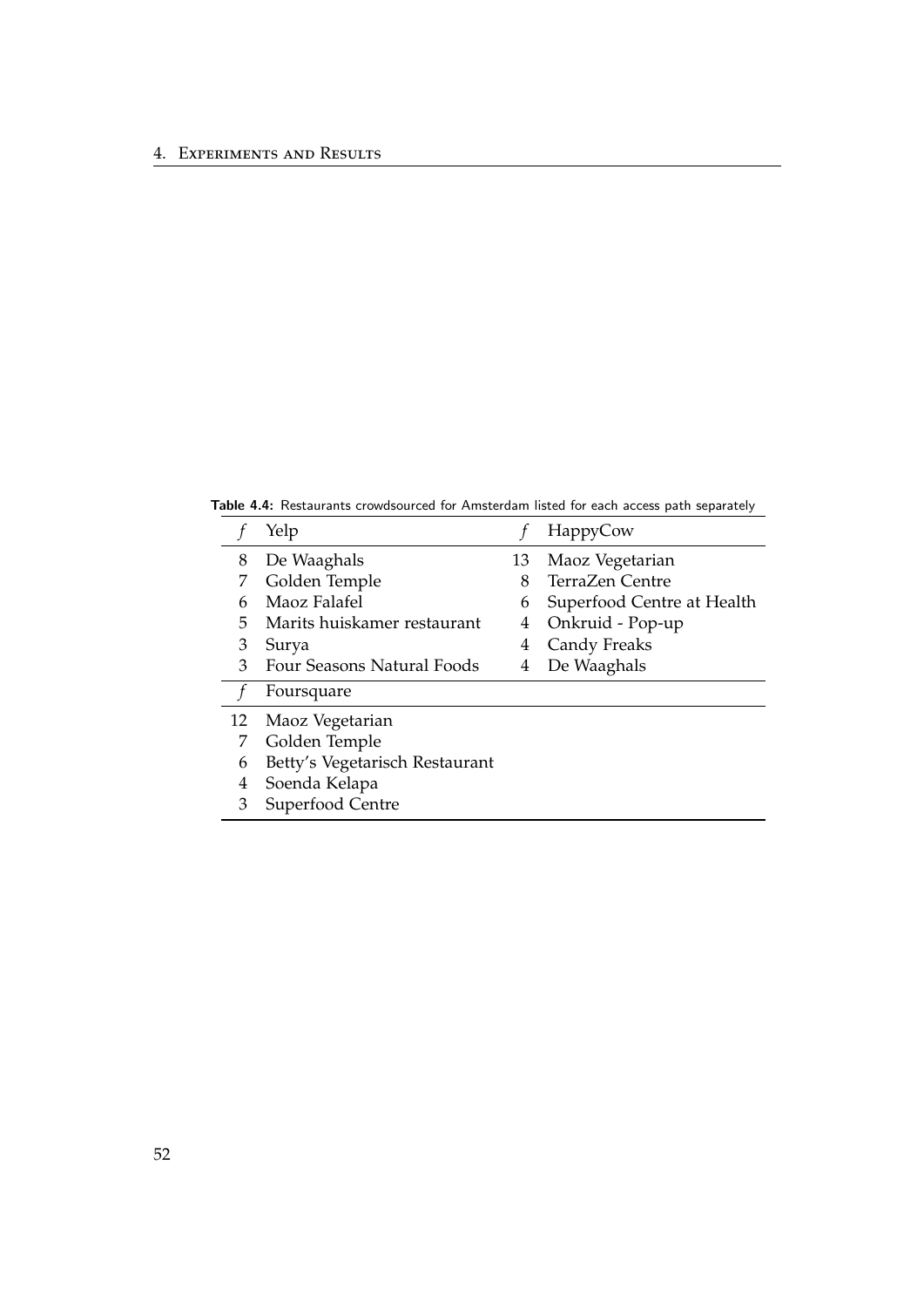Chapter 5

# <span id="page-58-0"></span>Conclusion and Future Work

This final chapter of the thesis summarizes our conclusions in the first section and then provides an outlook for potential tracks to follow for future projects in this research area.

## <span id="page-58-1"></span>5.1 Conclusion

The motivation of the problem investigated in this thesis was to introduce a model which can be applied in an optimizer of a crowdsourced database that supports human-powered data gathering and joining. The notion of an access path as an independent source of information in the crowdsourcing context is the basic abstraction underlying our suggested model and denotes the degree of freedom for the optimizer. The goal is to find the best plan denoting how many times each source is accessed given certain parameters.

The challenge of a multidimensional optimization function which demands trade-off solutions in terms of monetary costs paid to workers, latency related to the time needed for the acquisition of information and accuracy of the final result is addressed. We suggest an abstraction model that consists of different parts such as an optimization model, an expectation model and a prediction model.

Our simulation experiments clearly show that for balanced scenarios where more reliable access paths are also more costly and the domains have a reasonable size, mixed plans are favored compared to pure plans. This verifies our expectation of reaching a higher accuracy when several information sources are combined to obtain the final answer. If one access path is clearly superior to the other ones, our model is assumed to allocate the whole budget on that single access path to obtain the highest quality. We verified this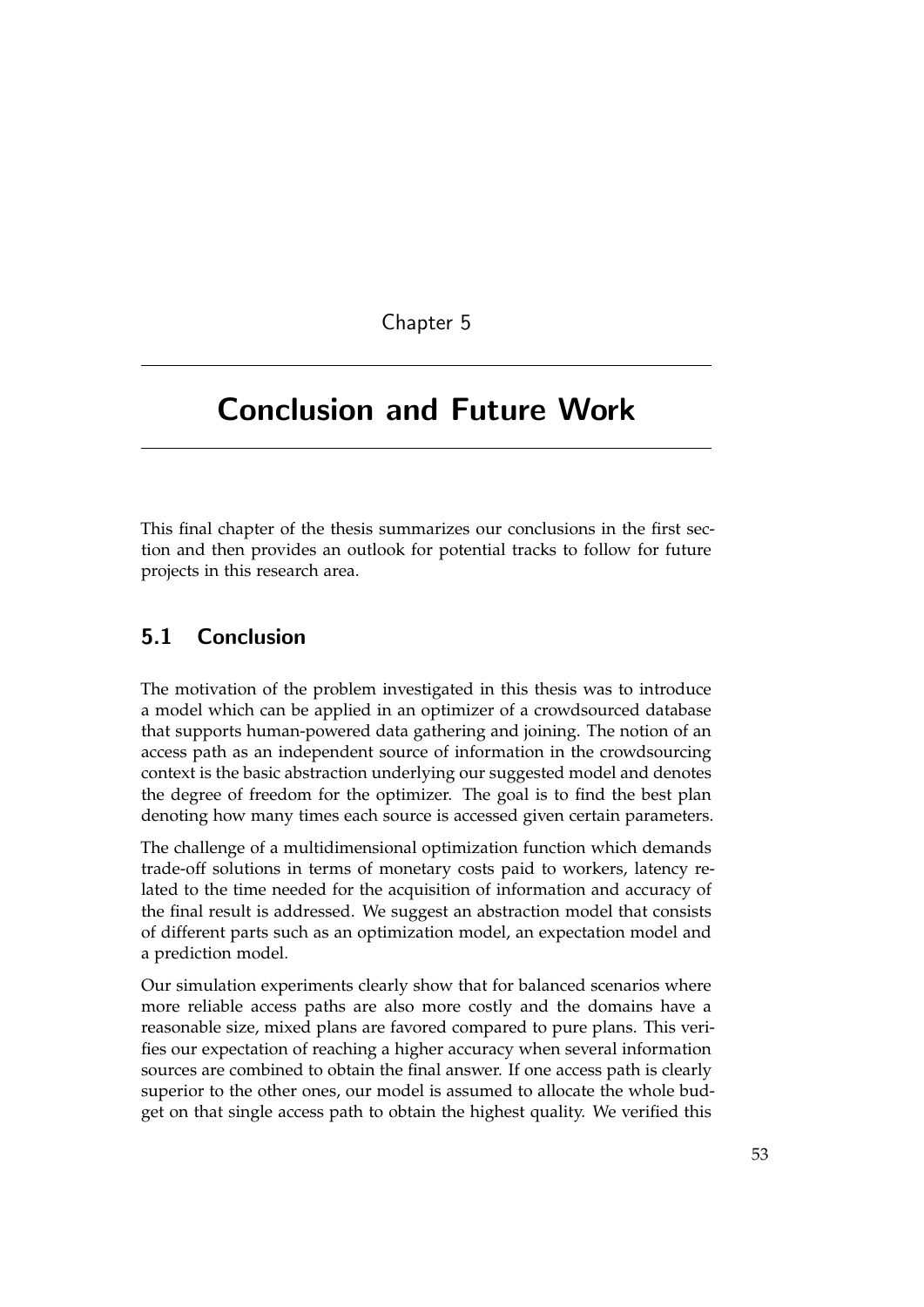by increasing the error rate of one access path while all the other parameters remain the same.

An increasing number of correct elements makes the associated access path also more attractive to be integrated in the optimal plan, but only in case the number of wrong elements is not lowered at the same time (i.e. keeping the domain size fixed). This would change the probability distribution of our model such that the few wrong elements get a rather high probability of being included in the result. The parameter *m* defines the nature of the frequency distribution and *k* defines the threshold applied to this distribution. Since ties are always included in the final result, both parameters depend on each other.

The experiments on Amazon Mechanical Turk showed that accessing only a single access path might miss important values for the final result. Some elements are added to the result set, because their summed frequencies suggest to do so, even though each single access path would not include the element into the final answer. Thus, the join queries also need several access paths in their optimal plan to gather data that might otherwise be missing.

In summary, the presented model meets our expectations in terms of how the various parameters influence the structure of the optimal plan which is finally selected. The approach taken in this work offers many interesting directions for future work.

## <span id="page-59-0"></span>5.2 Future Work

Approximation One possibility for a follow-up project is to find an approximative solution for the computation of the expected utility which has about the same characteristics as our model, but is easier to calculate (not exponential runtime) and allows therefore to simulate the results for larger domain sizes and higher budgets. A promising approach could be to consider submodular set functions and based on their properties, derive a greedy algorithm.

Relaxing Assumptions and Refining Model Another idea is to relax the rather strong assumptions in our model based on insights gained from further experiments on Amazon Mechanical Turk or other crowdsourcing marketplaces. If the interdependencies between the various parameters are studied in more detail, a refinement of the model might predict the optimal plan more accurately.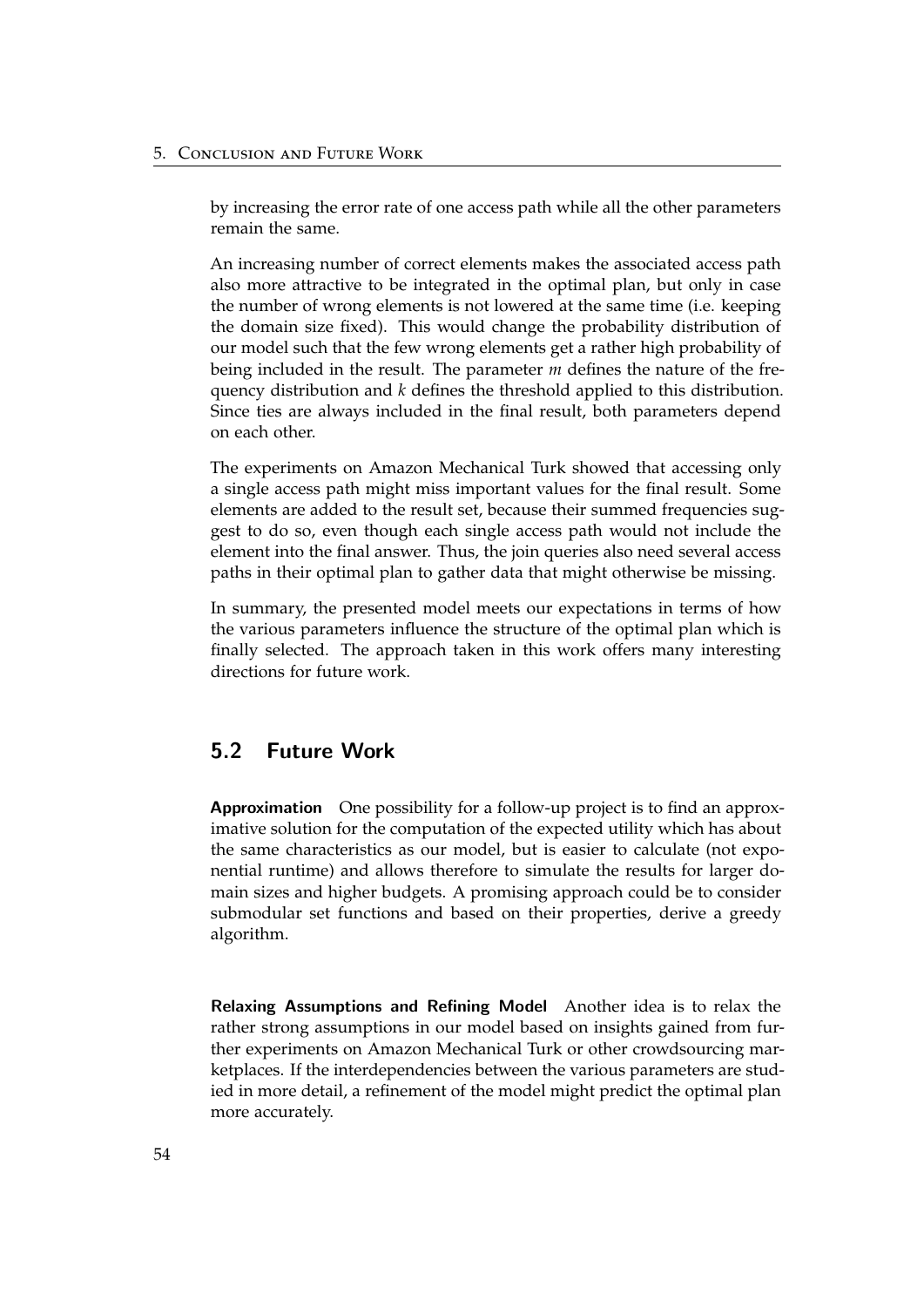Integration into Crowdsourcing Database The optimization model has been implemented as a standalone application and has therefore not been tested in the interaction with other important attributes and requirements of an optimizer for a crowdsourcing database. This offers another possibility for future work.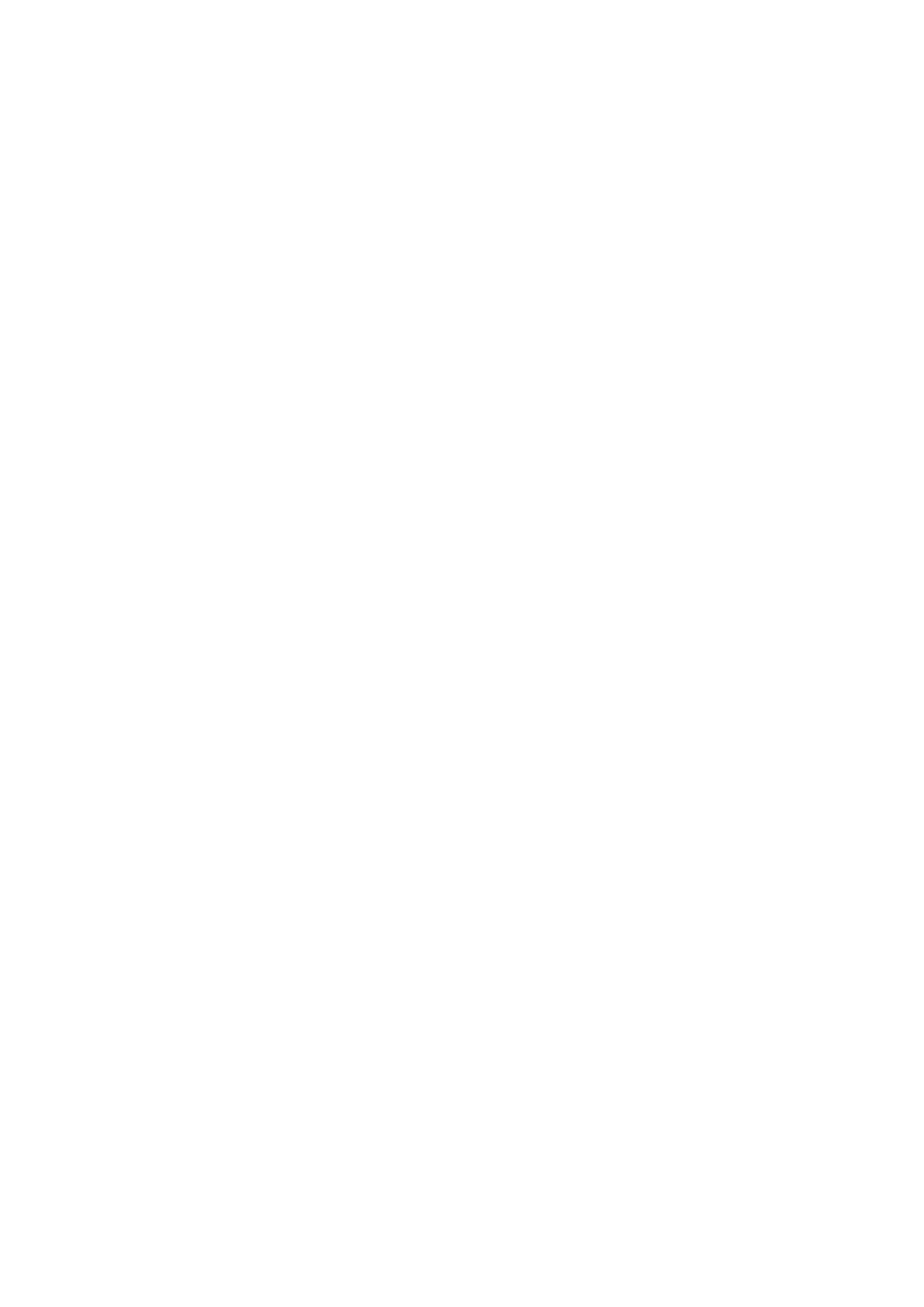# Bibliography

- <span id="page-62-0"></span>[1] Alexander I. Barvinok. A polynomial time algorithm for counting integral points in polyhedra when the dimension is fixed. *Math. Oper. Res.*, 19(4):769–779, November 1994.
- <span id="page-62-2"></span>[2] Jeffrey P. Bigham, Chandrika Jayant, Hanjie Ji, Greg Little, Andrew Miller, Robert C. Miller, Robin Miller, Aubrey Tatarowicz, Brandyn White, Samual White, and Tom Yeh. Vizwiz: nearly real-time answers to visual questions. In *Proceedings of the 23nd annual ACM symposium on User interface software and technology*, UIST '10, pages 333–342, New York, NY, USA, 2010. ACM.
- <span id="page-62-5"></span>[3] D. Chubarov and A. Voronkov. Basis of solutions for a system of linear inequalities in integers: computation and applications. In *Proceedings of the 30th international conference on Mathematical Foundations of Computer Science*, MFCS'05, pages 260–270, Berlin, Heidelberg, 2005. Springer-Verlag.
- <span id="page-62-6"></span>[4] Jesús Antonio De Loera. Generating functions algorithms in integer optimization. Slideshow, 2008. Available online at [https://www.math.](https://www.math.ucdavis.edu/~deloera/TALKS/genfctslectures.pdf) [ucdavis.edu/~deloera/TALKS/genfctslectures.pdf](https://www.math.ucdavis.edu/~deloera/TALKS/genfctslectures.pdf); visited on August 14th 2013.
- <span id="page-62-1"></span>[5] Erfan Zamanian Dolati. *Query Optimization in CrowdDB*. Systems Group, Department of Computer Science, ETH Zurich, 2012.
- <span id="page-62-4"></span>[6] Amber Feng, Michael J. Franklin, Donald Kossmann, Tim Kraska, Samuel Madden, Sukriti Ramesh, Andrew Wang, and Reynold Xin. Crowddb: Query processing with the vldb crowd. *PVLDB*, 4(12):1387– 1390, 2011.
- <span id="page-62-3"></span>[7] Michael J. Franklin, Donald Kossmann, Tim Kraska, Sukriti Ramesh, and Reynold Xin. Crowddb: answering queries with crowdsourcing.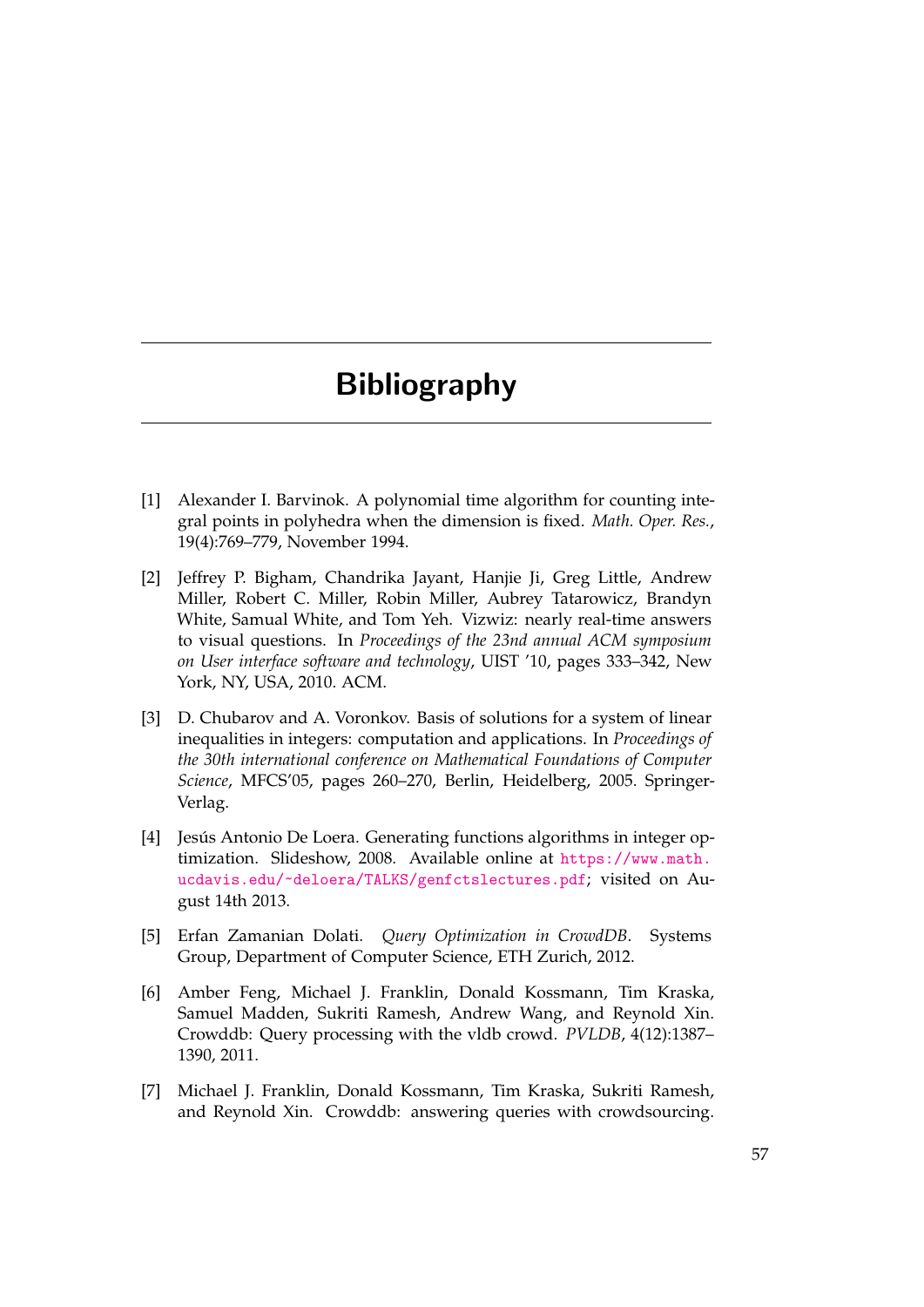In *Proceedings of the 2011 ACM SIGMOD International Conference on Management of data*, SIGMOD '11, pages 61–72, New York, NY, USA, 2011. ACM.

- <span id="page-63-9"></span>[8] R. Hemmecke. On the Computation of Hilbert Bases and Extreme Rays of Cones. *ArXiv Mathematics e-prints*, March 2002.
- <span id="page-63-11"></span>[9] C. A. R. Hoare. Quicksort. *The Computer Journal*, 5(1):10–16, 1962.
- <span id="page-63-1"></span>[10] Yannis E. Ioannidis. Query optimization. *ACM Comput. Surv.*, 28(1):121– 123, 1996.
- <span id="page-63-2"></span>[11] Donald Kossmann and Konrad Stocker. Iterative dynamic programming: A new class of query optimization algorithms. *ACM Trans. on Database Systems*, 25:2000, 1998.
- <span id="page-63-10"></span>[12] Jesús A. De Loera, Raymond Hemmecke, Jeremiah Tauzer, and Ruriko Yoshida. Effective lattice point counting in rational convex polytopes. *J. Symb. Comput.*, 38(4):1273–1302, 2004.
- <span id="page-63-7"></span>[13] Adam Marcus, Eugene Wu, David Karger, Samuel Madden, and Robert Miller. Human-powered sorts and joins. *Proc. VLDB Endow.*, 5(1):13–24, September 2011.
- <span id="page-63-4"></span>[14] Adam Marcus, Eugene Wu, Samuel Madden, and Robert C. Miller. Crowdsourced databases: Query processing with people. In *CIDR*, pages 211–214. www.cidrdb.org, 2011.
- <span id="page-63-3"></span>[15] Priti Mishra and Margaret H. Eich. Join processing in relational databases. *ACM Computing Surveys*, 24:63–113, 1992.
- <span id="page-63-5"></span>[16] Hyunjung Park, Richard Pang, Aditya Parameswaran, Hector Garcia-Molina, Neoklis Polyzotis, and Jennifer Widom. An overview of the deco system: Data model and query language; query processing and optimization. *ACM SIGMOD Record*, 41(4), December 2012.
- <span id="page-63-6"></span>[17] Hyunjung Park, Aditya Parameswaran, and Jennifer Widom. Query processing over crowdsourced data. Technical report, Stanford University, September 2012.
- <span id="page-63-8"></span>[18] Alexander Schrijver. *Theory of linear and integer programming*. John Wiley & Sons, Inc., New York, NY, USA, 1986.
- <span id="page-63-0"></span>[19] P. Griffiths Selinger, M. M. Astrahan, D. D. Chamberlin, It. A. Lorie, and T. G. Price. Access path selection in a relational database management system. pages 23–34, 1979.